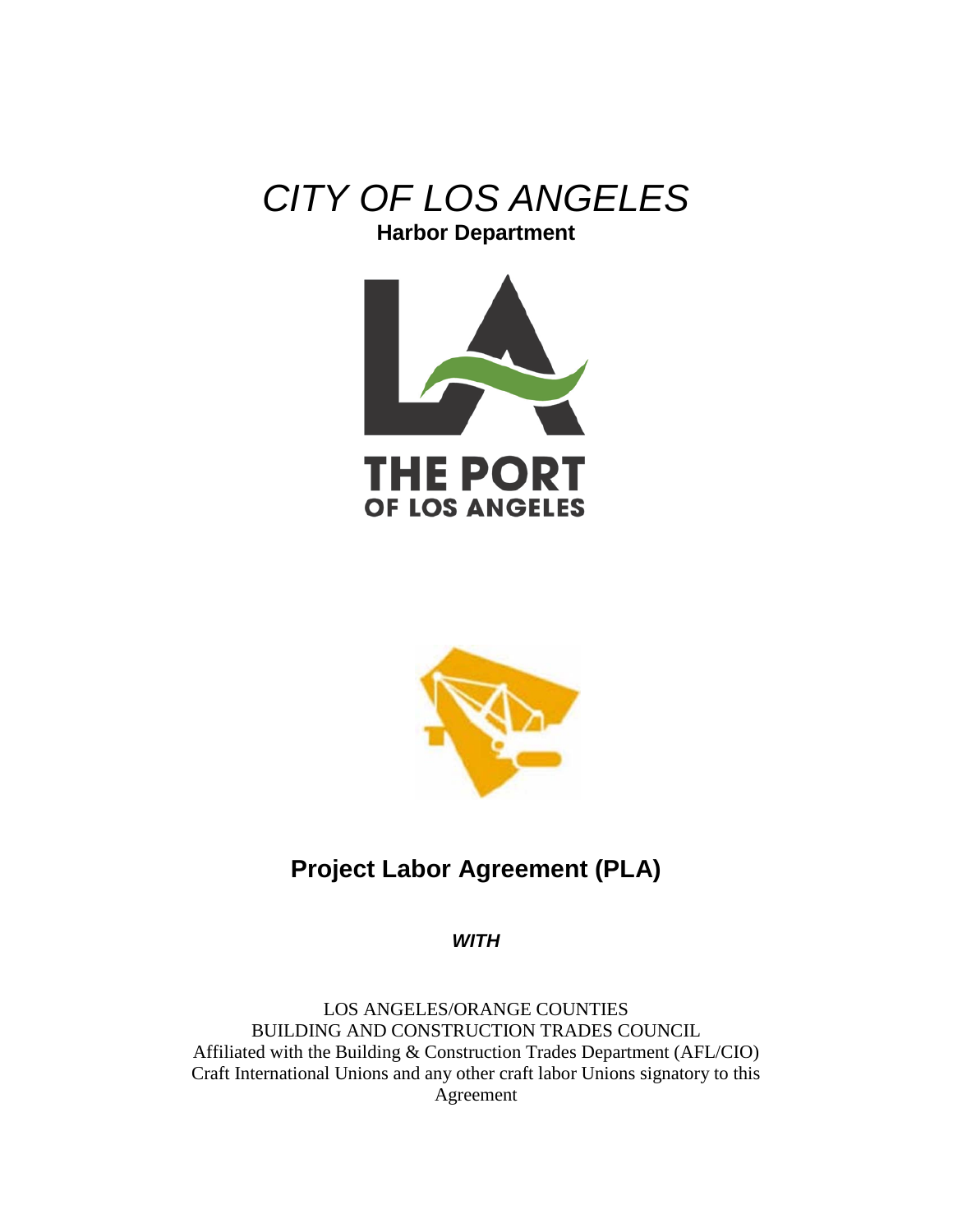## PROJECT LABOR AGREEMENT CITY OF LOS ANGELES HARBOR DEPARTMENT

## **TABLE OF CONTENTS**

| I.    |  |
|-------|--|
| H.    |  |
| III.  |  |
| IV.   |  |
| V.    |  |
| VI.   |  |
| VII.  |  |
| VIII. |  |
| IX.   |  |
| Χ.    |  |
| XI.   |  |
| XII.  |  |
| XIII. |  |
| XIV.  |  |
| XV.   |  |
| XVI.  |  |
|       |  |
|       |  |
|       |  |

Attachment "A" - Letter of Assent Attachment "B" - MOU on Drug Abuse Prevention and Detection<br>Attachment "C" - Craft Request Form

Attachment "D" - Trade Union Contact Numbers<br>Attachment "D" - Trade Union Contact Numbers<br>Attachment "E" – Five-Year Capital Improvement Program List (CIP)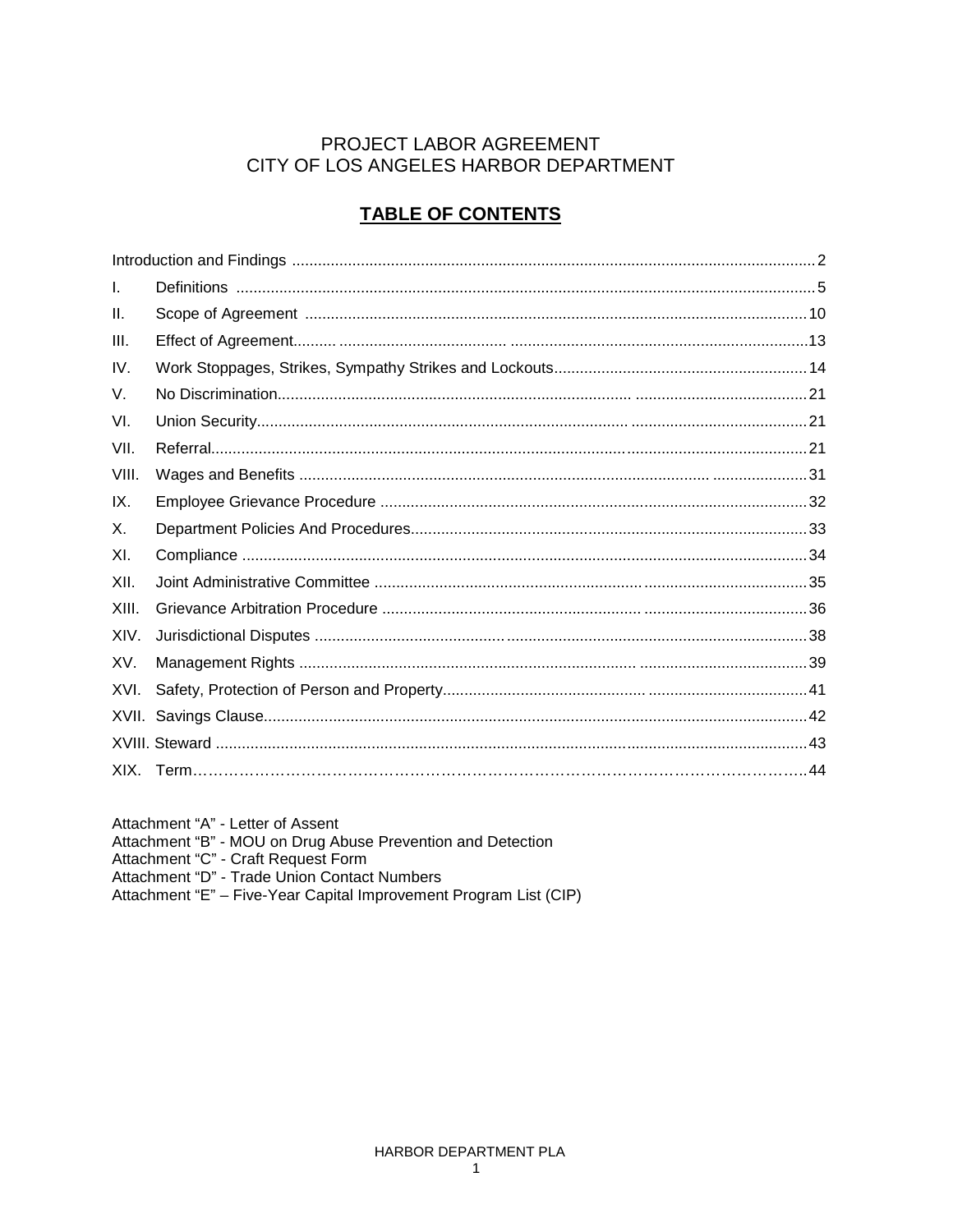### **PROJECT LABOR AGREEMENT CITY OF LOS ANGELES**

### **HARBOR DEPARTMENT**

### **INTRODUCTION AND FINDINGS**

The purpose of this Project Labor Agreement ("Agreement") is to promote efficiency of construction operations during the construction of various projects within the Harbor Department's Capital Improvement Program (CIP) and provide for the orderly settlement of labor disputes and grievances without strikes or lockouts, thereby promoting the public interest in assuring timely and economical completion of these Projects.

WHEREAS, the Port of Los Angeles is among the world's premier ports and is a critical hub for global trade; and

WHEREAS, the Port of Los Angeles is the nation's busiest container port, and the Port's 7,500 acres, 43 miles of waterfront, 270 berths and 26 cargo terminals represent a critical segment of the U.S. trade infrastructure and the global supply chain; and

WHEREAS, in addition to containerized cargo, the Port's diverse maritime operations handle bulk products, scrap metal, steel, and cruise passengers, with regularly scheduled vessel calls increasing the need for more terminal acreage and more efficient operations, as well as transforming the Port into a model environmentalfriendly gateway through the implementation of the San Pedro Bay Ports Clean Air Action Plan; and

WHEREAS, the Harbor Department is responsible for construction, renovation, maintenance and operation of the facilities and infrastructure of the Port of Los Angeles,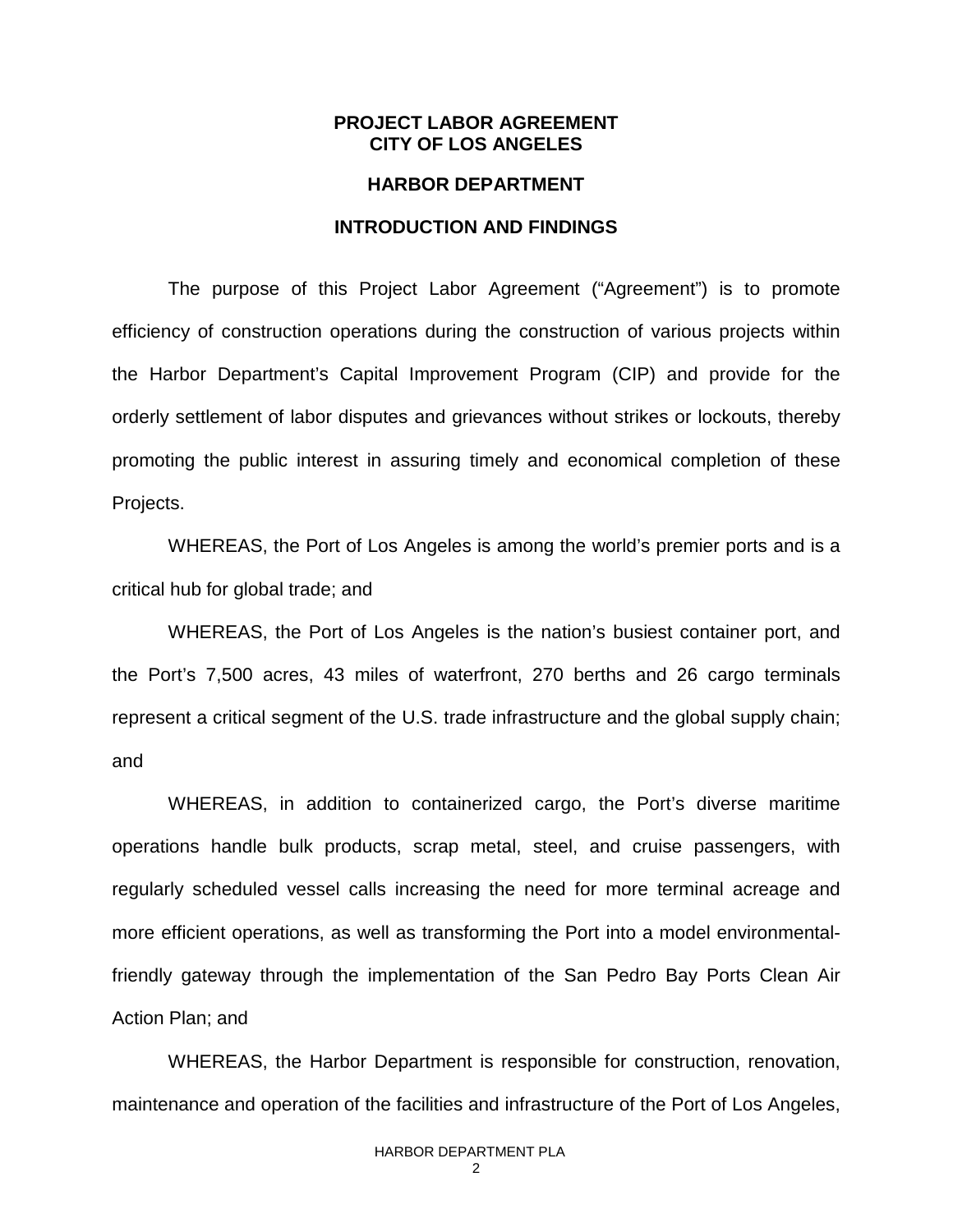including capital improvement projects throughout the Port; and

WHEREAS, the safe, timely and successful completion of these projects with a trained workforce is of utmost importance to the Harbor Department and the general public in the City; and

WHEREAS, the work to be done will require maximum cooperation from the many Parties who will be involved; and

WHEREAS, it is recognized that projects of a certain magnitude with multiple contractors and bargaining units on the job site at the same time over an extended period of time create the potential for work disruption without there being an overriding commitment to maintain continuity of work; and

WHEREAS, the interests of the Harbor Department, the general public, the City, the Unions, contractors, subcontractors, employers and workers would be best served if the construction work proceeded in an orderly manner free of disruption because of strikes, sympathy strikes, work stoppages, picketing, lockout, slowdowns or other interferences with work; and

WHEREAS, large numbers of workers of various skills will be required in the performance of the construction work, including those to be represented by the Unions affiliated with the Los Angeles/Orange Counties Building and Construction Trades Council and any other craft labor organization which are signatory to this Agreement, employed by contractors and subcontractors who are signatory to agreements with said labor organizations; and

WHEREAS, the Contractor/Subcontractor/Employer(s) (C/S/E) and the Unions desire to mutually establish and stabilize wages, hours and working conditions for the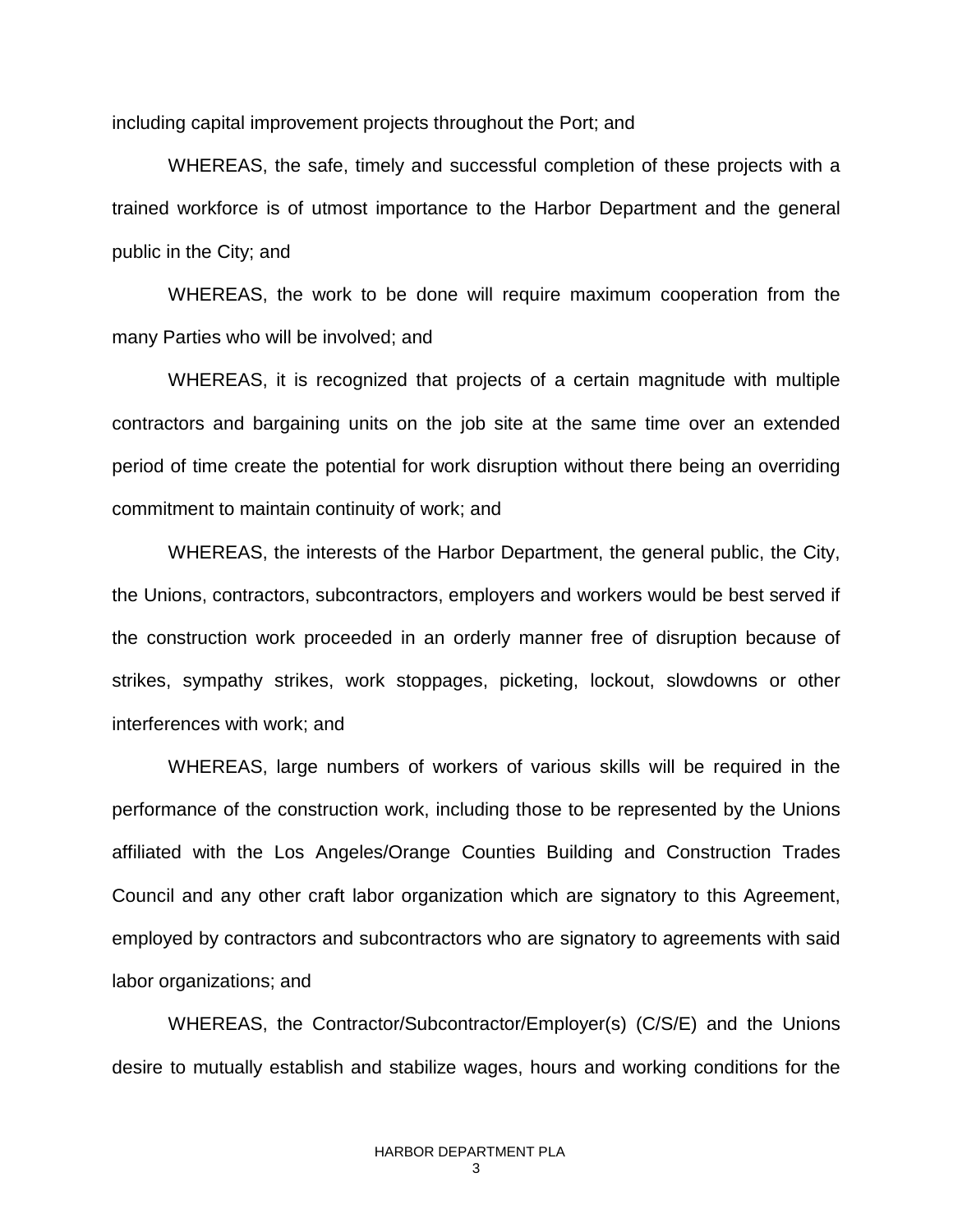workers employed on these Projects by the C/S/Es, and further, to encourage close cooperation among the C/S/Es, and the Unions to the end that a satisfactory, continuous and harmonious relationship will exist among the Parties to this Agreement; and

WHEREAS, this Agreement is not intended to replace, interfere with, abrogate, diminish, or modify existing local or national collective bargaining agreements in effect during the duration of this Agreement, insofar as a legally binding agreement exists between the C/S/Es and the affected Unions, except to the extent that the provisions of this Agreement are inconsistent with said collective bargaining agreements, in which event, the provisions of this Agreement shall prevail; and further, it is understood that C/S/Es are bound and shall remain bound, for the duration of this Agreement by the terms of this Agreement and applicable local and national collective bargaining agreements for the craft work performed, established between the signatory Unions and C/S/Es, in effect and covering the area of these Projects; and

WHEREAS, this Agreement is not intended to have an adverse impact on the policy of the City to maximize business opportunities for minority, women and other business enterprises in City contracts; and

WHEREAS, increasing access to employment opportunities with prevailing wages is one way for the Harbor Department to directly combat poverty and stimulate economic reinvestment; and

WHEREAS, the Harbor Department has adopted a departmental Agreement which will provide construction employment and training opportunities in ways calculated to mitigate the harms caused by poverty, unemployment and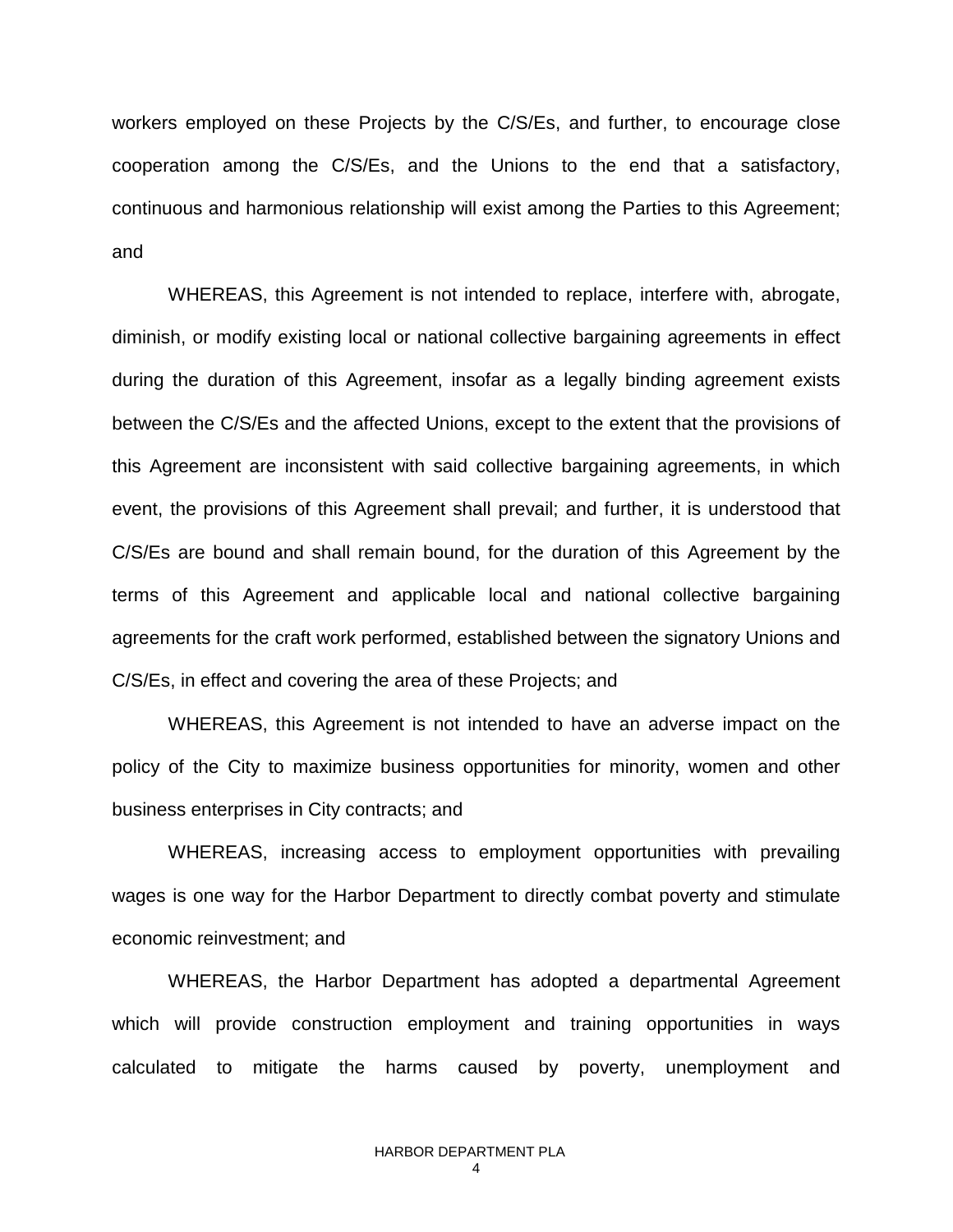underemployment; and

WHEREAS, this Agreement reflects a commitment by all parties to the diversity in the workforce hiring that reflect levels of minority, women and other worker utilization at levels which are representative of the relevant workforce of these groups in the Greater Los Angeles Area as determined by the U.S. Census Bureau; and

WHEREAS, the contracts for the construction of Projects will be awarded in accordance with the applicable provisions of the Harbor Department's Administrative Policies and Procedures; and

WHEREAS, the Parties signatory to this Agreement pledge to work towards a mutually satisfactory completion of Projects;

NOW, THEREFORE, IT IS AGREED BETWEEN AND AMONG THE PARTIES HERETO, AS FOLLOWS:

### **ARTICLE I**

#### DEFINITIONS

1.1 "Agreement" means Project Labor Agreement and its applicability to all Projects.

1.2 "Apprentice" means any worker who is indentured in a bona fide Labor/Management construction apprenticeship program, registered and approved by the State of California Department of Industrial Relations (DIR) Division of Apprenticeship Standards (DAS) or in the case of Projects with federal funding, indentured in a bona fide Labor/Management construction apprenticeship program, approved by the US Department of Labor (DOL) and California DAS.

1.3 "Apprenticeship Program" means any Labor/Management construction apprenticeship program certified and approved by the California Division of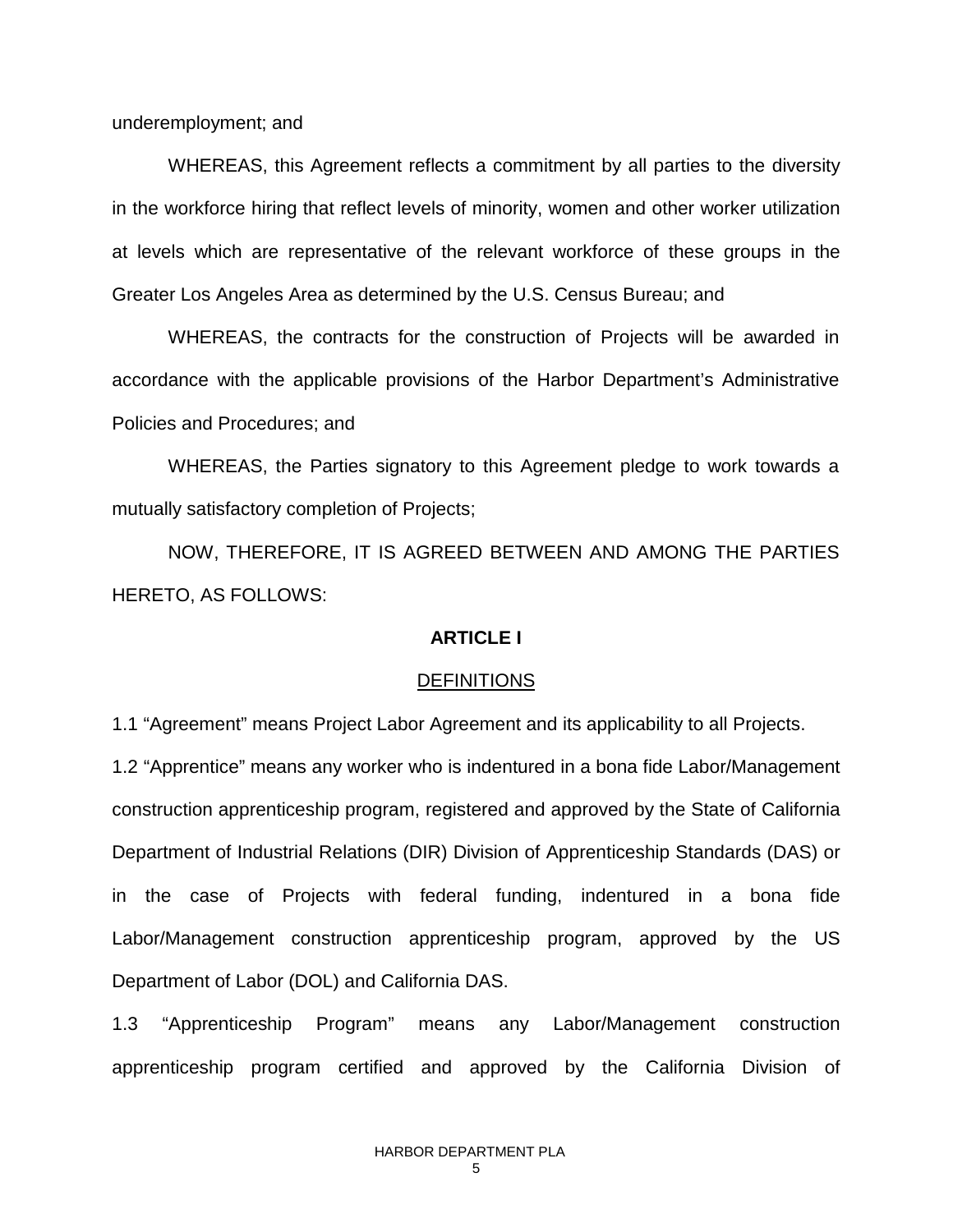Apprenticeship Standards (DAS) or in the case of Projects with federal funding, approved by the US DOL and California DAS.

1.4 "Area Median Income" (AMI) means the area median income from the Los Angeles-Long Beach Metropolitan Statistical Areas, as determined annually by the U.S. Department of Housing and Urban Development.

1.5 "Awarding Authority" means the City of Los Angeles, acting by and through the Board of Harbor Commissioners, or any employee or officer of the Board, that is authorized to award or enter into any contract on behalf of the Board.

1.6 "Board" means the Los Angeles Board of Harbor Commissioners.

1.7 "Bureau of Contract Administration" (BCA) means the designated bureau within the City's Department of Public Works which may provide support services to the Harbor Department in administering this Agreement.

1.8 "City" means the City of Los Angeles, a municipal corporation, and all City awarding authorities.

1.9 "Committee" the means Joint Administrative Committee as described in Article XII of this Agreement.

1.10 "Concentrated Poverty Neighborhood" means 40% or more of the households in a census tract are below the Federal poverty threshold.

1.11 "Construction contract" means a City contract which has been awarded by the Board, and is necessary to complete the Harbor Department Project.

1.12 "Contractor/Subcontractor/Employer(s)" (C/S/E) means any individual firm, partnership, owner operator, or corporation, or combination thereof, including joint ventures, which is an independent business enterprise and has entered into a contract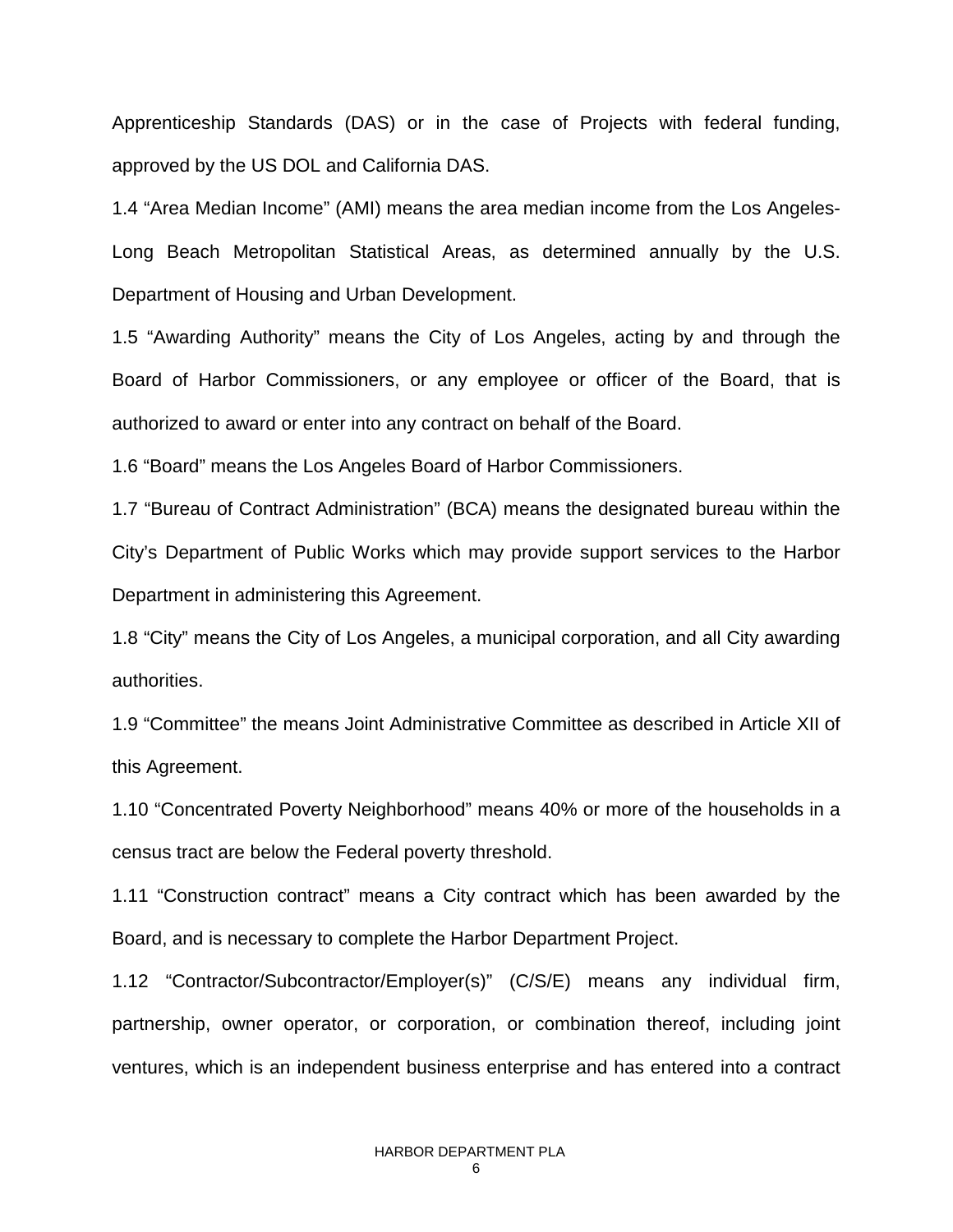with the Harbor Department or any of its contractors or subcontractors/owner operators of any tier, with respect to the construction of any part of the Project(s) under contract terms and conditions approved by the Board and which incorporate this Agreement.

1.13 "Core Worker" means a verifiable member of a C/S/E's core workforce for the purpose of this Agreement if the worker's name appears on the C/S/E's active payroll for 60 of 100 working days prior to the award of the construction contract and meets all standards required by applicable local, state or federal law or regulation.

1.14 "Covered Project(s)" or "Project" means a project or projects which have been included within the Five-Year Capital Improvement Program ("CIP") Project List and covered by this Agreement or so designated by the Board. The Board may identify additional projects that are appropriate for coverage by the Agreement for inclusion under the CIP and include such projects by Board Resolution. The Board shall request an annual review of the Harbor Department Capital Improvement Program to identify any new projects appropriate for inclusion with in the CIP.

1.15 "Disadvantaged Worker" means any individual whose primary place of residence is within a Tier 1 or Tier 2 zip code, and who prior to commencing work on a Project has been certified by the Jobs Coordinator as either (a) having a household income less than 50% of the AMI, or (b) facing one of the following barriers to employment: being homeless, receiving public assistance, lacking a GED or high school diploma, having a history of involvement with the justice system, single parent, or suffering from chronic unemployment or underemployment as defined in the Policy.

1.16 "Employment Hiring Plan" (EHP) means a C/S/E's detailed hiring plan as described in BCA's Targeted Hiring Guidelines for Contractors and the Policy or other applicable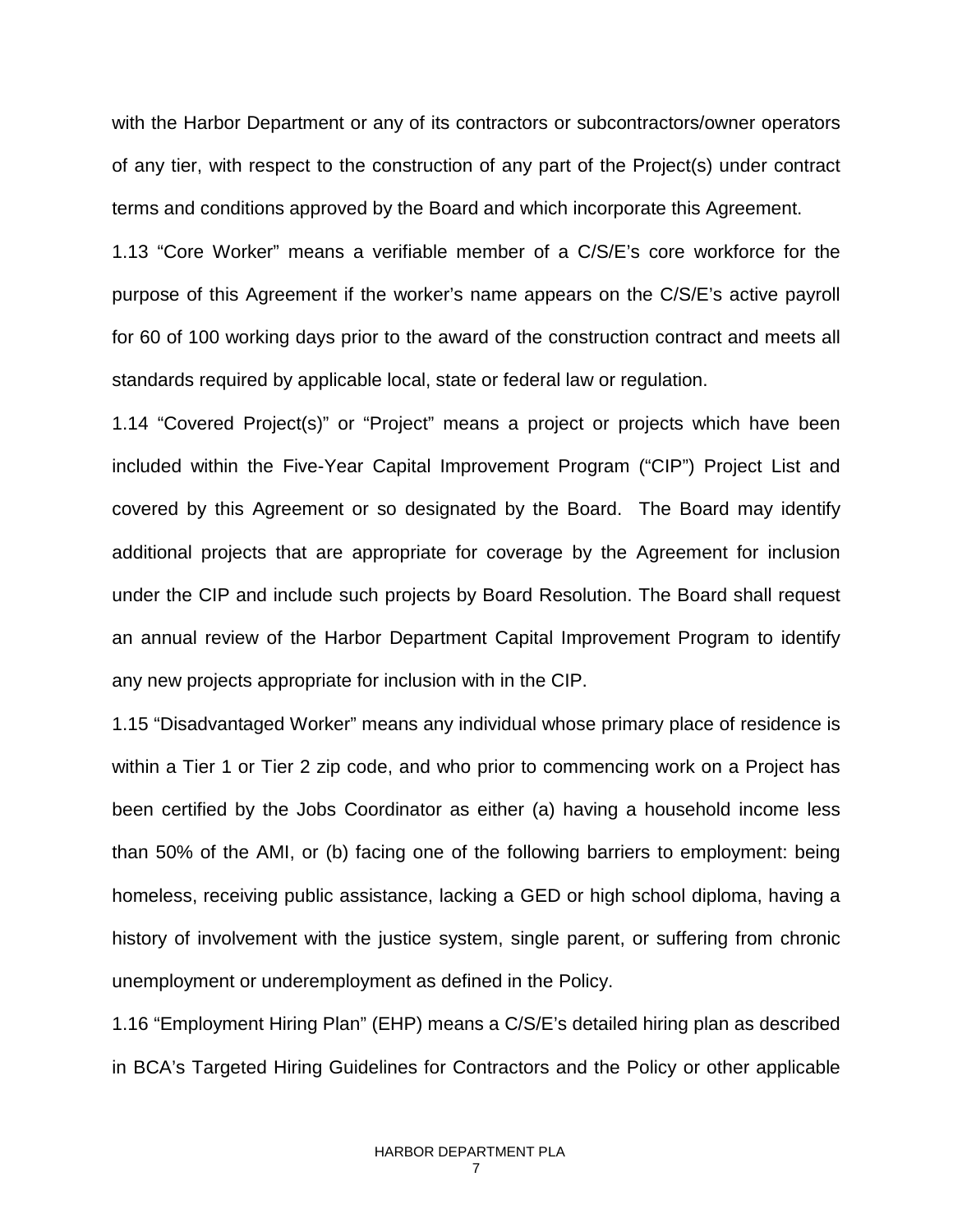Department policy.

1.17 "Engineer" means the Chief Harbor Engineer of the City of Los Angeles Harbor Department, Construction Division, or its authorized representative.

1.18 "FHWA Project" means a Harbor Department Project that is funded in whole or in part by the Federal Highway Administration (FHWA).

1.19 "Jobs Coordinator" means the Prime Contractor's designated person, agent or agency that will facilitate the local hire referral process with the C/S/E, Unions and other referral organization, as described in the Construction Careers Policy. The Jobs Coordinator must be able to demonstrate or document to the Department or its designee that it has the requisite qualification and/or experience to fulfill the duties and responsibilities as outlined in the Policy.

1.20 "LA/OCBTC" (Trades Council) means the Los Angeles/Orange Counties Building and Construction Trades Council.

1.21 "Letter of Assent" means the document that each C/S/E (of any tier) must sign and submit to the Engineer or designated administrator, which formally binds them to adherence to all the forms, requirements and conditions of this Agreement and Policy.

1.22 "Local Resident" means an individual whose primary residence is within the Tier 1 or 2 zip code areas and any of the following are acceptable forms of proof of residency: (i) Copy of a current residential lease with the eligible household member's name listed on it; (ii) Valid driver's license or State ID card with a City of Los Angeles address; (iii) Medical card with current address; (iv) Utility bill with eligible household member's name on it; (v) Voter's registration card; or (vi) Other proof of residence address deemed acceptable by BCA.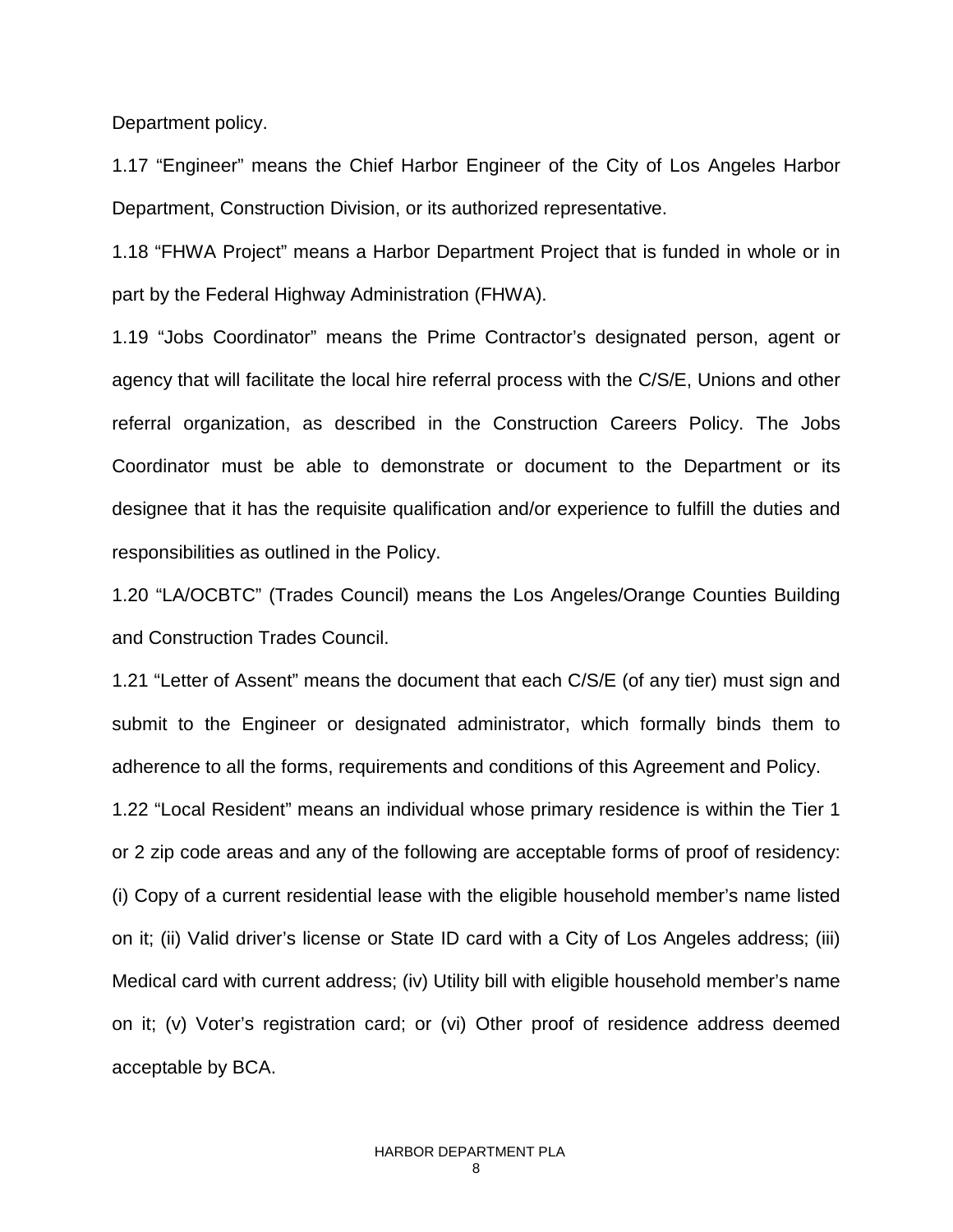1.23 "Plan" means the Plan for the Settlement of Jurisdictional Disputes in the Construction Industry as referenced in Article XIV of this Agreement.

1.24 "Policy" means the Harbor Department Construction Careers Policy.

1.25 "Subscription Agreement" means the contract between a C/S/E and a Union's Labor/Management Trust Fund(s) that allows the C/S/E to make the appropriate fringe benefit contributions in accordance with the terms of the contract.

1.26 "Targeted Hiring Guidelines for Contractors" means the document provided by the Department to assist C/S/E's in implementing the targeted hiring procedures.

1.27 "Tier 1" means the zip codes identified in Article 7.4 of the PLA, which fall within an approximate ten mile radius of the Port and in which the rate of unemployment is in excess of 125% of the County of Los Angeles' unemployment rate at the time of application and/or are within the area of Port-related operations and activity.

1.28 "Tier 2" means the zip codes within the City, identified in Article 7.5 of this Agreement, where the rate of unemployment is in excess of 100% of the County of Los Angeles' unemployment rate at the time of application.

1.29 "Five-Year Capital Improvement Program ("CIP") Project List" means the list of Harbor Department projects included as Attachment E hereto that will operate under the Harbor Department PLA.

1.30 "Union(s)" or "Signatory Unions" means the Los Angeles/Orange Counties Building and Construction Trades Council affiliated with the Building & Construction Trades Department (AFL/CIO) Craft International Unions or any other craft labor organization signatory to this Agreement, acting in their own behalf and on behalf of their respective affiliates and member organizations whose names are subscribed hereto and who have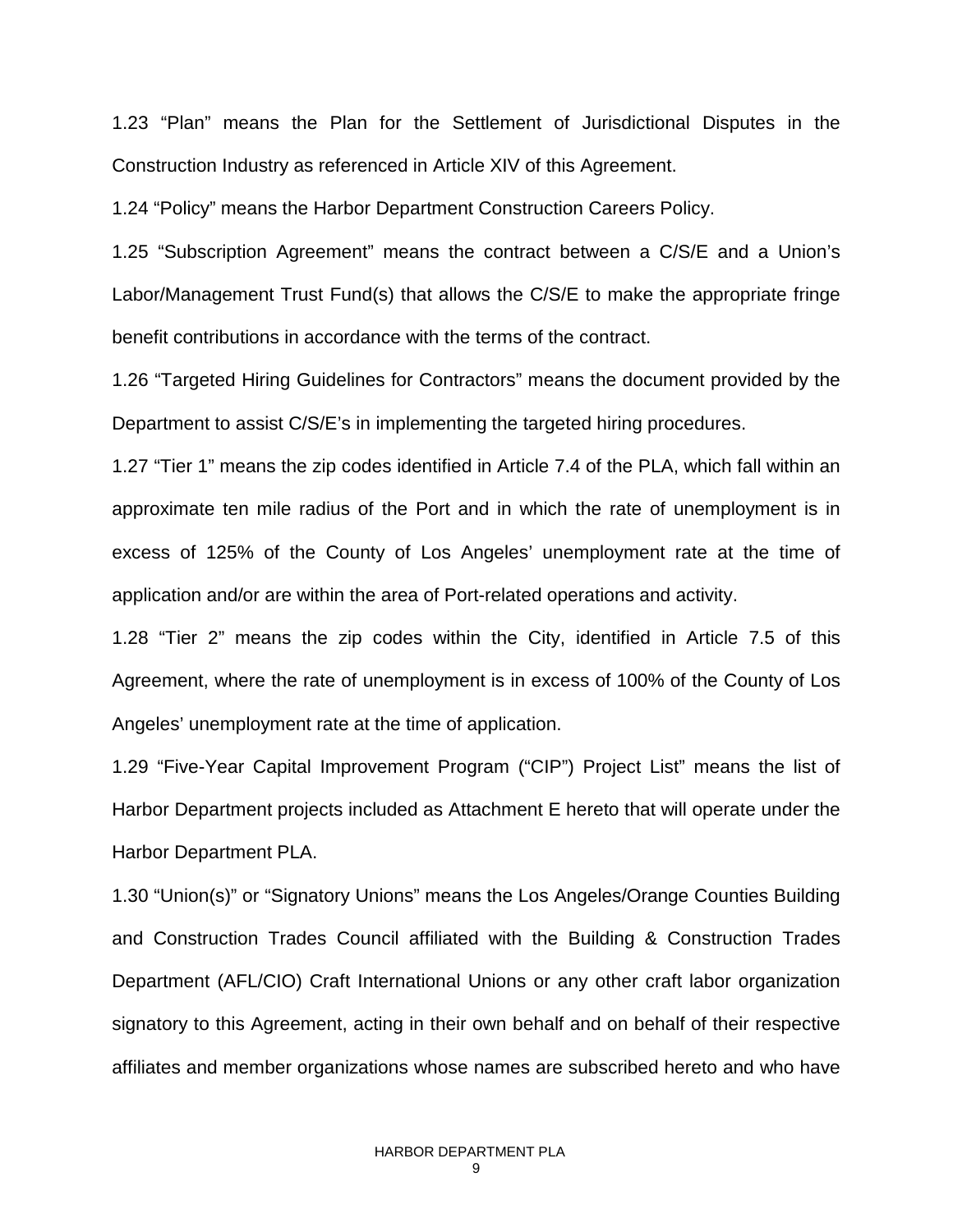through their officers executed this Agreement.

### **ARTICLE II**

### SCOPE OF AGREEMENT

2.1 Parties: The Agreement shall apply and is limited to all C/S/Es performing construction on a Harbor Department Project, the Board, and the Unions (signatory Unions or otherwise).

2.2 Project Description: The Agreement shall apply to all CIP construction contracts awarded by the Board. The Board has the absolute right to combine, consolidate or cancel contracts or portions of contracts identified as part of the Project. Should the Board remove any contract from the Project and thereafter authorize that construction work be commenced on the contract, the contract may, at the discretion of the Board, be performed under the terms of the Agreement.

2.3 Project Labor Disputes: The provisions of this Agreement, including the Schedule A Agreements, (which are the local collective bargaining agreements of the signatory Unions having jurisdiction over the work on the Project, as such may be changed from time-to-time and which are incorporated herein by reference) shall apply to the work covered by this Agreement. It is understood that this is a self-contained, stand alone Agreement and that by virtue of having become bound to this Agreement, neither the Prime Contractor, Employer, nor the Subcontractor (of any tier) or owner-operator will be obligated to sign any other local, area, or national agreement. It is further agreed that, where there is conflict, the terms and conditions of this Agreement shall supersede and override terms and conditions of any and all other national, area, or local collective bargaining agreements (Schedule A Agreements) except for all work performed under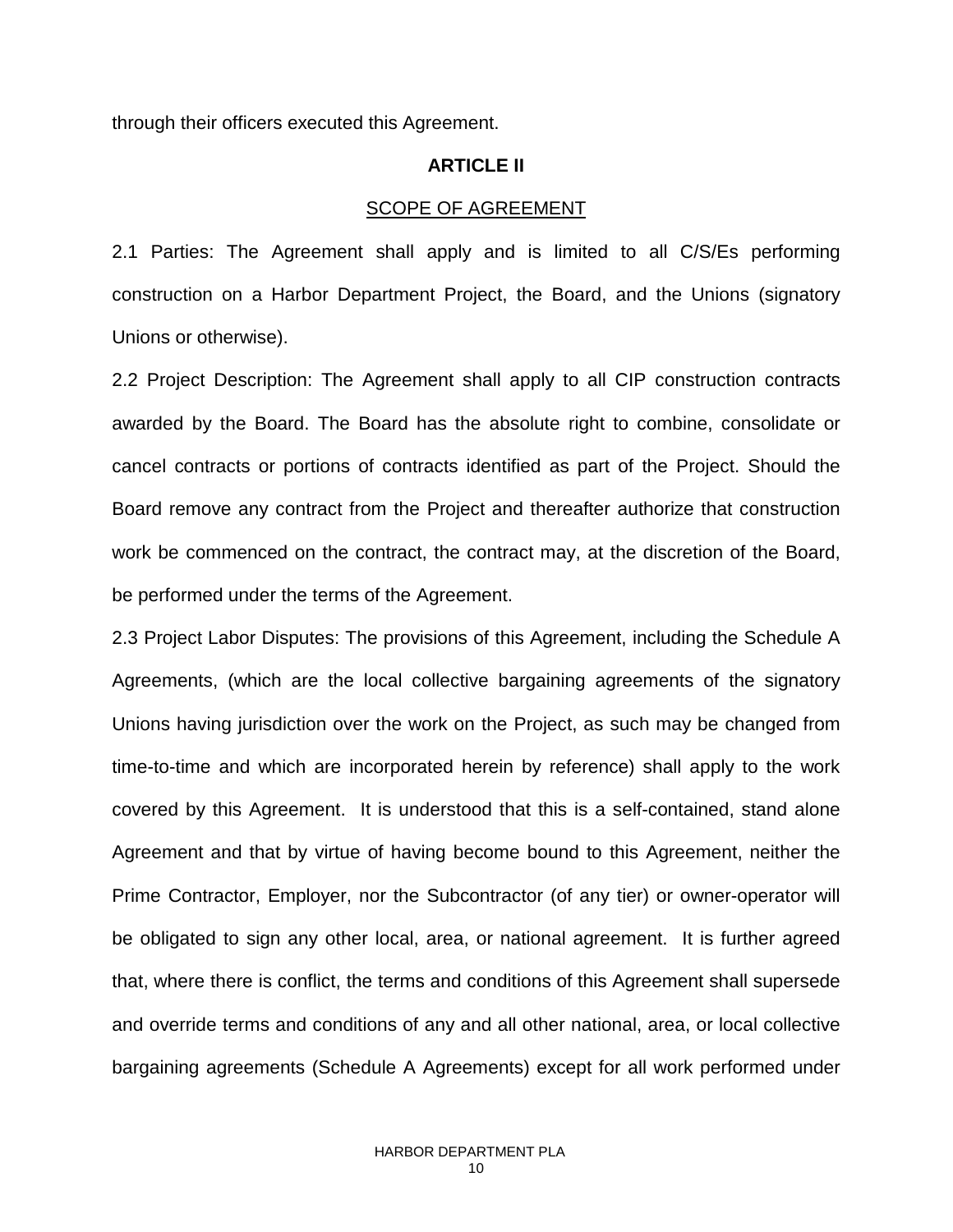the NTL Articles of Agreement, the National Stack/Chimney Agreement, the National Cooling Tower Agreement, all instrument calibration work and loop checking shall be performed under the terms of the UA/IBEW Joint National Agreement for Instrument and control systems Technicians, and the National Agreement of the International Union of Elevator Constructors, with the exception of Article IV (Work Stoppages, Strikes, Sympathy Strikes and Lockouts), Article XIII (Grievance and Arbitration Procedure) and Article XIV (Jurisdictional Disputes) of this Agreement, which shall apply to such work. All disputes relating to the interpretation or application of this Agreement shall be subject to resolution by the grievance arbitration procedure set forth in Article XIII of this Agreement except for those disputes exempted from the grievance procedure pursuant to Article 13.1**.** Where a subject is covered by a provision in a Schedule A Agreement and not covered by this Agreement, the provision of the Schedule A Agreement shall prevail. Any dispute as to the applicable source between this Agreement and any Schedule A Agreement for determining the wages, hours of working conditions of employees on a Project shall be resolved under the grievance procedures established in this Agreement.

### 2.4 Exclusions:

(1) The Agreement shall be limited to construction work on a Project which is approved by the Board, and is not intended to, and shall not apply to any construction work performed at anytime prior to the effective date, or after the expiration or termination of the Agreement, or on other City projects.

(2) The Agreement is not intended to, and shall not, affect or govern the award of contracts by the Board, which are outside the approved scope of the Project.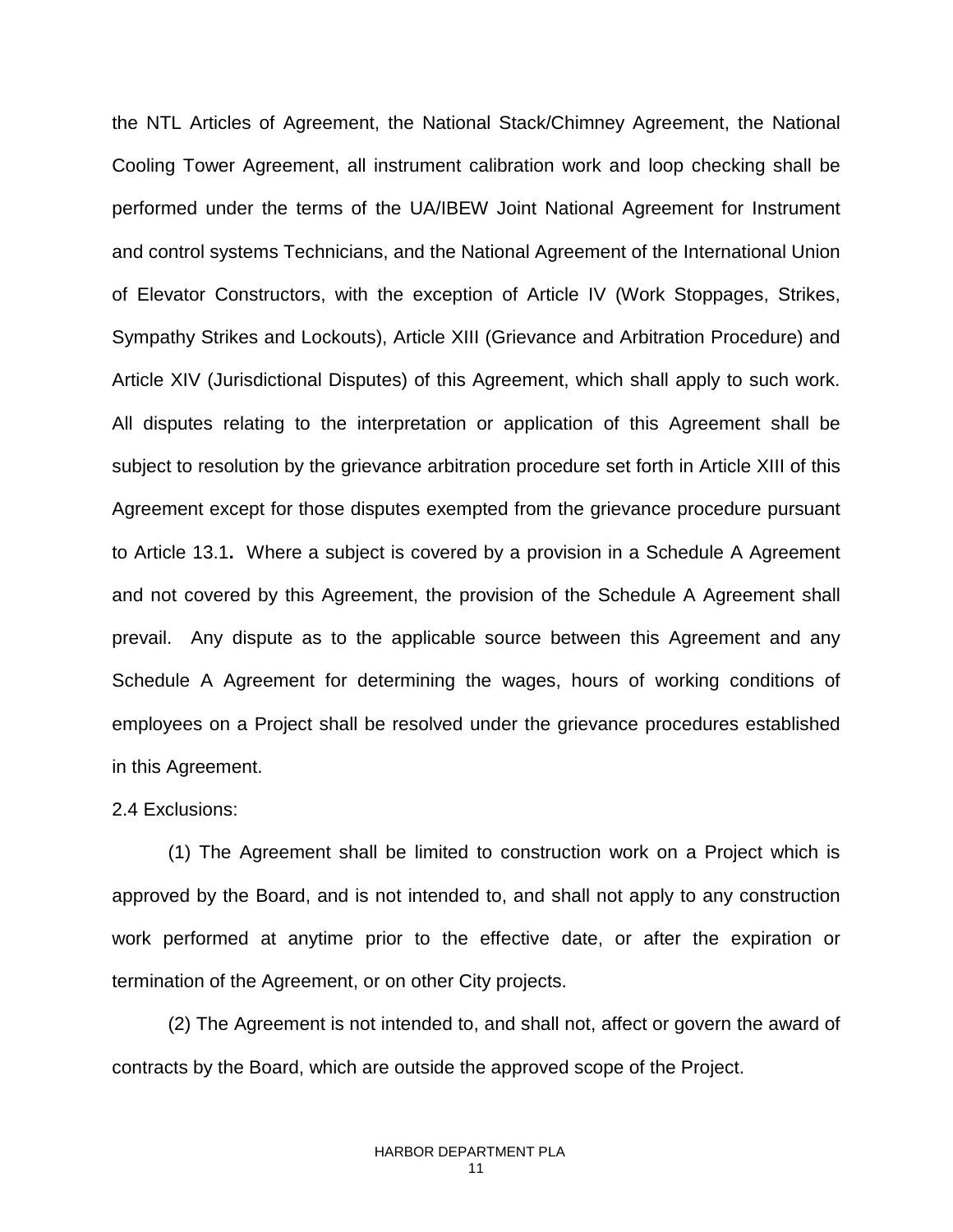(3) The Agreement is not intended to, and shall not, affect the operation or maintenance of any facilities whether related or not to Projects.

(4) The Agreement shall not apply to a C/S/E's executives, managerial employees, engineering employees, supervisors (except those covered by Schedule A collective bargaining agreements), office and clerical employees, or any other employee not performing construction craftwork.

(5) Notwithstanding the foregoing, it is understood and agreed that Building/Construction Inspector and Field Soils and Material Testers (inspectors) are a covered craft under this Agreement. This inclusion applies to the scope of work defined in the State of California Wage Determination for that Craft. Every Inspector performing under the wage classification of Building/Construction Inspector and Field Soils and Material Tester under a professional services agreement or a construction contract shall be bound to all applicable requirements of this Agreement.

(6) The Agreement shall not apply to material suppliers or delivery by any means of material, supplies, or equipment required to any point of delivery.

(7) This Agreement shall not apply to City employees.

 (8) This Agreement shall not apply to the work of persons, firms and other entities that perform consulting, planning, scheduling, management or other supervisory services on the Project, provided such entities do not perform craft employee construction work on the Project with their own employees or to customer service work performed post completion by an entity other than the C/S/E that performed the original construction work.

(9) The Agreement shall not apply to Harbor Department construction contracts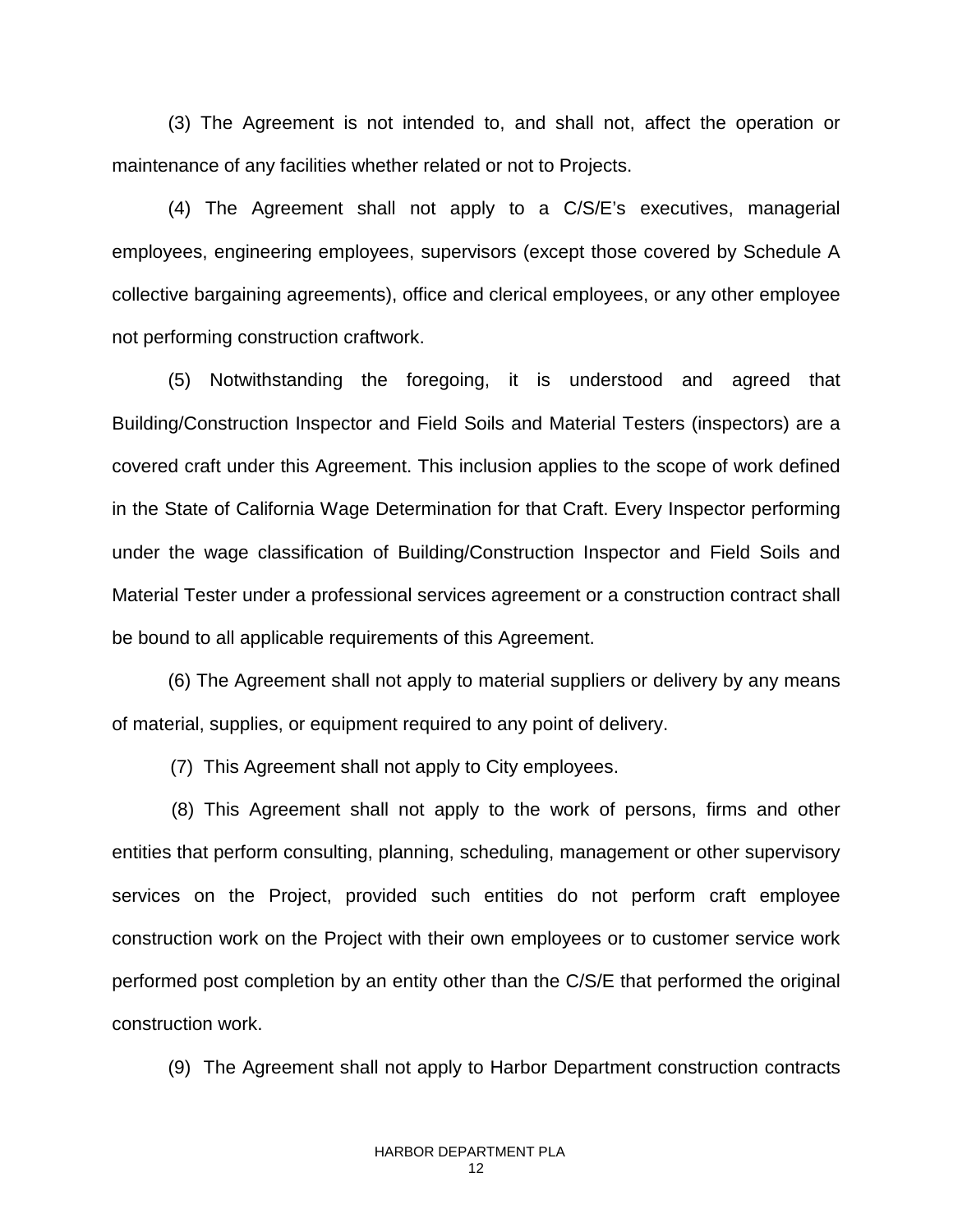or Projects, if the federal funding source has established provisions or rules that forbid the inclusion of a Project Labor Agreement.

(10) FHWA Projects: All provisions of this Agreement shall apply to the project, in accord with the policies and conditions under which the FHWA funds are received from the U.S. Department of Transportation.

(11) Out-of State Workers: hours worked by residents of states other than California shall not be included in calculation of total hours of Project work for purposes of the percentage requirements set forth by the Agreement.

(12) Notwithstanding the foregoing, demolition and asbestos abatement shall constitute work covered by the Project Labor Agreement when such work is part of a Covered Project.

### **ARTICLE III**

#### EFFECT OF AGREEMENT

 3.1 By executing the Agreement, the Unions and the Board agree to be bound by each and all of the provisions of the Agreement.

 3.2 By accepting the award of a construction contract for a Project, whether as a C/S/E, the C/S/E agrees to be bound by each and every provision of the Agreement.

 3.3 At the time that any C/S/E enters into a subcontract with any subcontractor of any tier providing for the performance on the construction contract, the C/S/E shall provide a copy of this Agreement to said subcontractor and shall require the subcontractor as a part of accepting the award of a construction subcontract to agree in writing in the form of a Letter of Assent to be bound by each and every provision of this Agreement prior to the commencement of work. See Attachment "A" for a sample Letter of Assent. Further,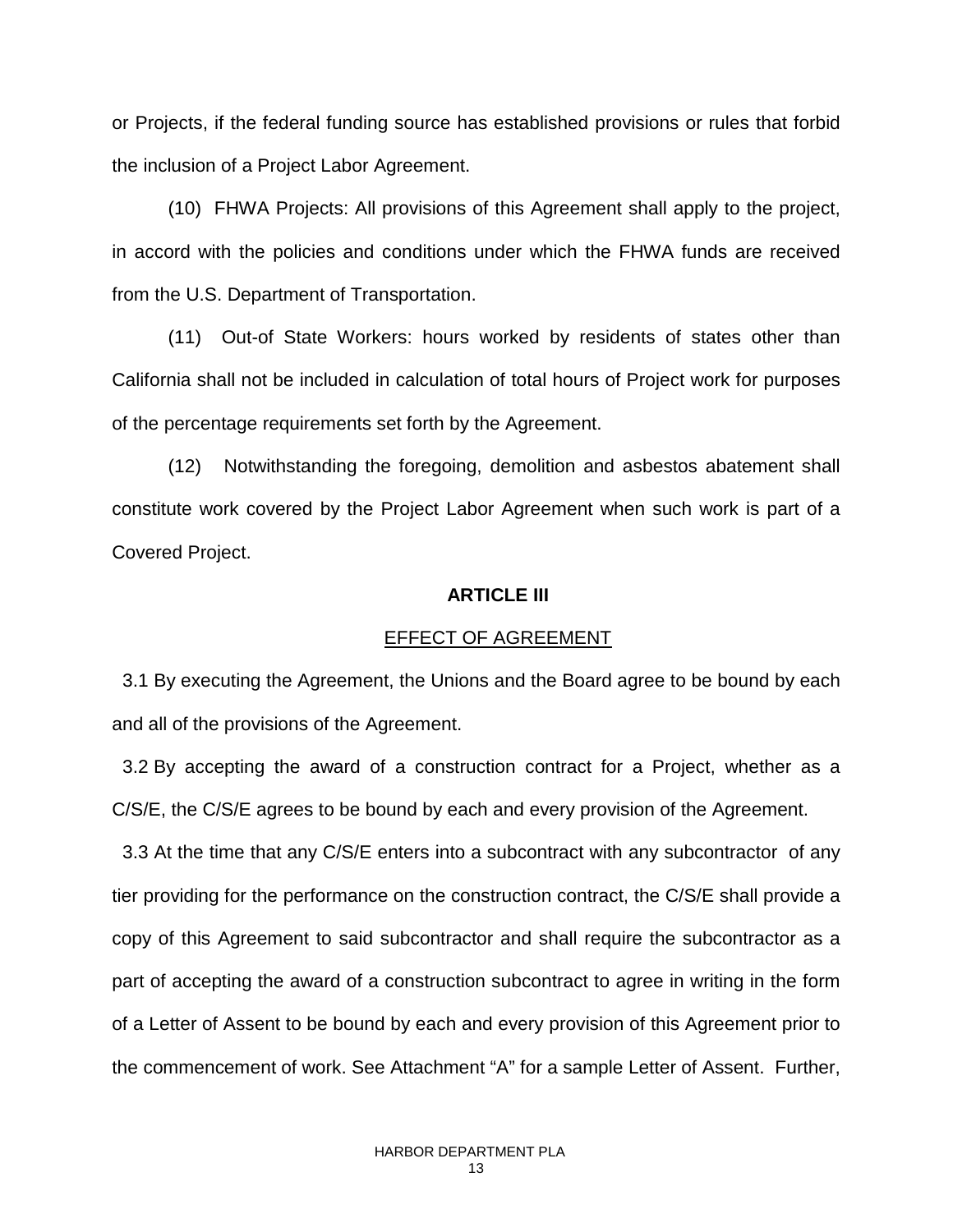C/S/Es not signatory to the established Labor/Management Trust Fund Agreements, as described in the Schedule A Agreement(s) for the craft workers in their employ, shall sign a "subscription agreement" with the appropriate Labor/Management Trust Funds covering the work performed under this agreement before work is commenced on the Project.

3.3.1 Approval of any C/S/E to perform work on the Project will be contingent upon the submittal of its Letter of Assent and its Employment Hiring Plan.

3.4 This Agreement shall only be binding on the signatory C/S/Es hereto and shall not apply to the parents, affiliates, subsidiaries, or other ventures of any construction contract prior to the execution of this Agreement.

### **ARTICLE IV**

### WORK STOPPAGES, STRIKES, SYMPATHY STRIKES AND LOCKOUTS

4.1 The Unions, Board and C/S/Es agree:

(1) During the existence of this Agreement, there shall be no strike, sympathy strike, picketing, hand billing, slowdown, withholding of work, refusal to work, lockout, sick-out, walk-off, sit-down, stand-in, wobble, boycott, or other work stoppage, disruption, advising the public that a labor dispute exists, or other impairment of any kind for any reason by the Unions or employees employed on the Project, at the job site of the Project, or at any other facility of the City because of a dispute on this Project.

(2) As to employees employed on the Project, there shall be no lockout of any kind by any C/S/E(s) covered by the Agreement. The C/S/E(s) may lay off employees for lack of work or delay of work on the Project.

(3) The Unions agree that they shall not sanction in any way any picket line or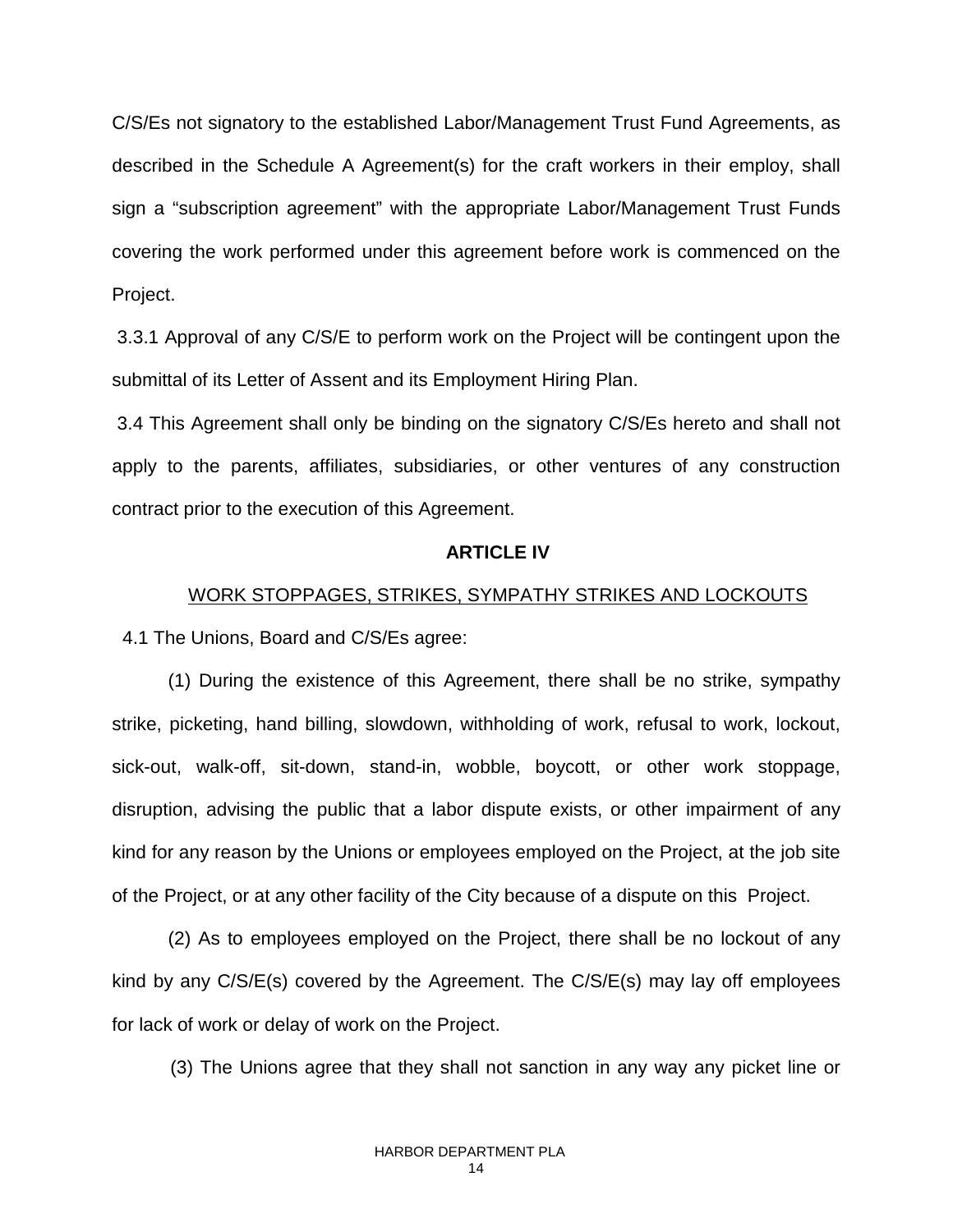other impairment of the work on the Project and will affirmatively take all measures necessary to effectively induce their respective members to cross any and all picket lines and report for work as scheduled and that responsible representatives of the Unions who are employed on the Project will also do so themselves.

(4) The Unions agree that they shall not sanction, aid or abet, encourage or continue any work stoppage, strike, picketing or other disruptive activity at the Project site or C/S/E's business site that will economically and/or materially affect the completion of the Project. Any such costs that economically and/or materially harm the City shall be borne by the affected Union and made payable to the City.

(5) Notwithstanding any provision of this Agreement to the contrary, it shall not be a violation of this Agreement for any Union to withhold the services of its members (but not the right to picket) from a particular C/S/E who:

(i) fails to timely pay its weekly payroll; or

(ii) fails to make timely payments to the Union's Labor/Management Trust Funds in accordance with the provisions of the applicable Schedule A Agreements. Prior to withholding its members services for the C/S/E's failure to make timely payments to the Union's Labor/Management Trust Funds, the Union shall give at least ten (10) days (unless a lesser period of time is provided in the Union's Schedule A Agreement, but in no event less than forty-eight (48) hours) written notice of such failure to pay by registered or certified mail, return receipt requested, and by facsimile transmission to the involved contractor, the prime contractor, and the BCA. Union will meet within the ten (10) day period to attempt to resolve the dispute.

(iii) Upon the payment of the delinquent C/S/E of all monies due and then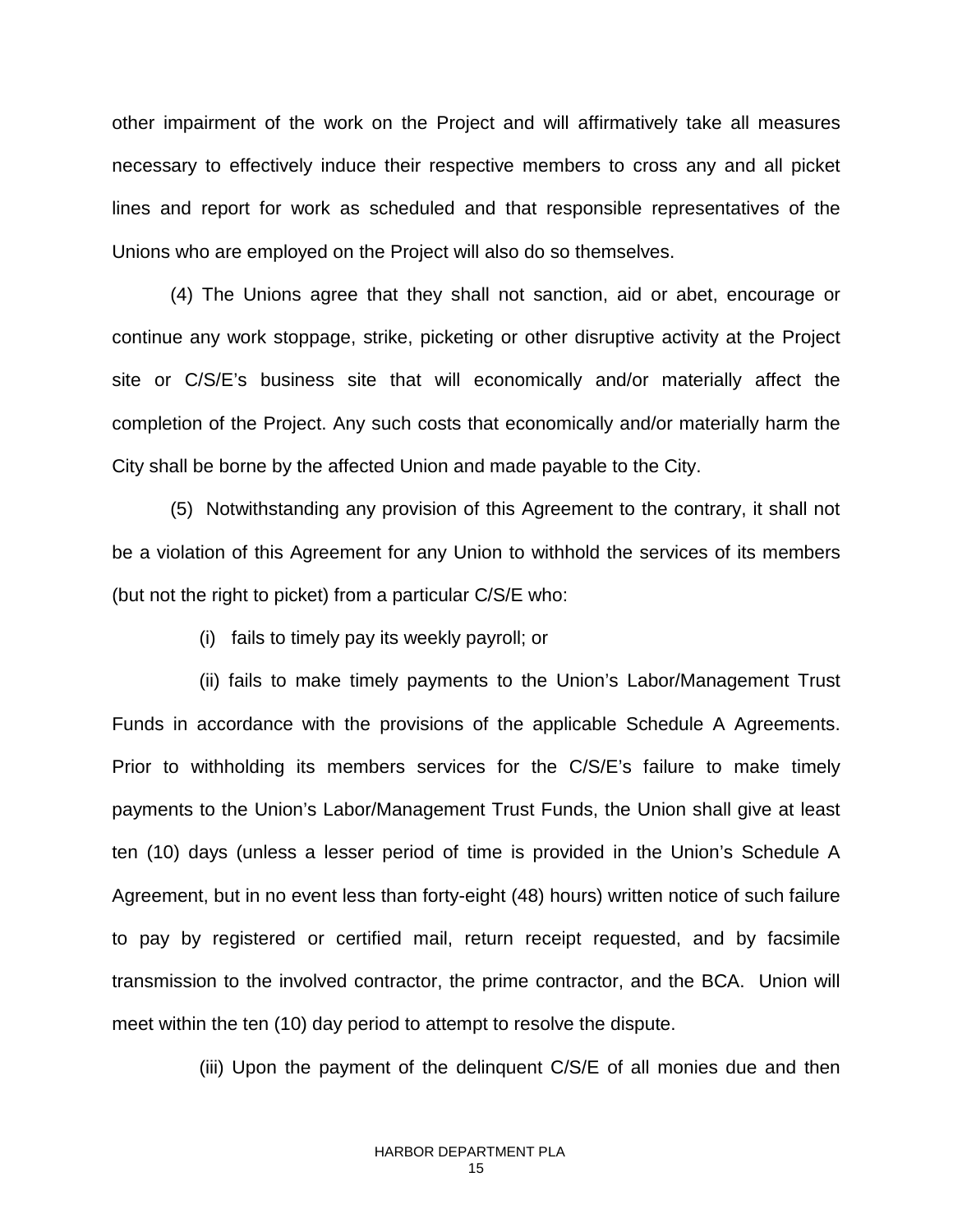owing for wages and/or fringe benefit contributions, the Union shall direct its members to return to work and the C/S/E shall return all such members back to work.

 4.2 Expiration of Local Agreements: If the Schedule A Agreement, or any local, regional, and other applicable collective bargaining agreements expire during the term of the Project, the Union(s) agree that there shall be no work disruption of any kind as described in Section 4.1 above as a result of the expiration of any such agreement(s) having application on this Project and/or failure of the involved Parties to that agreement to reach a new contract. Terms and conditions of employment established and set for purposes of prevailing wage requirements under this Agreement at the time of bid shall remain established and set. Otherwise to the extent that such agreement does expire and the Parties to that agreement have failed to reach concurrence on a new contract, work will continue on the Project on one of the following two (2) options, both of which will be offered by the Unions involved to the Contractors affected:

(1) Each of the Unions with a contract expiring must offer to continue working on the Project under interim agreements that retain all the terms of the expiring contract, except that the Unions involved in such expiring contract may each propose wage rates and employer contribution rates to employee benefit funds under the prior contract different from what those wage rates and employer contributions rates were under the expiring contracts. The terms of the Union's interim agreement offered to Contractors will be no less favorable than the terms offered by the Union to any other employer or group of employers covering the same type of construction work in Los Angeles County.

(2) Each of the Unions with a contract expiring must offer to continue working on the Project under all the terms of the expiring contract, including the wage rates and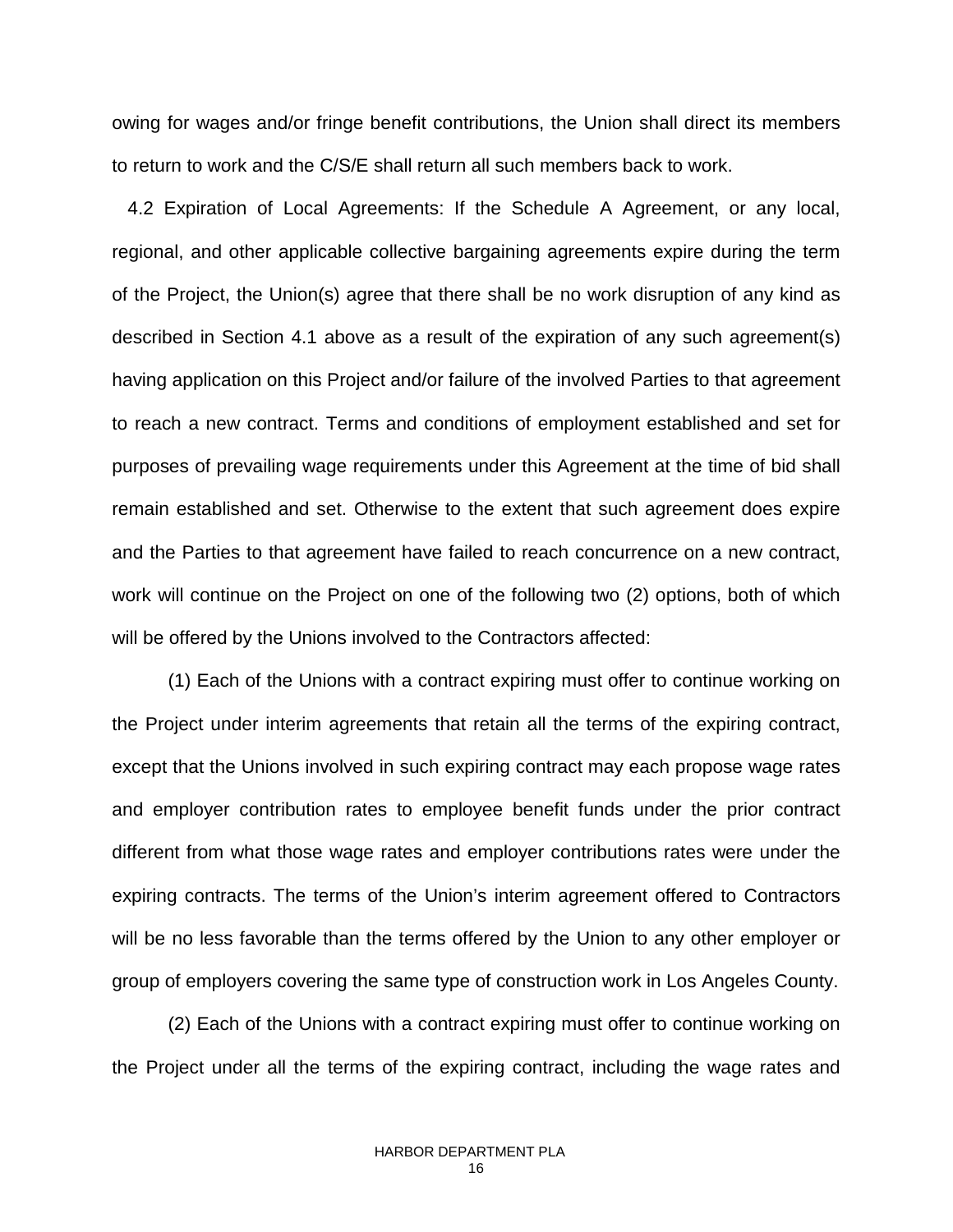employer contribution rates to the employee benefit funds, if the C/S/E affected by that expiring contract agrees to the following retroactive provisions: if a new Schedule A Agreement, local, regional or other applicable labor agreement for the industry having application at the Project is ratified and signed during the term of this Agreement and if such new labor agreement provides for retroactive wage increases, then each affected C/S/E shall pay to its employees who performed work covered by this Agreement at the Project during the hiatus between the effective dates of such expired and new labor agreements, an amount equal to any such retroactive wage increase established by such new labor agreement, retroactive to whatever date is provided by the new labor agreement for such increase to go into effect, for each employee's hours worked on the Project during the retroactive period. All Parties agree that such affected C/S/Es shall be solely responsible for any retroactive payment to its employees and that neither the Project, nor the Board, nor the Board's designee, nor any other C/S/E has any obligation, responsibility or liability whatsoever for any such retroactive payments or collection of any such retroactive payments, from any such C/S/E.

(3) Some C/S/Es may elect to continue to work on the Project under the terms of the interim agreement option offered under paragraph (1) above and other C/S/Es may elect to continue to work on the Project under the retroactivity option offered under paragraph (2) above. To decide between the two options, C/S/Es will be given one week after the particular labor agreement has expired or one week after the Union has personally delivered to the Contractors in writing its specific offer of terms of the interim agreement pursuant to paragraph (1) above, which ever is the later date.

4.3 Expedited Arbitration will be utilized for all work stoppages and lockouts. In lieu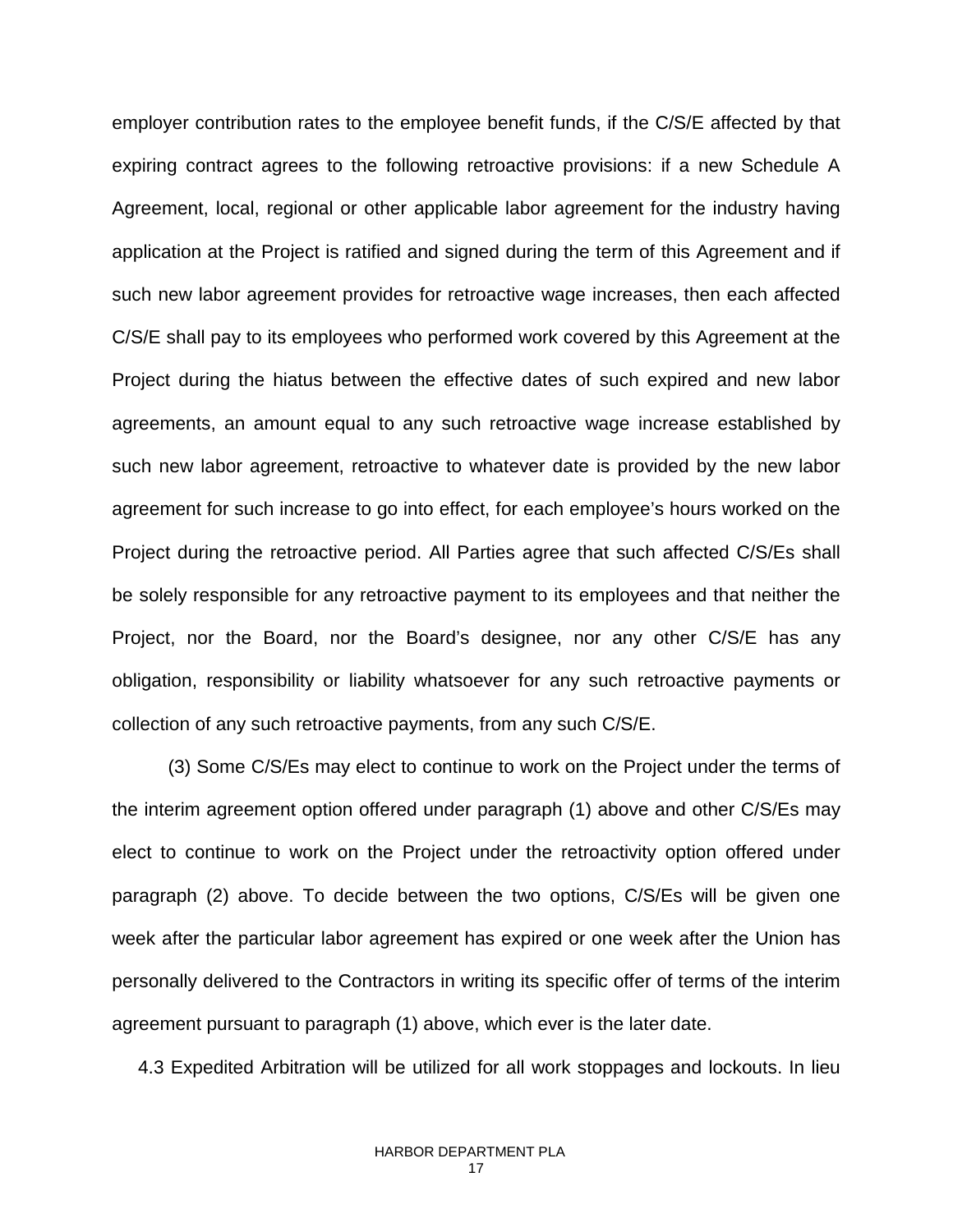of or in addition to any other action at law or equity, any party may institute the following procedure when a breach or violation of this Article IV is alleged to have occurred:

- (1) The party invoking this procedure shall notify the permanent arbitrator next in sequence from the following list:
	- 1. Joseph Gentile
	- 2. Michael Rappaport
	- 3. Walter Daugherty
	- 4. Paul Greenberg
	- 5. William Rule

The Parties agree these shall be the five permanent Arbitrators under this procedure. In the event that none of the five permanent Arbitrators are available for a hearing within 24 hours, the party invoking the procedure shall have the option of delaying until one of the five permanent Arbitrators is available or of asking the permanent Arbitrator that would normally hear the matter to designate an arbitrator to sit as a substitute Arbitrator for this dispute. If any of the permanent Arbitrators ask to be relieved from their status as a permanent Arbitrator, the Parties shall mutually select a new permanent Arbitrator from the following list of arbitrators:

- 1. John Kagel
- 2. Lou Zigman
- 3. Wayne Estes

Selection shall be made by each party alternately striking from the foregoing list until one name remains who shall be the replacement permanent Arbitrator. Expenses incurred in arbitration shall be borne equally by the Union and the Contractor involved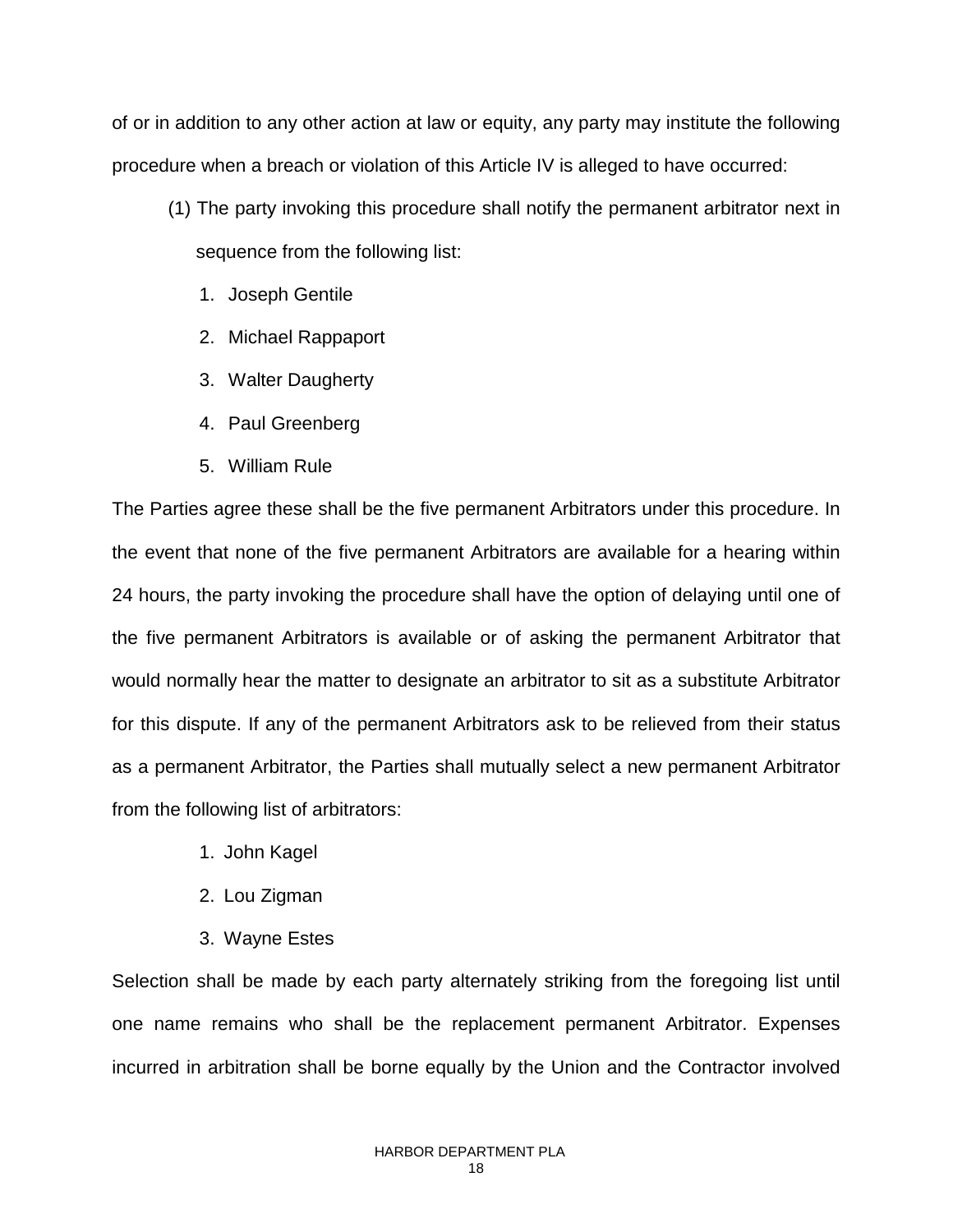and the decision of the Arbitrator shall be final and binding on both Parties, provided, however, that the Arbitrator shall not have the authority to alter or amend or add to or delete from the provisions of this Agreement in any way. Notice to the Arbitrator shall be by the most expeditious means available, including by telephone and by facsimile or telegram to the party alleged to be in violation and to the Trades Council and involved local Union if a Union is alleged to be in violation.

(2) Upon receipt of said notice, the Arbitrator shall convene a hearing within twenty-four (24) hours if it is contended that the violation still exists.

(3) The Arbitrator shall notify the Parties by telephone and by facsimile or telegram of the place and time for the hearing. Notice shall be given to the individual Unions alleged to be involved; however, notice to the Trades Council shall be sufficient to constitute notice to the Unions for purposes of the arbitration being heard by the Arbitrator. Said hearing shall be completed in one session, which, with appropriate recesses at the Arbitrator's discretion, shall not exceed twenty-four (24) hours unless otherwise agreed upon by all Parties. A failure of any party to attend said hearings shall not delay the hearing of evidence or the issuance of any decision by the Arbitrator.

(4) The sole issue at the hearing shall be whether or not a violation of Section 4.1 or 4.2 of this Article IV has in fact occurred. The Arbitrator shall have no authority to consider any matter of justification, explanation or mitigation of such violation or to award damages, which issue is reserved for court proceedings, if any. The decision shall be issued in writing within three (3) hours after the close of the hearing, and may be issued without a written opinion. If any party desires a written opinion, one shall be issued within fifteen (15) days, but its issuance shall not delay compliance with or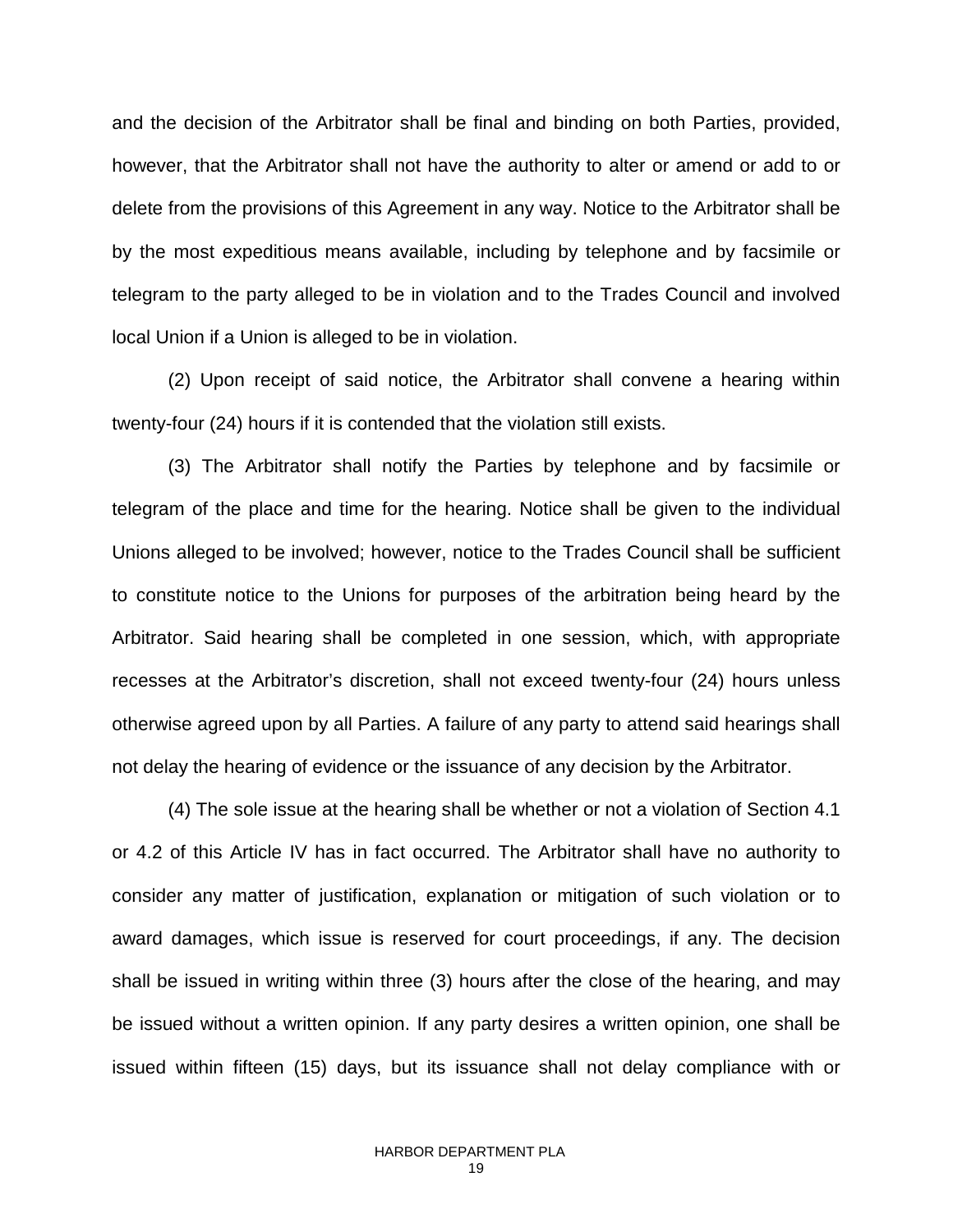enforcement of the decision. The Arbitrator may order cessation of the violation of this Article and other appropriate relief and such decision shall be served on all Parties by hand or registered mail upon issuance.

(5) Such decision may be enforced by any Court of competent jurisdiction upon the filing of this Agreement and all other relevant documents referred to above in the following manner. Written notice of the filing of such enforcement proceedings shall be given to the other party. In the proceeding to obtain a temporary order enforcing the Arbitrator's decision as issued under Section 4.2(4) of this Article, all Parties waive the right to a hearing and agree that such proceedings may be ex parte. Such agreement does not waive any party's right to participate in a hearing for a final order of enforcement. The Court's order or orders enforcing the Arbitrator's decision shall be served on all Parties by hand or delivered by registered mail.

(6) Any rights created by statute or law governing arbitration proceedings inconsistent with the above procedure or which interfere with compliance therewith are hereby waived by the Parties to whom they accrue.

(7) The fees and expenses incurred in arbitration shall be divided equally by the Parties to the arbitration, including Union(s) and the C/S/E(s) involved.

4.4 The procedures contained in Section 4.3 shall be applicable to alleged violations of Article IV to the extent any conduct described in Section 4.1 or 4.2 occurs on the Project. Disputes alleging violation of any other provision of this Agreement, including any underlying disputes alleged to be in justification, explanation, or mitigation of any violation of Section 4.1 or Article IV shall be resolved under the applicable grievance adjudication procedures for these other Articles.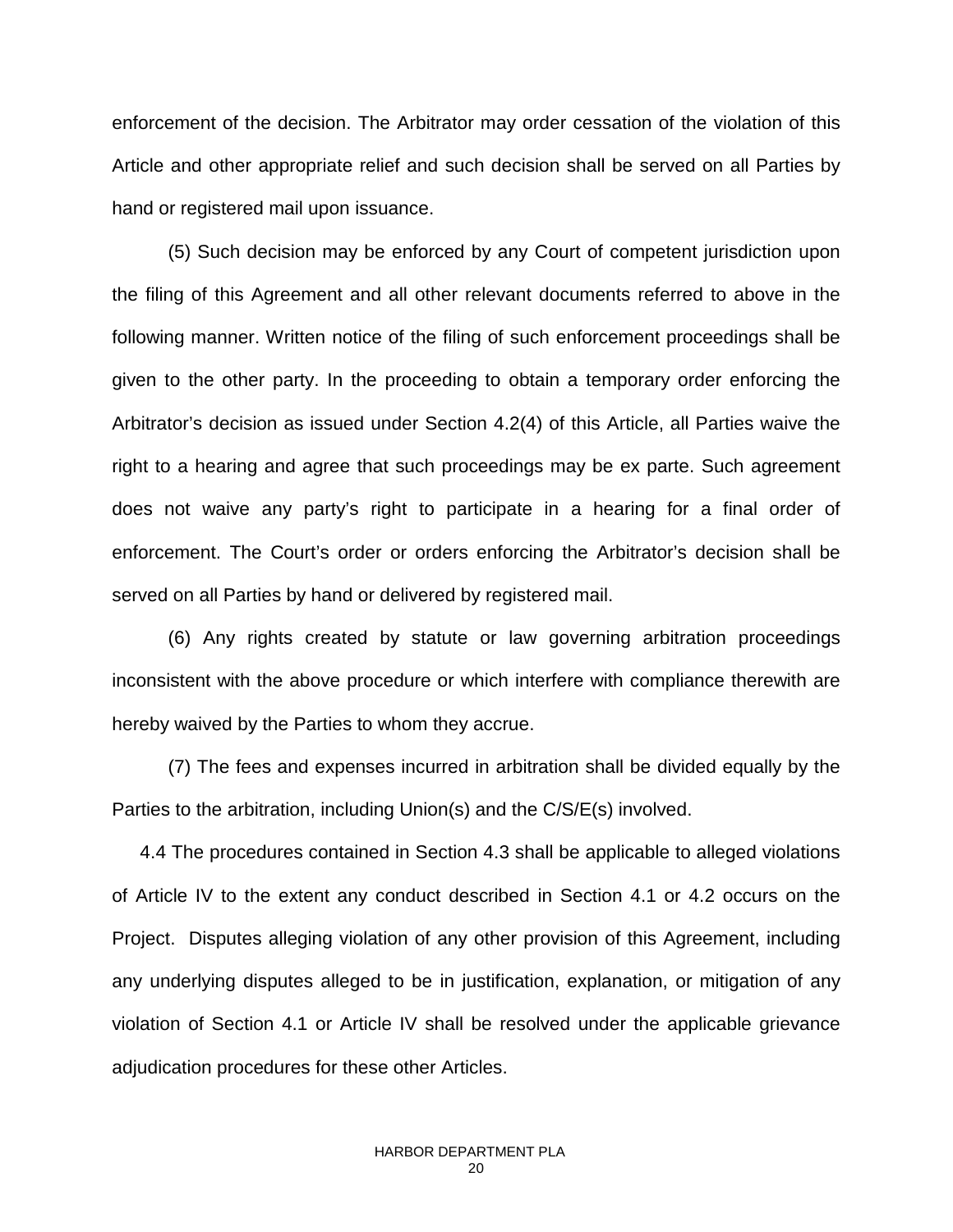### **ARTICLE V**

### NO DISCRIMINATION

5.1 The C/S/Es and Unions agree not to engage in any form of discrimination on the ground of, or because of, race, religion, national origin, ancestry, sex, sexual orientation, age, physical handicap, marital status or medical condition.

### **ARTICLE VI**

### UNION SECURITY

6.1 The C/S/Es recognize the Unions as comprising the respective sole bargaining representatives for all craft employees working within the scope of this Agreement.

6.2 No employee covered by this Agreement shall be required to join any Union as a condition of being employed, or remaining employed, for the completion of Project work; provided, however, that any employee who is a member of the referring Union at the time of referral shall maintain that membership in good standing while employed under this Agreement. All employees shall, however, be required to comply with the Union security provisions for the period during which they are performing on-site Project work to the extent, as permitted by law, of rendering payment of the applicable monthly and working dues.

### **ARTICLE VII**

### REFERRAL

7.1 The Union(s) shall be the primary source of all craft labor employed on the Project(s) and will exert their best efforts to recruit and identify individuals, particularly residents residing in the Tier 1 or 2 zip code areas, as well as those referred by the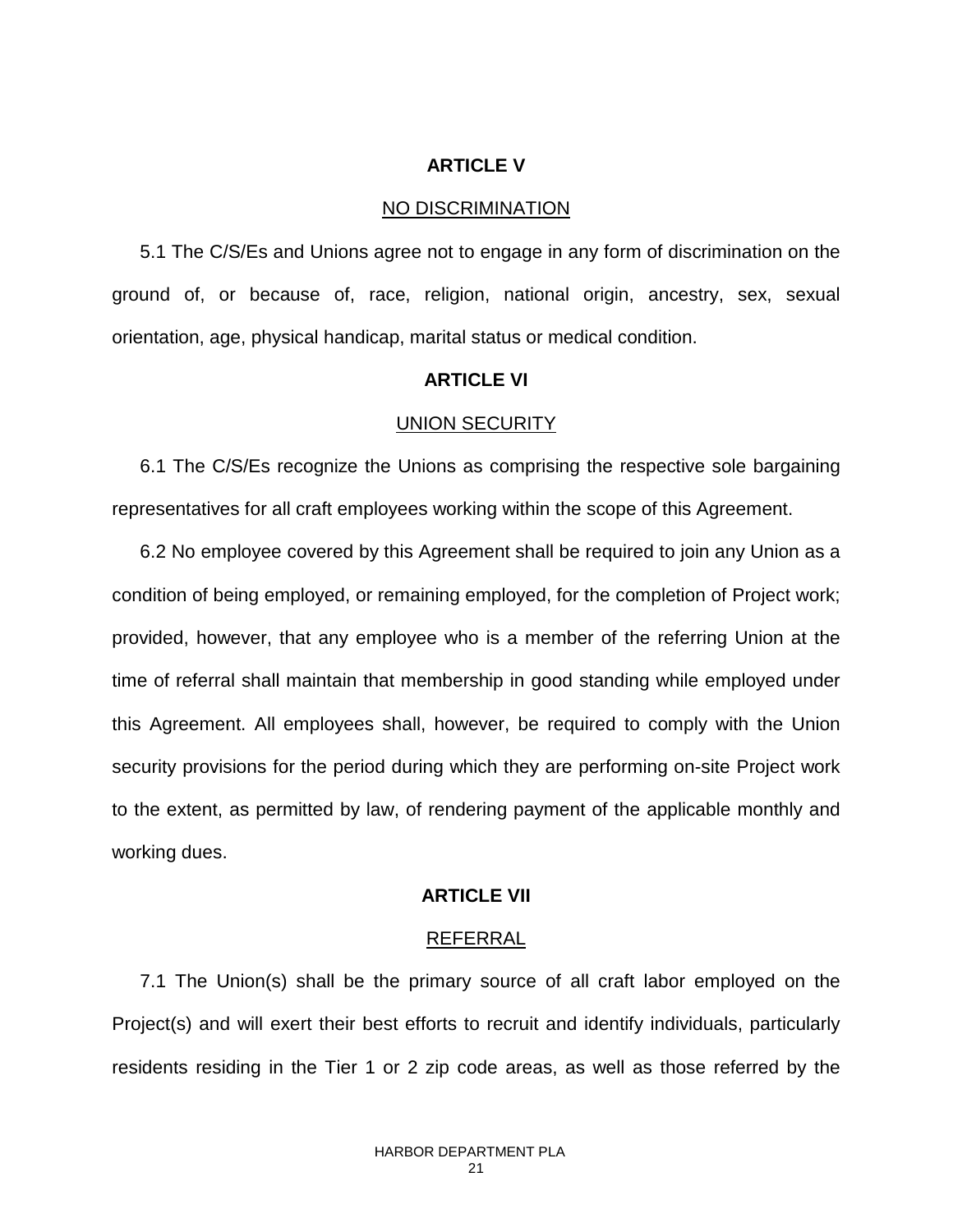Jobs Coordinator, for entrance into joining labor/management apprenticeship programs, and to assist individuals in qualifying and becoming eligible for such programs.

In the event that the C/S/E has his or her own Core Worker(s), and wishes to employ such workers to perform covered work, the C/S/E shall employ such workers in accord with the provisions of this Article VII. The following process shall govern the employment of workers at the Project:

(1) A worker shall be considered a member of a C/S/E's core workforce for the purposes of this Article if the worker's name appears on the C/S/E's active payroll for 60 of the 100 working days before award of the construction contract and meets the required definition of 1.13 above. The C/S/E shall identify Core Workers in their Employment Hiring Plan and shall provide payroll records evidencing the worker's qualification as a Core Worker upon request by the City. The number of Core Workers on this Project shall be governed by the following procedure: one Core Worker shall be selected and one worker from the hiring hall of the affected trade or craft and this process shall repeat until such C/S/E's requirements are met or until such C/S/E has hired ten (10) such Core Workers for that craft, whichever occurs first. Thereafter, all additional employees in the affected trade or craft shall first be requisitioned from the hiring hall in accordance with other provisions in Article VII.

(2) In the event of a reduction-in-force or layoff, such will take place in a manner to assure that the number of Core Workers in the affected craft does not exceed, at any time, the number of others working in that craft who were employed pursuant to other procedures available to the C/S/E under this Agreement. This provision applies only to employees who were not working under the terms of a Schedule A Agreement at the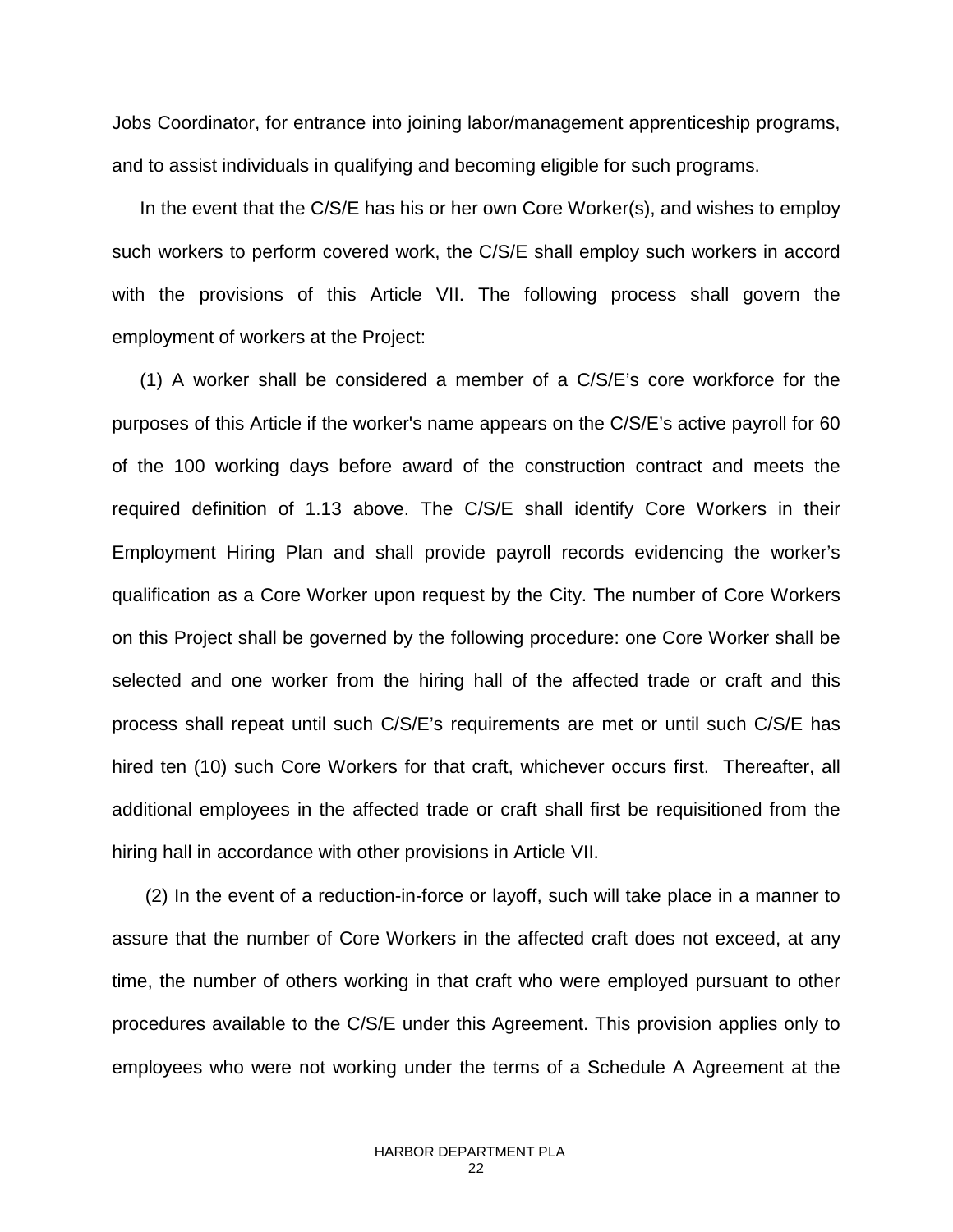time of their transfer to the work covered under this Agreement and is not intended to limit transfer provisions of the Schedule A Agreements of any Union.

7.2 C/S/Es shall be bound by and utilize the registration facilities and referral systems established or authorized by the signatory Unions for all job site craft employee(s) before such employee(s) begin work, when such procedures are not in violation of Federal or State law or in conflict with provisions set forth in this Agreement.

7.3 In the event that referral facilities maintained by the Unions are unable to fill the requisition of a C/S/E for Local Residents and/or Disadvantaged Workers within a twenty-four (24) hour period, the C/S/E shall be free to obtain Local Residents and/or Disadvantaged Workers from any source. However, for all other requisitions by a C/S/E for non-Local Residents or non-Disadvantaged Workers, only after a forty eight (48) hour period after such requisition is made by the C/S/E shall the C/S/E be free to obtain work persons from any source if the Unions are unable to fill the requisition. However, the C/S/E is still responsible for complying with conditions and requirements of the Targeted Hiring Guidelines for Contractors and the Policy.

 7.3.1 (a) The C/S/E's must document, from the applicable Tiers, all efforts made to comply with the targeted hiring process to locate and hire Local Residents and/or Disadvantaged Workers. The C/S/E may employ Local Residents and/or Disadvantaged Workers referred by the Jobs Coordinator. However, in the event the Jobs Coordinator is unable to fill the requisition of a C/S/E for Local Residents and/or Disadvantaged Workers, the C/S/E may utilize any organization, such as those listed in the Targeted Hiring Guidelines for Contractors, to assist them in satisfying the requirements of the Targeted Hiring Guidelines for Contractors and the Policy.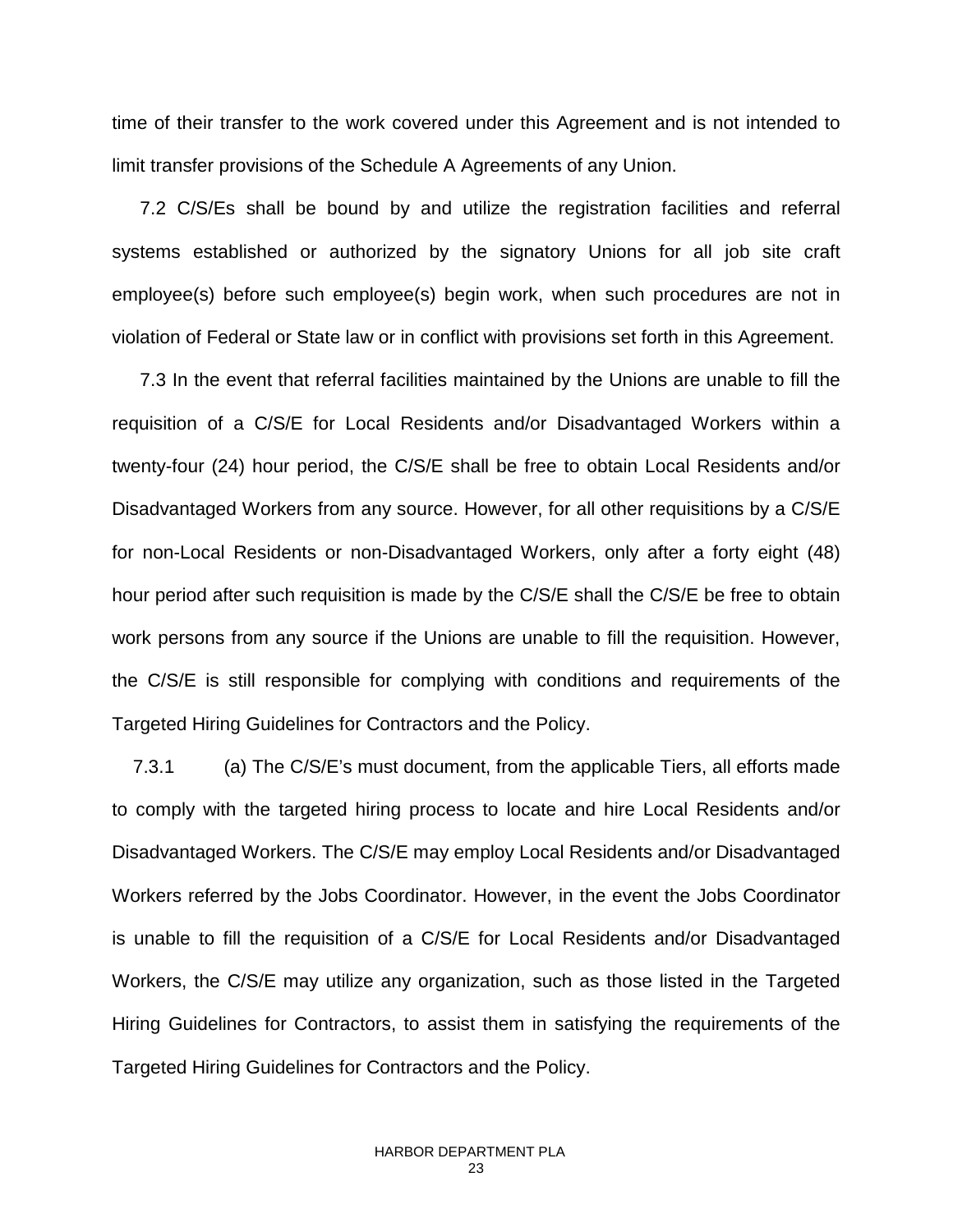(b) The C/S/E shall inform the Unions, Job Coordinator and the BCA of the name, address, worker craft classification and social security number of any worker hired from other sources upon their employment on the Project(s).

(c) No Local Resident and/or Disadvantaged Worker, having been prescreened and/or pre-qualified by the Jobs Coordinator, and employed by the C/S/E to work on the Project, shall be required to participate in any Joint Labor/Management "boot camp" or pre-apprentice program that will unnecessarily delay the Local Resident and/or Disadvantaged Worker's start of work or cause said worker's termination due to having to participate in such "boot camps" or pre-apprentice programs.

(d) Any work person hired under this Section 7.3, as well as all other workers hired under this Article VII, shall be obligated to comply with the Union Security provisions of this Agreement.

7.4 The Unions will exert their best efforts to refer/recruit sufficient numbers of skilled craft Local Residents and Disadvantaged Workers to fulfill the requirements of the C/S/E(s). In recognition of the fact that the communities within the boundaries of the City and the Port's impact zone will be impacted by the construction of the Project, the Parties agree to support the development and graduation of disadvantaged construction apprentices and workers from residents within Tiers 1 or 2 zip code areas. Towards that end, the Unions agree to encourage and provide referrals and utilization of qualified workers residing preferably within the Tier 1 zip code areas identified in the following: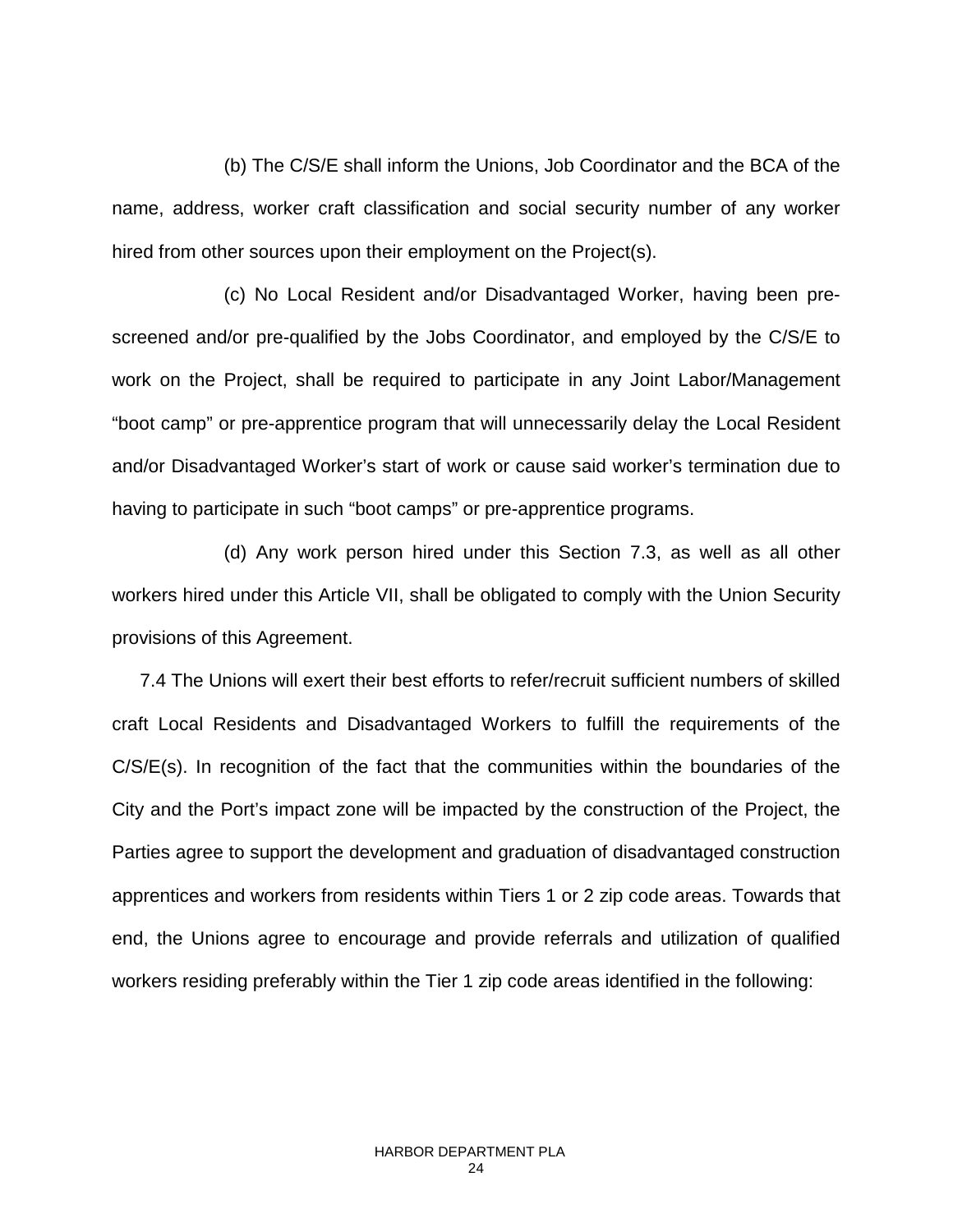| 90002 | 90222 | 90303 | 90732 | 90810 |
|-------|-------|-------|-------|-------|
| 90003 | 90242 | 90501 | 90744 | 90813 |
| 90044 | 90247 | 90502 | 90745 | 90814 |
| 90047 | 90248 | 90706 | 90746 | 90815 |
| 90059 | 90249 | 90710 | 90802 | 90822 |
| 90061 | 90250 | 90712 | 90804 | 90840 |
| 90220 | 90262 | 90723 | 90805 |       |
| 90221 | 90280 | 90731 | 90806 |       |

Tier 1 Zip Codes

7.5 When the Unions cannot provide the C/S/Es, having documented their efforts in the attainment of Local Residents and/or Disadvantaged Workers within the Tier 1 zip code areas as listed in Article 7.4 above, the Unions will exert their best efforts to recruit and identify Local Residents and/or Disadvantaged Workers within Tier 2 zip code areas identified in the following and Disadvantaged Workers in the remaining zip code areas of the City:

| 90004 | 90024 | 90045 | 91042 | 91367 |
|-------|-------|-------|-------|-------|
| 90005 | 90026 | 90046 | 91303 | 91401 |
| 90006 | 90027 | 90048 | 91304 | 91402 |
| 90007 | 90028 | 90049 | 91306 | 91405 |
| 90008 | 90029 | 90057 | 91307 | 91406 |
| 90010 | 90031 | 90058 | 91324 | 91411 |
| 90011 | 90032 | 90062 | 91325 | 91423 |
| 90012 | 90033 | 90063 | 91330 | 91601 |
| 90013 | 90034 | 90065 | 91331 | 91602 |
| 90014 | 90035 | 90066 | 91335 | 91604 |
| 90015 | 90036 | 90068 | 91340 | 91605 |
| 90016 | 90037 | 90071 | 91342 | 91606 |
| 90017 | 90038 | 90073 | 91343 | 91607 |
| 90018 | 90039 | 90089 | 91345 |       |
| 90019 | 90041 | 90095 | 91352 |       |
| 90020 | 90042 | 90291 | 91356 |       |
| 90021 | 90043 | 91040 | 91364 |       |

|  |  |  | Tier 2 Zip Codes |
|--|--|--|------------------|
|--|--|--|------------------|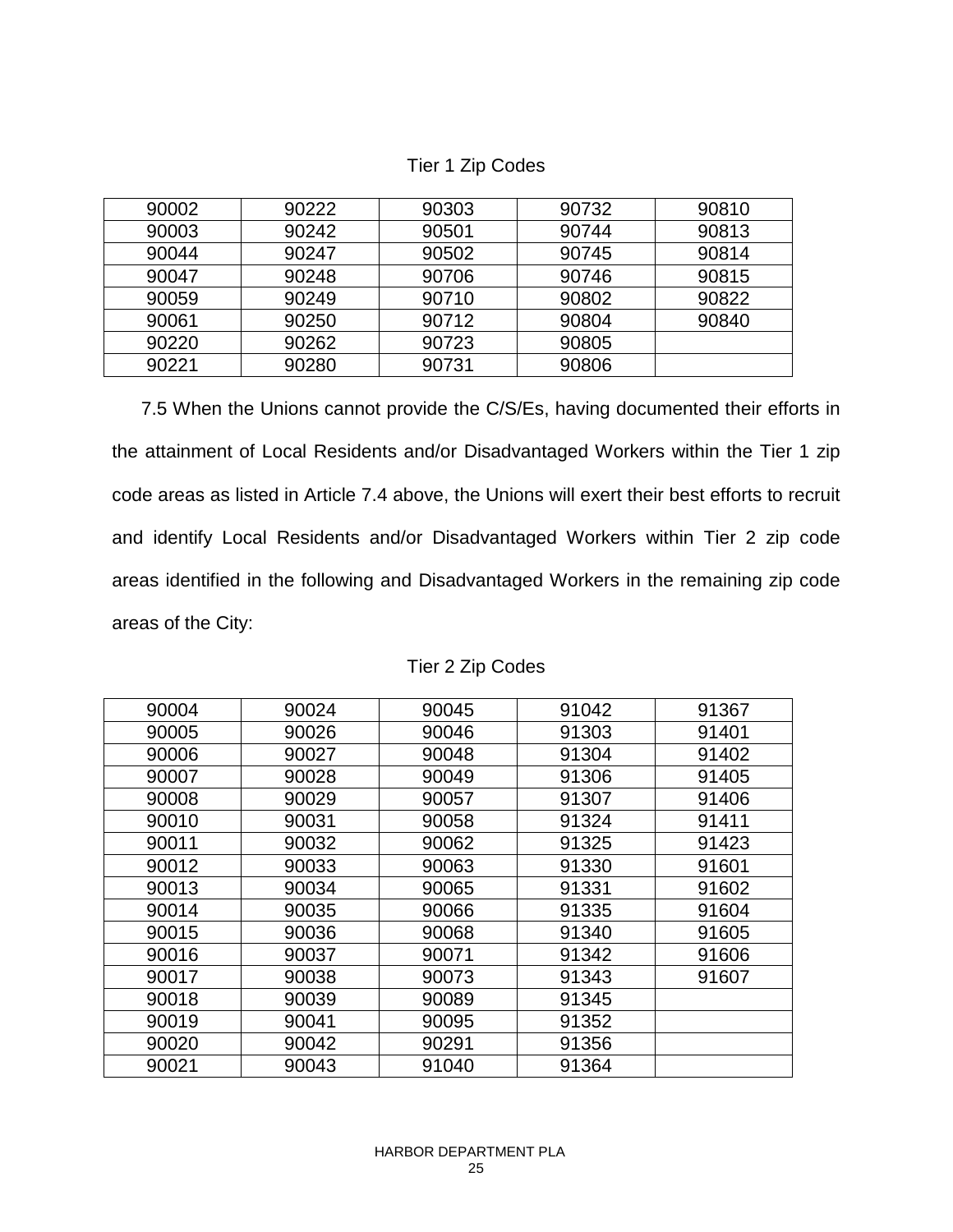The Unions will exert their best efforts to recruit and identify Local Residents and/or Disadvantaged Workers of the City and assist individuals in qualifying and becoming eligible for such apprenticeship programs.

 7.6 The Prime Contractor is responsible for ensuring compliance with the targeted hiring process for the Project(s) to achieve the following anticipated levels of participation:

- (1) The following percentages shall be the targeted hiring for the Project:
	- (a) At least 30% of total work hours shall be performed by Local Residents residing within Tier 1 described in Article 7.4. If the 30% local hire is not attained utilizing the Tier 1, the outreach shall expand to the Tier 2 as described in Article 7.5 of this Agreement.
	- (b) At least 10% of total work hours shall be performed by Disadvantaged Workers residing within Tier 1 or Tier 2 zip code areas described in Articles 7.4 and 7.5 respectively. These hours may be applied towards the 30% Local Resident targeted hiring.
	- (c) At least 20% of total work hours on each project will be performed by apprentices, but the hours performed by apprentices in each individual craft shall not exceed the ratio to journeymen established by the applicable craft union's DAS approved apprenticeship standards. The Parties agree that residents in the Tier 1 or 2 zip code areas will perform 50% of all apprenticeship hours worked on the Project.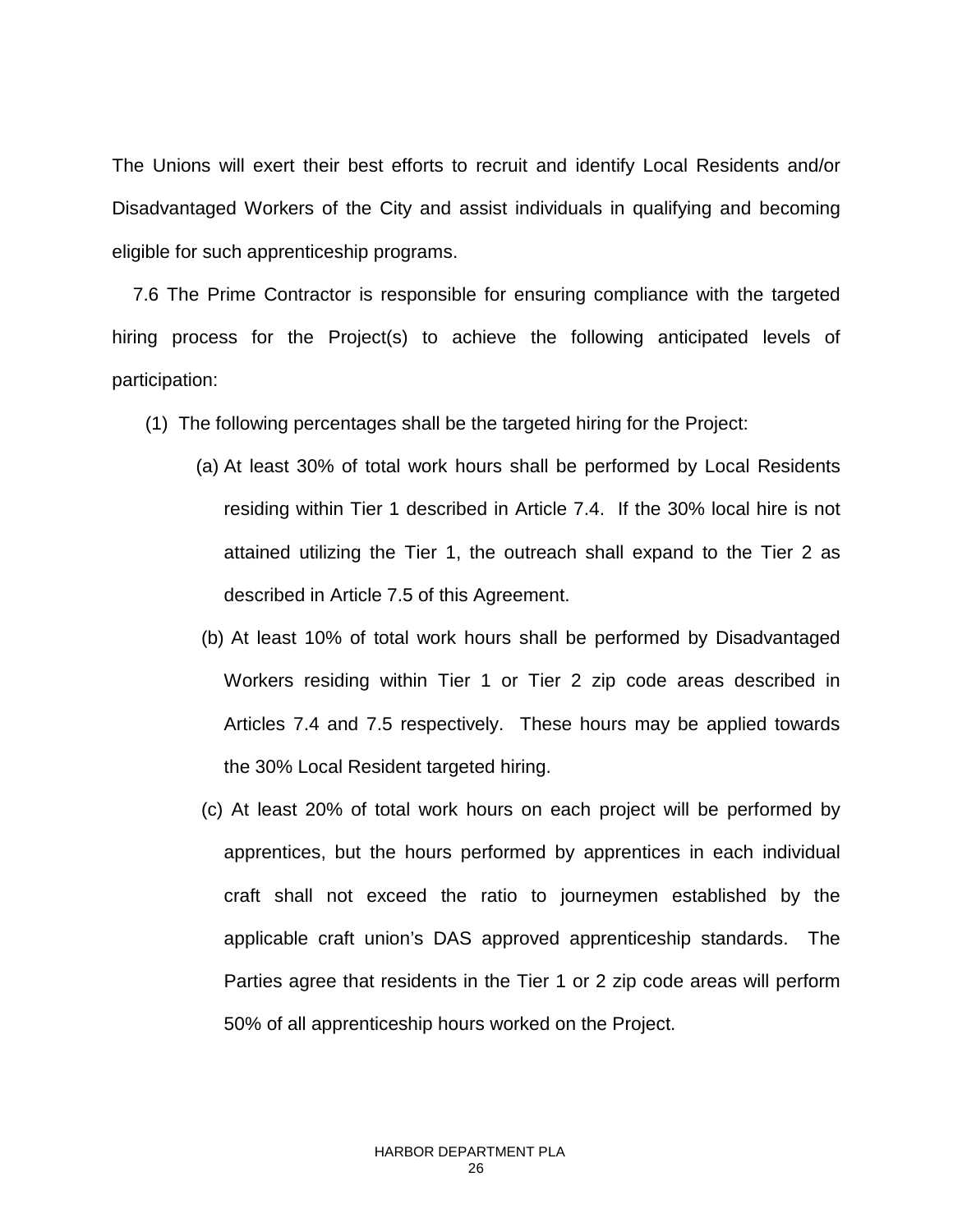An apprentice who begins his/her period of apprenticeship as a resident in the Tier 1 or 2 zip code areas will retain that status for the entire apprenticeship, regardless of any changes in the apprentice's residence provided the Unions submit to BCA the necessary identifying information to enable the tracking of such apprentices, if requested by BCA.

(d) The C/S/Es shall document their compliance efforts through the utilization of the Craft Request Form, hiring hall procedures, the resources of organizations listed in BCA's Targeted Hiring Guidelines for Contractors, Jobs Coordinator or any other organization/agency that can assist the C/S/E in meeting this requirement. The provisions to address the nonattainment of the targeted hiring participation and/or apprenticeship hiring participation levels on a Project are addressed in the Policy.

(2) The employer retains authority in making individual hiring decisions.

(3) Hours worked by residents of states other than California shall not be included in calculation of total hours of Project work for purposes of the percentage requirements set forth above.

(4) The above referenced targeted hiring shall apply to FHWA projects in accord with the policies and conditions under which the FHWA funds are received from the U.S. Department of Transportation.

7.7 The Disadvantaged Workers will be referred to the Unions from the Jobs Coordinator qualified to perform construction jobs coordination and related services. The Jobs Coordinator shall pre-screen and/or pre-qualify any applicant prior to referral to the Unions. Drug screening will be a prerequisite to employment. The following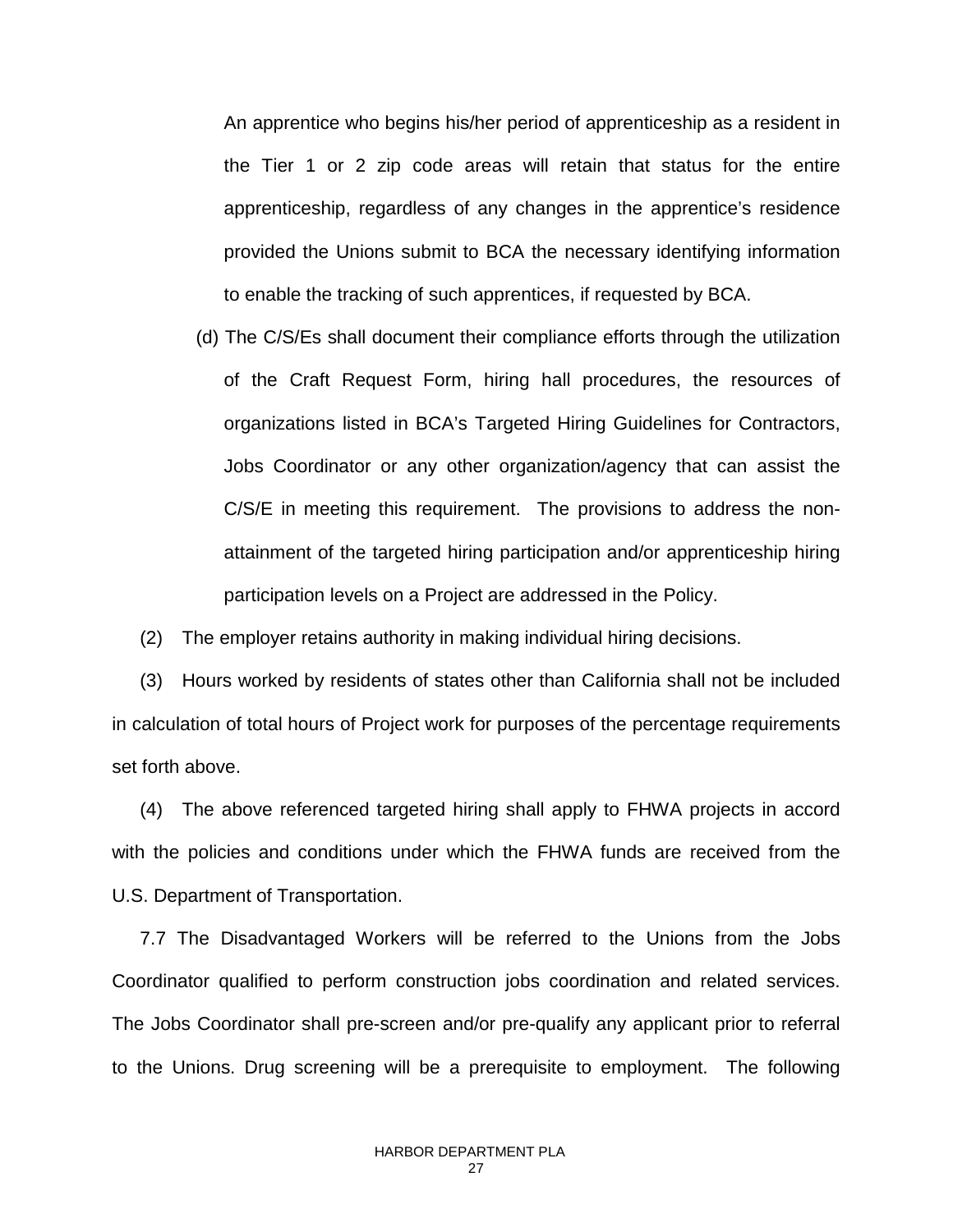criteria will be used to identify the Disadvantaged Worker:

- a. Household income below 50% of the AMI or one of the following:
- b. Being Homeless;
- c. Receiving Public Assistance;
- d. Lacking a GED or high school diploma;
- e. Having a history of involvement with the justice system;
- f. Single parent;
- g. Suffering from chronic unemployment or underemployment.

For an individual to qualify under this program, the Jobs Coordinator shall verify the presence of one of the above criteria and primary place of residence within the City.

7.8 The C/S/Es and the Unions recognize a desire to facilitate the entry into the building and construction trades of veterans who are interested in careers in the building and construction industry. The C/S/Es and Unions agree to utilize the services of the Center for Military Recruitment, Assessment and Veterans Employment (hereinafter "Center") and the Center's "Helmets to Hardhats" program to serve as a resource for preliminary orientation, assessment of construction aptitude, referral to apprenticeship programs or hiring halls, counseling and mentoring, support network, employment opportunities and other needs as identified by the Parties.

7.9 The Unions and C/S/Es agree to coordinate with the Center to create and maintain an integrated database of veterans interested in working on a Project and of apprenticeship and employment opportunities for a Project. To the extent permitted by law, the Unions will give credit to such veterans for bona fide, provable past experience.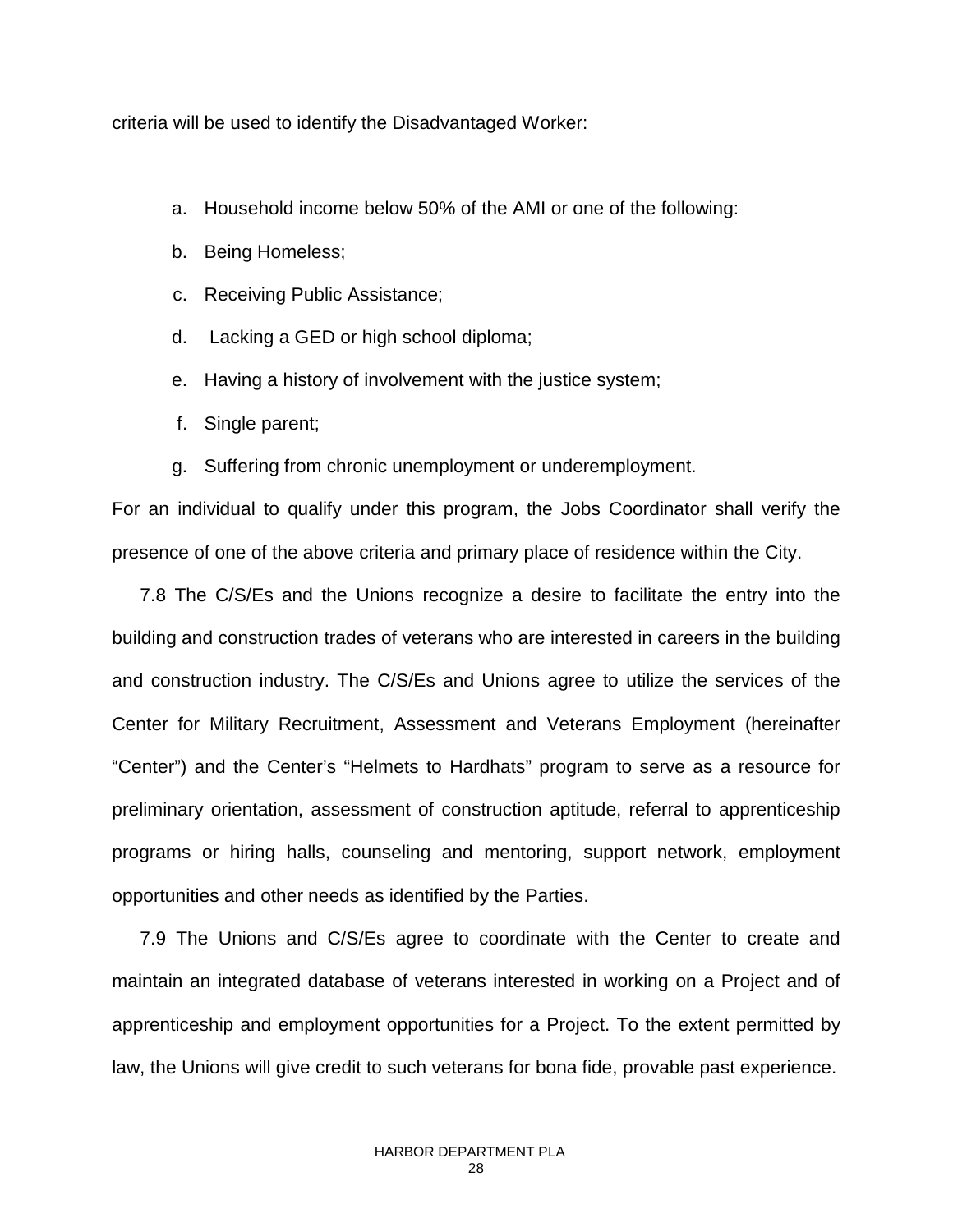7.10 C/S/Es agree to only use the Craft Request Form (See Attachment C) and the procedures written therein to request any and all workers from Unions with a concurrent transmittal of such request to the Jobs Coordinator, including workers qualified as Local Residents, Disadvantaged Workers, and/or general dispatch.

 7.10.1 When Local Residents and/or Disadvantaged Workers are requested by the C/S/Es, the Unions will refer such workers regardless of their place in the Unions' hiring halls' list and normal referral procedures.

 7.10.2 In the event that a C/S/E, having not achieved its targeted hiring participation levels, requests a Local Resident and/or Disadvantaged Worker from the Union hiring facility, and is referred a worker who is not a Local Resident and/or Disadvantaged Worker, the C/S/E is under no obligation to hire the referred worker for the Project work and shall notify the Union hiring facility and the Jobs Coordinator.

 7.10.3 The C/S/Es, Unions and Jobs Coordinator agree to maintain copies of all Craft Request Forms used on the Project submitted or received including transmission verification reports that are date/time imprinted. All Craft Request Forms and transmission verification reports shall be available for inspection and copies provided, upon request by the Harbor Department representative as described in Article XI of this Agreement.

### 7.11 Apprentices

(a) The Parties recognize the need to maintain continuing support of the programs designed to develop adequate numbers of competent workers in the construction industry, the obligation to capitalize on the availability of the Harbor Department's and the City's local work force, and the opportunities to provide continuing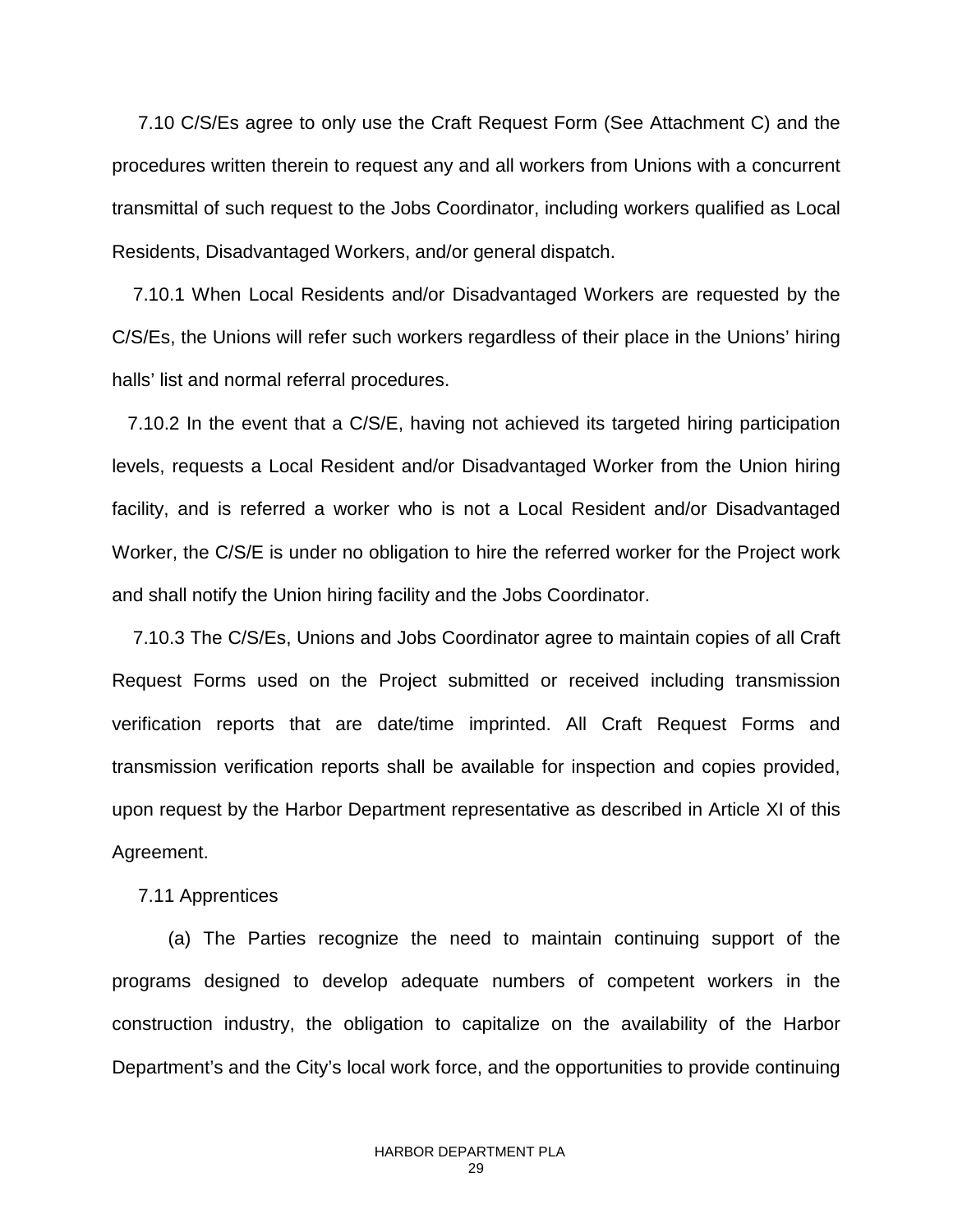work for Projects covered by this Agreement. To these ends, the Parties shall facilitate, encourage, and assist Local Residents and/or Disadvantaged Workers within Tier 1 or 2 zip code areas to commence and progress in Labor/Management apprenticeship and/or training programs in the construction industry leading to participation in such apprenticeship programs. The Harbor Department, Jobs Coordinator, Work Source Centers, other non-profit entities, organizations and the Unions, will work cooperatively to identify, or establish and maintain effective programs and procedures for persons interested in entering the construction industry and which will help prepare them for the formal joint Labor/Management apprenticeship programs maintained by the signatory unions.

(b) Unions shall track retention of Apprentices hired through this program for so long as those Apprentices participate in a joint labor/management apprenticeship program. The signatory unions shall collect the tracking information from the Unions and shall submit quarterly retention reports to the Harbor Department in the agreed upon format.

(c) All apprentices shall work under the direct supervision of a journeyman from the trade in which the apprentice is indentured. A journeyman shall be defined as set forth in the California Code of Regulations, Title 8 [apprenticeship] section 205, which defines a journeyman as a person who has either completed an accredited apprenticeship in his or her craft, or has completed the equivalent of an apprenticeship in length and content of work experience and all other requirements in the craft which has workers classified as journeyman in the apprenticeable occupation. Should a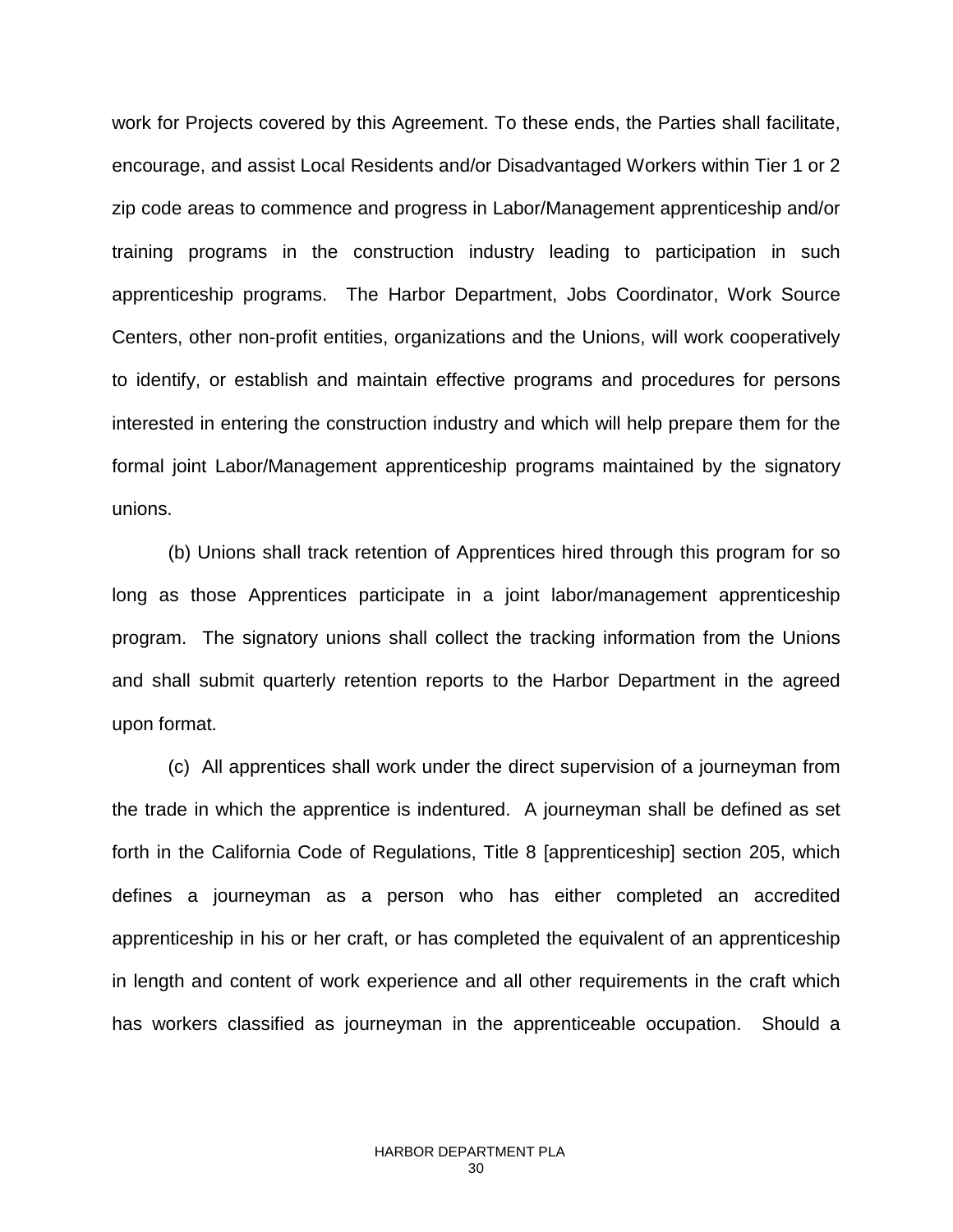question arise as to a journeyman's qualification under this subsection, the C/S/E shall provide adequate proof evidencing the worker's qualification as a journeyman.

### **ARTICLE VIII**

### WAGES AND BENEFITS

8.1 Wages. All employees covered by this Agreement shall be classified in accordance with work performed and paid the hourly wage rates for those classifications in compliance with the applicable prevailing wage rate determination established pursuant to the California Labor Code by the Department of Industrial Relations or as established by the US DOL if applicable. If a prevailing rate increases during the term of this Agreement under State law or Federal law, the Contractor shall pay the rate as of its effective date under the applicable law. This Agreement does not relieve C/S/E(s) from any independent contractual or other obligation they may have to pay wages and/or fringe benefits in excess of the prevailing wage determination as required. If the prevailing wage laws are repealed during the term of this Agreement, the contractor shall pay the wage rates established under the Schedule A Agreements, except as otherwise provided in this Agreement.

8.2 Benefits.

(a) C/S/Es not signatory to the established Labor/Management Trust Fund agreements, as specified in the Schedule A Agreements for the craft workers in their employ, shall sign a "Subscription Agreement" with the appropriate Labor/Management Trust Fund covering the work performed under this agreement.

(b) C/S/Es shall pay contributions to the established employee benefit funds in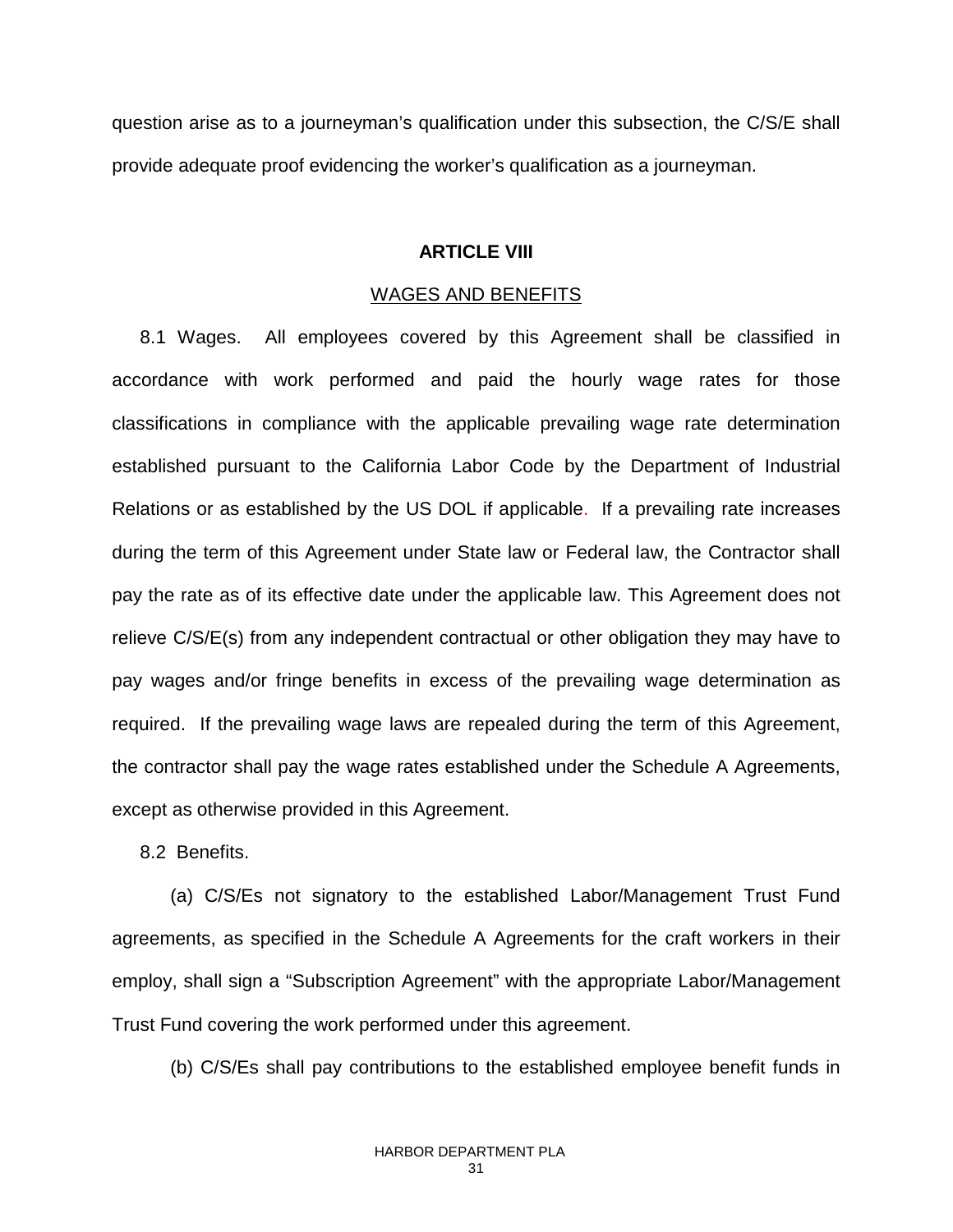the amounts designated in the appropriate Schedule A Agreement and make all employee-authorized deductions in the amounts designated in the appropriate Schedule A Agreement; provided, however, that the C/S/E and Union agree that only such bona fide employee benefits as accrue to the direct benefit of the employees (such as pension and annuity, health and welfare, vacation, apprenticeship, training funds, etc.) shall be included in this requirement and required to be paid by the C/S/E on the Project; and provided further, however, that such contributions shall not exceed the contribution amounts set forth in the applicable prevailing wage determination. C/S/Es directly Signatory to one or more of the Schedule A Agreements are required to make all contributions set forth in those Schedule A Agreements without reference to the forgoing. Bona fide jointly-trusteed benefit plans or authorized employee deductions programs established or negotiated under the applicable Schedule A Agreement or by the Parties to this Agreement during the life of this Agreement may be added, provided that the contributions do not exceed the amounts set forth in the applicable prevailing wage determination.

(c) The C/S/E adopts and agrees to be bound by the written terms of the applicable, legally established, trust agreement(s) specifying the detailed basis on which payments are to be made into, and benefits paid out of, such trust funds for its employees. The C/S/E authorizes the Parties to such trust funds to appoint trustees and successors' trustees to administer the trust funds and hereby ratifies and accepts the trustees so appointed as if made by the C/S/E.

### **ARTICLE IX**

### EMPLOYEE GRIEVANCE PROCEDURE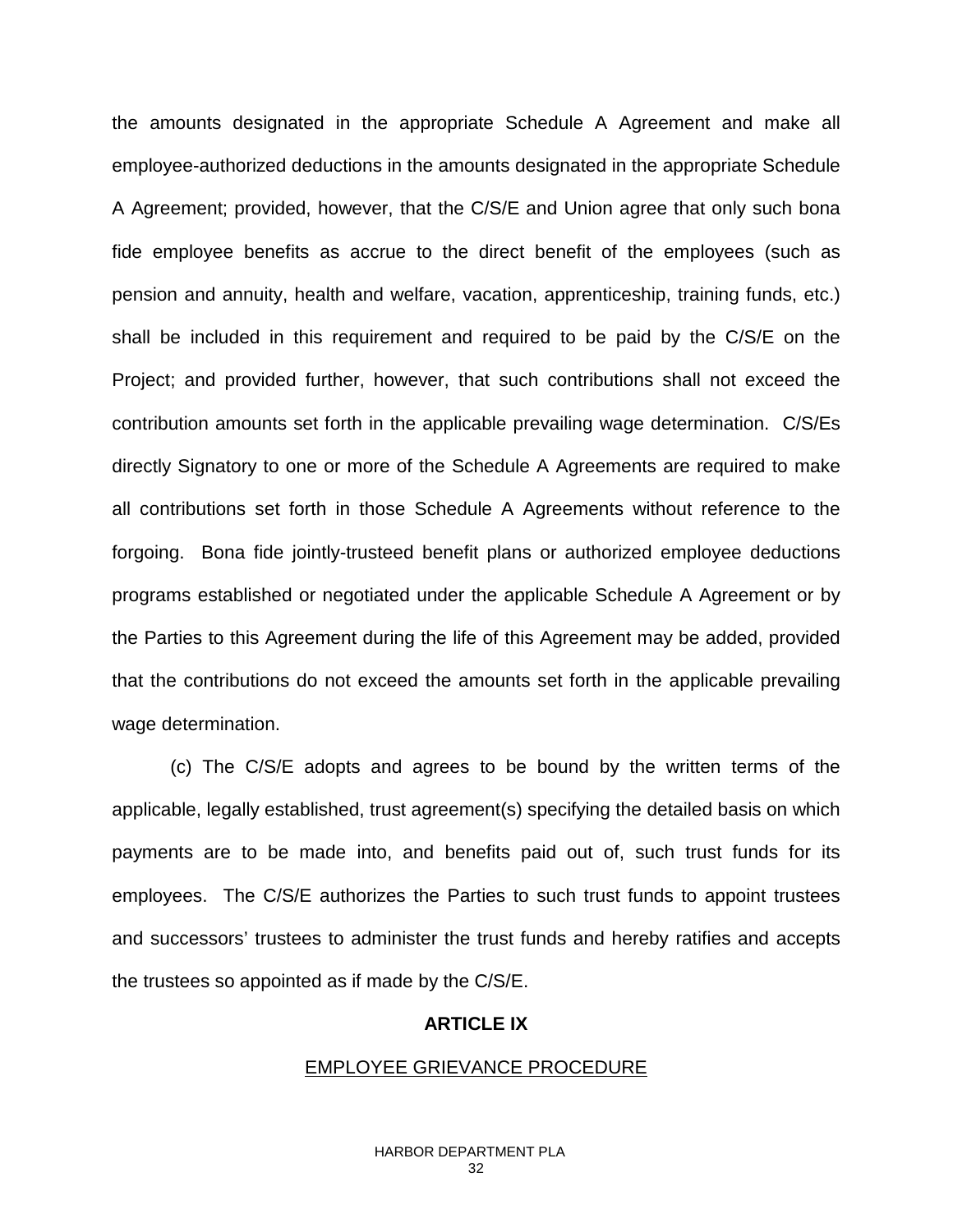9.1 Should a grievance arise regarding the imposition of discipline of an employee, or the dismissal of an employee, working on Project work, all such grievance(s) shall be processed, exclusively, under the grievance procedure contained in the applicable Schedule A Agreement for the craft Union representing such employee(s) and not under the provisions of the Grievance Arbitration provisions of Article XIII. C/S/Es shall not discipline or dismiss its employees except for good cause.

### **ARTICLE X**

### DEPARTMENT POLICIES AND PROCEDURES

10.1 All construction contracts identified by the Harbor Department as part of the Project shall include the following provisions. Such provisions include, but are not limited to:

(1) All persons who perform labor in the execution of a construction contract shall be paid the prevailing rate of wages applicable to the classification as provided in Article III, Section 377 of the Los Angeles City Charter.

(2) All C/S/Es shall provide information concerning their experience, financial qualifications, including proof of a current State Contractor's License, Business Tax Registration Certificate, and ability to perform said contract or subcontract.

10.2 In addition to the above requirements, the C/S/Es and Unions understand and agree that all construction contracts shall be awarded in accordance with other applicable provisions of the Los Angeles City Charter ("Charter") (effective July 1, 2000), and the Los Angeles Administrative Code ("Administrative Code") (and any future amendments applicable thereto), including but not limited to:

(1) Los Angeles City Charter Article III, Section 371 (award of construction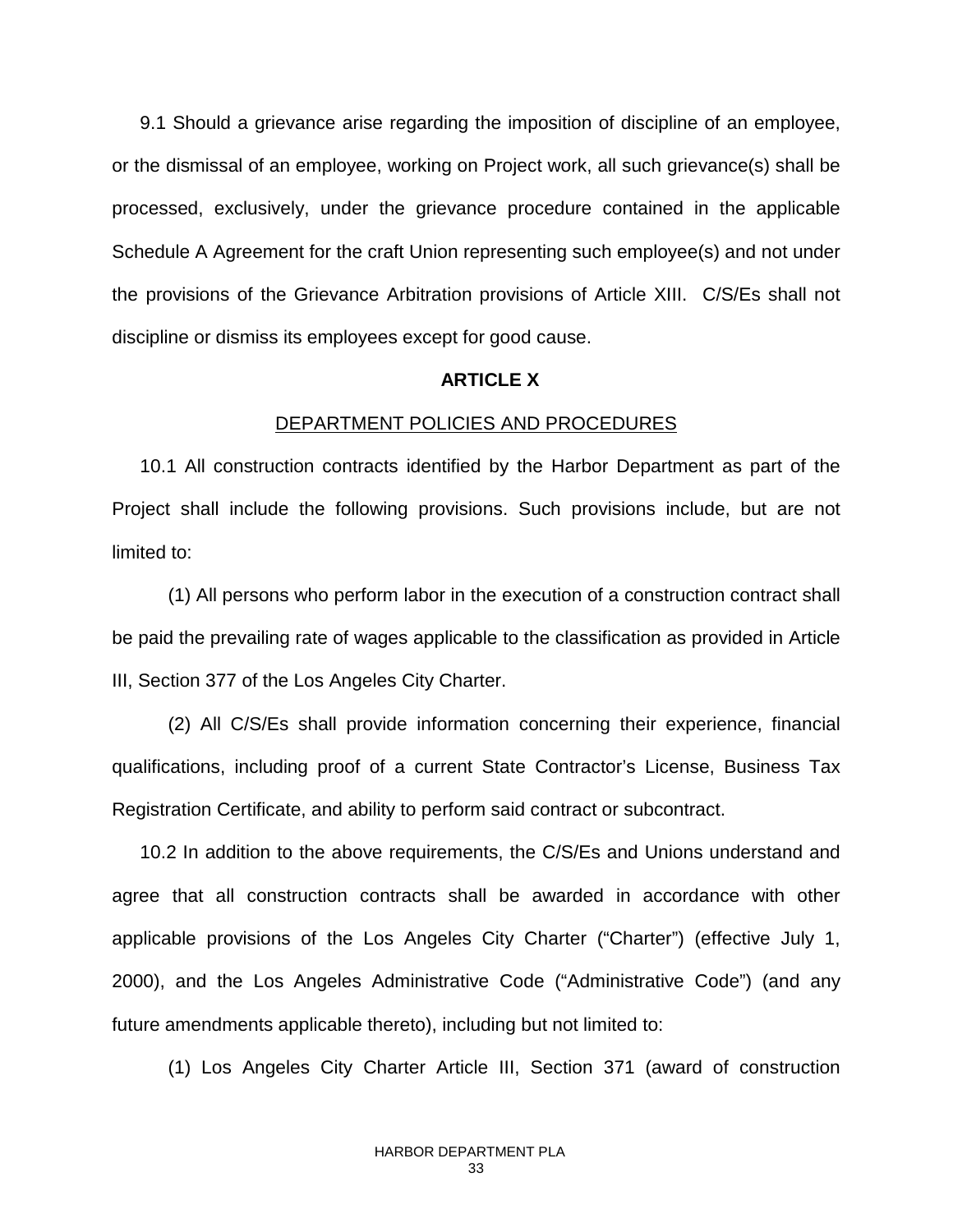contracts to the lowest responsible bidder);

(2) Harbor Department policies providing Small Business Enterprises ("SBE"), Very Small Businesses ("VSBE"), and Minority-Owned, Women-Owned and all Other Business Enterprises ("MBE"/"WBE"/"OBE") an equal opportunity to participate in the performance of all City contracts in all areas where such contracts afford such participation opportunities.

### **ARTICLE XI**

### **COMPLIANCE**

11.1 It shall be the responsibility of the C/S/Es and Unions to investigate and monitor compliance with the provisions of the Agreement contained in Article VIII (Wages and Benefits). The Board shall appoint the BCA or its designee to investigate and monitor compliance with Article VIII, the applicable provisions of the Charter and the Administrative Code, including, but not limited to, the prevailing wage requirements of the Charter, Local Residents, and Disadvantaged Worker hiring compliance and the Policy, and the affirmative action provisions of the Administrative Code, and to recommend to the Board or designee enforcement measures to ensure the C/S/E's compliance with the general conditions of a construction contract and the Policy. At the conclusion of any six-month period, the Parties to the Agreement shall report to the Board with a status update on the Agreement with regard to that Project, including a description of any obstacles or barriers faced. The provisions of this Article shall not substitute for or preclude any employee or Union from filing a grievance for any violation of Article VIII under the provisions of the Grievance Arbitration Procedure provisions of Article XIII.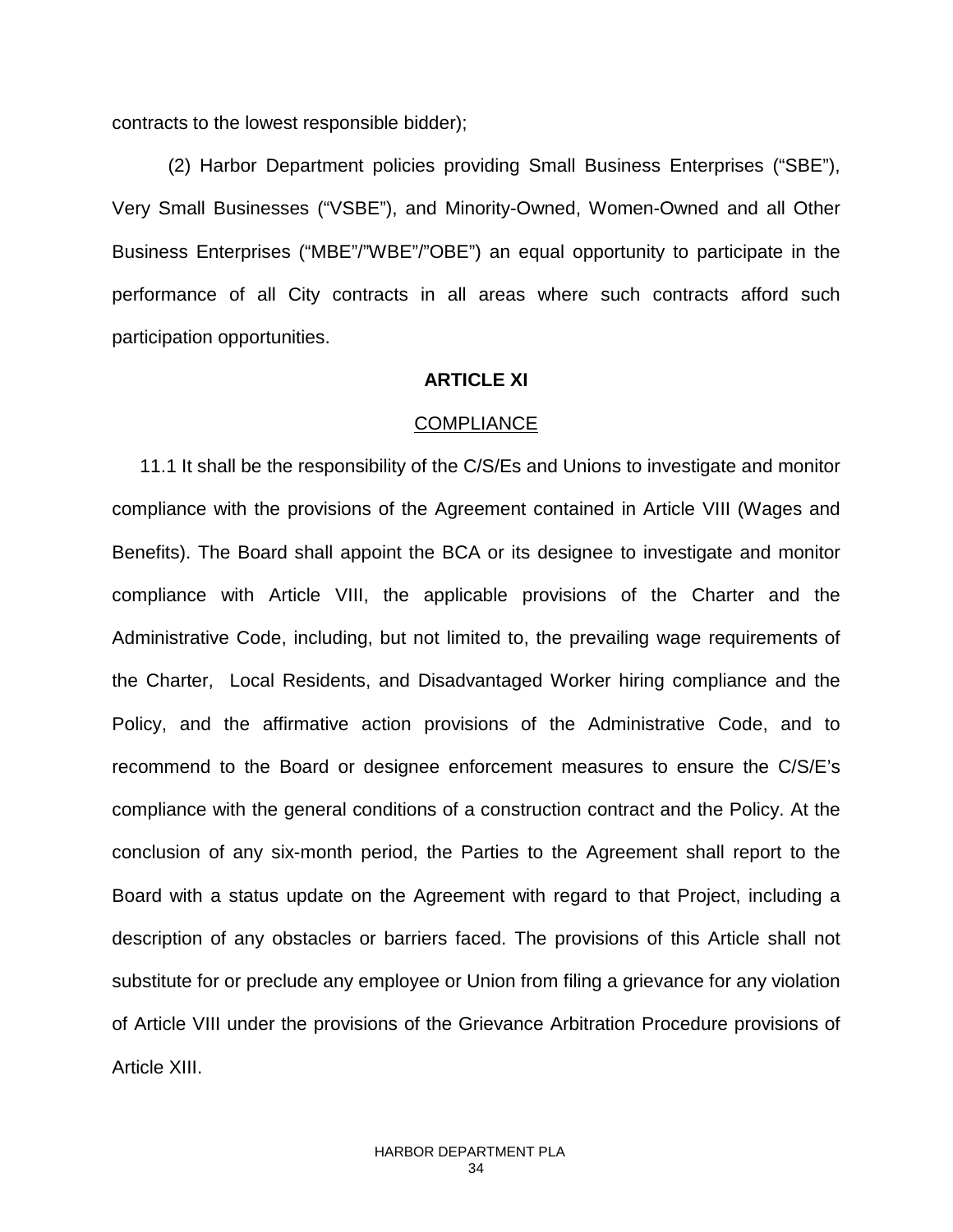11.2 Each C/S/E shall cooperate fully and promptly with any inquiry or investigation the City or its designated representatives deems necessary in order to monitor compliance with the provisions in this Agreement and the Policy.

### **ARTICLE XII**

#### JOINT ADMINISTRATIVE COMMITTEE

 12.1 The Parties to this Agreement shall establish an eight (8) person Joint Administrative Committee (JAC). This JAC shall be comprised of one (1) representative selected by the Board; one (1) representative of the Executive Director; one (1) representative of the Engineer; one (1) representative of the prime contractor, and four (4) representatives of the signatory Unions to be appointed by the Trades Council established to monitor compliance with the terms and conditions of this Agreement.

Each representative shall designate an alternate who shall serve in his or her absence for any purpose contemplated by this Agreement.

12.2 The JAC shall meet as required to review the implementation of this Agreement and the progress of the Project and resolve problems or disputes by majority vote with such resolutions to be binding on all signatories of the Agreement as provided herein. A unanimous decision of the JAC shall be final and binding upon all Parties. However, the JAC shall have no authority to make determinations upon or to resolve grievances arising under this Agreement.

12.3 A quorum will consist of at least two (2) City and two (2) signatory union representatives. For voting purposes, only an equal number of City and signatory union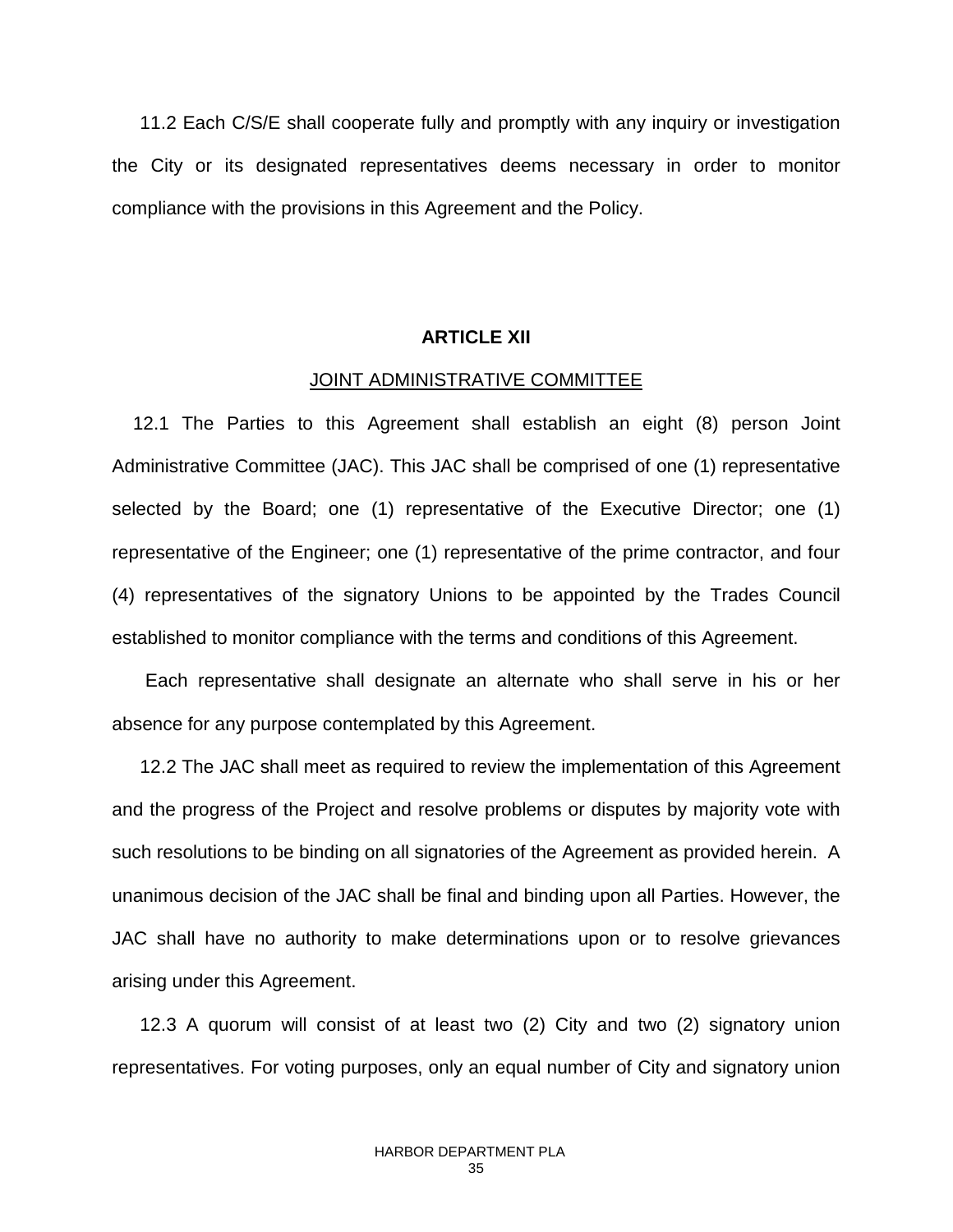representatives present may constitute a voting quorum.

### **ARTICLE XIII**

### GRIEVANCE ARBITRATION PROCEDURE

13.1 The Parties hereby agree that all grievances and disputes that may arise concerning the meaning, application or the interpretation of the terms of this Agreement, other than disputes arising from conduct described in Article IV (Work Stoppages, Strikes, Sympathy Strikes and Lockouts), Article IX (Employee Grievance Procedure) and Article XIV (Jurisdictional Disputes), shall be settled in accordance with the following procedures set out herein. Grieving parties are encouraged to meet as soon as possible and try to resolve the dispute. However, if a resolution cannot be reached, the following procedure shall be used.

13.2 Grievances and disputes shall be settled according to the following procedures:

Step 1: The business representative of the local Union involved shall first attempt to settle the matter by oral discussion with the particular C/S/E's representative no later than five (5) working days after the Union submitting the grievance first became aware of, or by the use of reasonable diligence should have been aware of, the occurrence first giving rise to the dispute or grievance. If the matter is not resolved with the C/S/E's representative within five (5) working days after the oral discussion with said C/S/E's representative, the dispute or grievance shall be reduced to writing by the grieving Union.

Step 2: In the event that the representatives (C/S/E and Union) are unable to resolve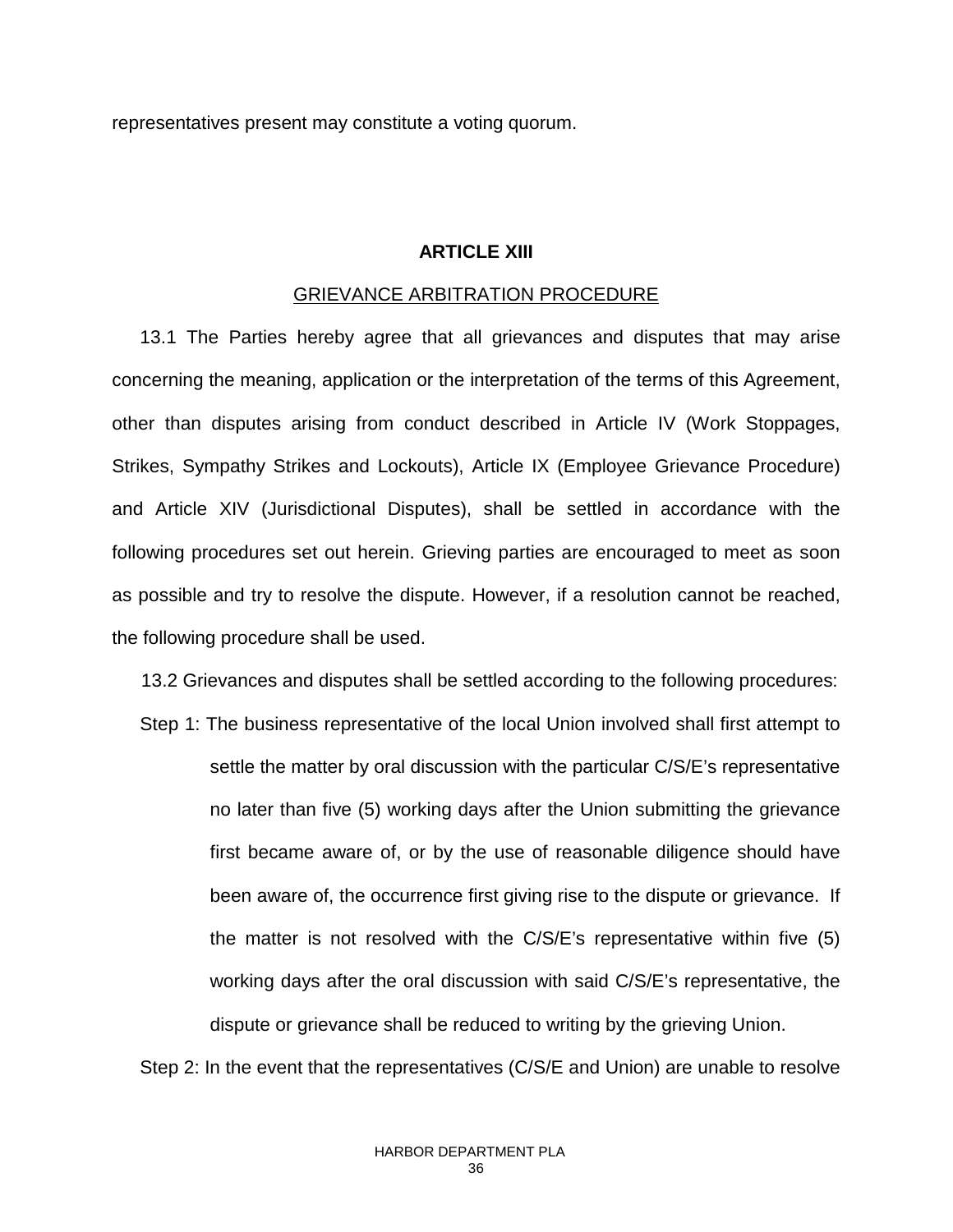the grievance after its referral to Step 1, either involved party may submit the grievance, within five (5) business days of the Step 1 meeting of the parties to the grievance, to the Joint Administrative Committee (JAC), which shall meet within five (5) business days after such referral (or such longer time as is mutually agreed upon by all representatives of the JAC), to confer in an attempt to resolve the grievance. If the grievance is not resolved within five (5) business days after its referral (or such longer time as is mutually agreed on by all representatives of the JAC) to the JAC, it may be referred within five (5) business days by either party to Step 3 by written notice of the submittal of the grievance to arbitration in accordance with the provisions set forth below.

Step 3: After notice by any party of intent to submit a grievance to arbitration, the Parties shall have five (5) working days to attempt, by mutual agreement, to select as the Arbitrator to hear the dispute, one of the Arbitrators listed under the Expedited Arbitration provisions of Article 4.3 of this Agreement. If the Parties are unable to reach such agreement, the first arbitrator from the list, on a rotational basis, shall be the arbitrator to hear the dispute. The decision of the Arbitrator shall not have the authority to alter, amend, add to or delete from the provisions of this Agreement in any way. A failure of any party to attend said hearing shall not delay the hearing of evidence or the issuance of any decision by the Arbitrator. Should any party seek confirmation of the award made by the Arbitrator, the prevailing party shall be entitled to receive its reasonable attorney fees and costs.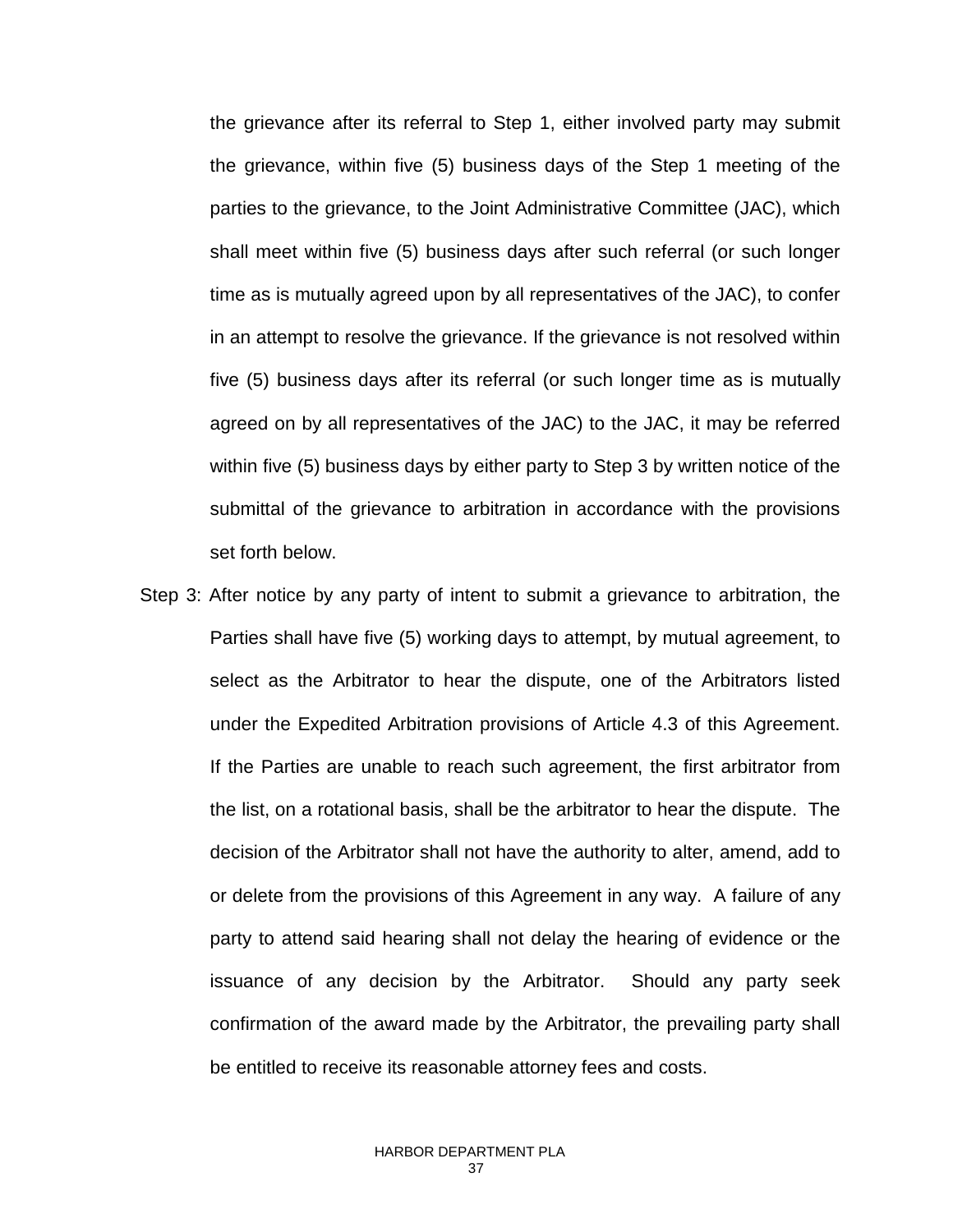13.3 The time limits specified in any step of the Grievance Arbitration Procedure set forth in Section 13.2 may be extended by mutual agreement of the Parties. However, failure to process a grievance, or failure to respond in writing within the time limits provided above, without a request for an extension of time, shall be deemed a waiver of such grievance without prejudice, or without precedent to the processing and/or resolution of like or similar grievances.

13.4 Grievances which are settled directly by the Parties to such grievance shall not be precedent setting.

13.5 The Harbor Department or its designated representative shall be given advance notification of all proceedings of all actions at Steps 2 and 3 and may observe such proceedings upon request.

### **ARTICLE XIV**

### JURISDICTIONAL DISPUTES

14.1 The assignment of work will be solely the responsibility of the C/S/E performing the work involved; and such work assignments will be in accordance with the Plan for the Settlement of Jurisdictional Disputes in the Construction Industry (the "Plan") or any successor plan.

14.2 All jurisdictional disputes on this Project, between or among Building and Construction Trades Unions and employers shall be settled and adjusted according to the present Plan established by the Building and Construction Trades Department or any other plan or method of procedure that may be adopted in the future by the Building and Construction Trades Department. Decisions rendered shall be final, binding and conclusive on the C/S/Es and Unions. A decision shall not award back pay or any other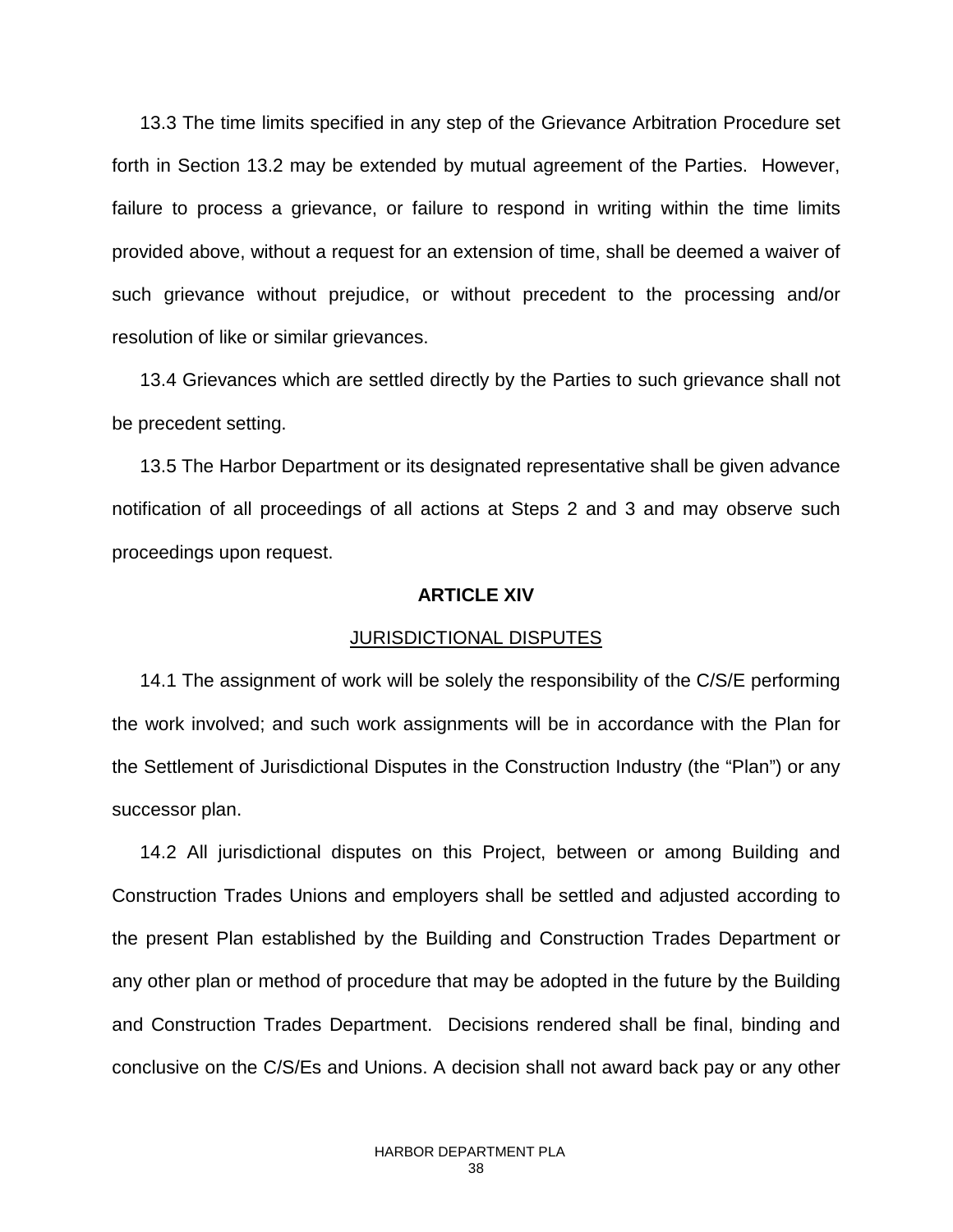damages for a misassignment of work, nor may any party bring an independent action for back pay or any other damages based upon a decision.

14.3 No Work Disruption Over Jurisdiction. All jurisdictional disputes shall be resolved without the occurrence of any strike, work stoppage, disruption, or slow down of any nature and the C/S/E's assignments shall be adhered to until the dispute is resolved. Individuals violating this section shall be subject to immediate discharge.

14.4 Pre-Job Conference. A pre-job conference shall be held prior to the start of work by the prime contractor for the Project covered by this Agreement. The purpose of the conference will be to, among other things, determine craft manpower needs, schedule of work for the contract and Project work rules/owner rules.

14.5 Each C/S/E will conduct a pre-job conference with the appropriate affected Union(s) prior to commencing work. The subcontractors/owner operators of any tier will be advised in advance of all such conferences and shall participate. The Trades Council and the BCA's Office of Contract Compliance shall be advised in advance of all such conferences and may participate if they wish. All work assignments shall be disclosed by the C/S/E at a pre-job conference. Any formal jurisdictional dispute raised under Article XIV must be raised at the pre-job conference upon disclosure of the work assignments. If the C/S/E intends to change the work assignment after the pre-job conference or to make an assignment of work not previously known, the C/S/E must notify the appropriate affected craft union(s) prior to the commencement of work.

### **ARTICLE XV**

### MANAGEMENT RIGHTS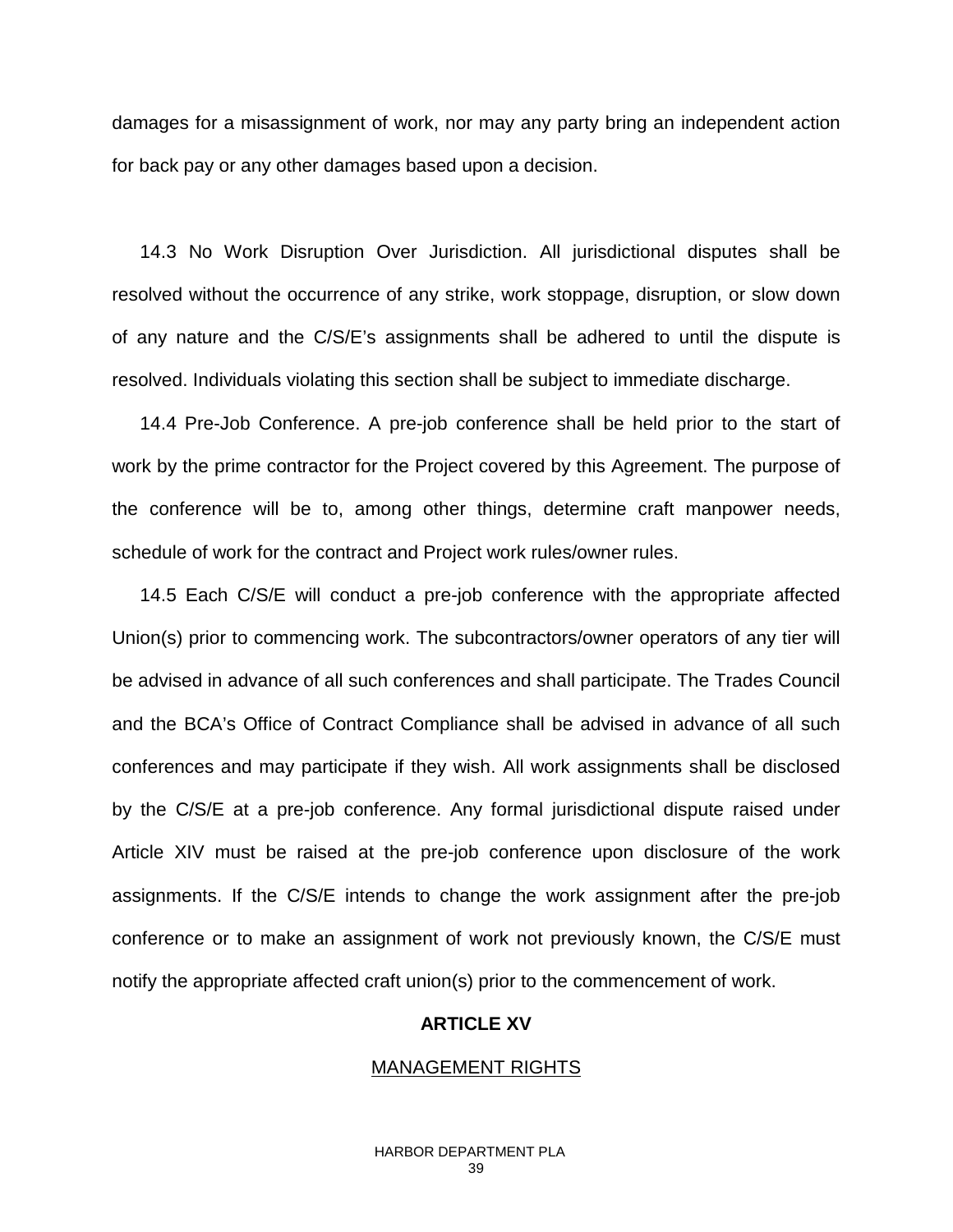15.1 The C/S/Es shall retain full and exclusive authority for the management of their operations. This includes, but is not limited to, the right to direct their working force and to establish coordinated working hours and starting times, which shall not be in conflict with the Collective Bargaining Agreements of the Unions.

15.2 There shall be no limit on production by workers or restrictions on the full use of tools or equipment. Craftsmen using tools shall perform any of the work of the trades and shall work under the direction of the craft foremen. There shall be no restrictions on efficient use of manpower other than as may be required by safety regulations. The C/S/Es may utilize the most efficient methods or techniques of construction, tools or other labor-saving devices to accomplish the work. Restrictive practices not a part of the terms and conditions of this Agreement will not be recognized.

15.3 The C/S/Es shall be the sole judge of the number and classifications of employees required to perform work subject to this Agreement. The C/S/Es shall have the absolute right to hire, promote, suspend, discharge or lay off employees at their discretion and to reject any applicant for employment, subject to the provisions of the respective craft collective bargaining agreement between the particular C/S/E and Union and pursuant to this Agreement.

15.4 Nothing in this Agreement shall be construed to limit the right of any of the C/S/Es' to select the lowest bidder they deem qualified for the award of contracts or subcontracts or material, supplies, or equipment purchase orders on the Project. The right of ultimate selection remains solely with the C/S/E in accordance with the construction contract.

15.5 It is recognized that certain materials, equipment and systems of a highly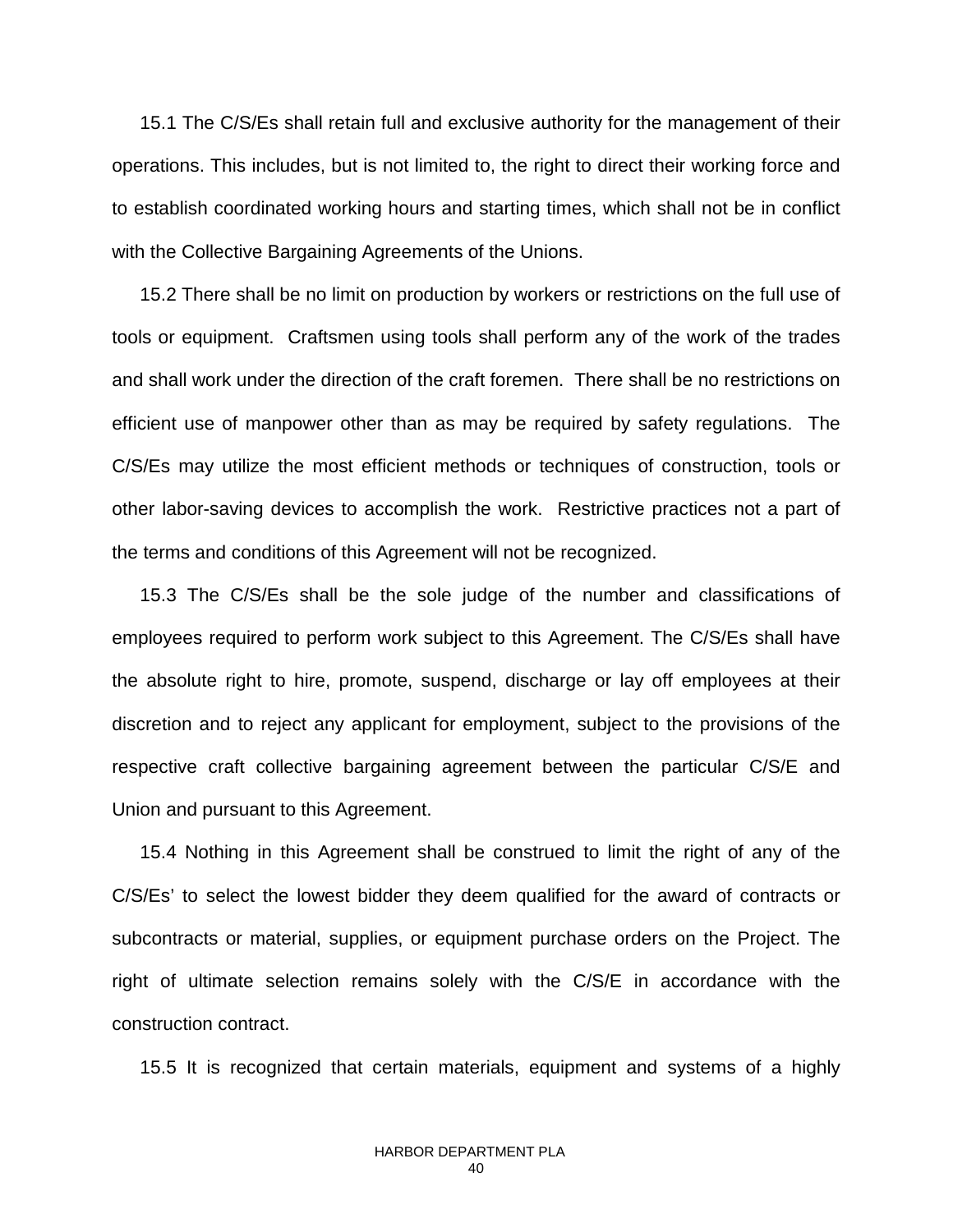technical and specialized nature will have to be installed at the Project. The nature of the materials or the nature of the equipment and systems, together with requirements of manufacturer's warranty, dictate that it will be pre-fabricated, pre-piped, pre-wired and/or installed under the supervision and direction of the Harbor Department, City and/or manufacturer's personnel. The Unions agree that such materials, equipment and systems shall be installed without the occurrence of any conduct described in Section 4.1 or 4.2.

### **ARTICLE XVI**

#### SAFETY, PROTECTION OF PERSON AND PROPERTY

 16.1 It shall be the responsibility of each C/S/E to ensure safe working conditions and employee compliance with any safety rules contained herein or established by the Harbor Department, City, the state and the C/S/E. It is understood that the employees have an individual obligation to use diligent care to perform their work in safe manner and to protect themselves and the property of the C/S/E and the Harbor Department.

 16.2 Employees shall be bound by the safety, security and visitor rules established by the C/S/E and the Harbor Department. These rules will be published and posted in conspicuous places throughout the work site. An employee's failure to satisfy his/her obligations under this Section will subject him/her to discipline, including discharge.

16.3 The Parties acknowledge that the Harbor Department and the C/S/E have a policy, which prohibits the use, sale, transfer, purchase and/or possession of a controlled substance, alcohol and/or firearms while on the Harbor Department's premises. Additionally, the C/S/E has a "drug free" work place policy, which prohibits those working on the Harbor Department's premises from having a level of alcohol in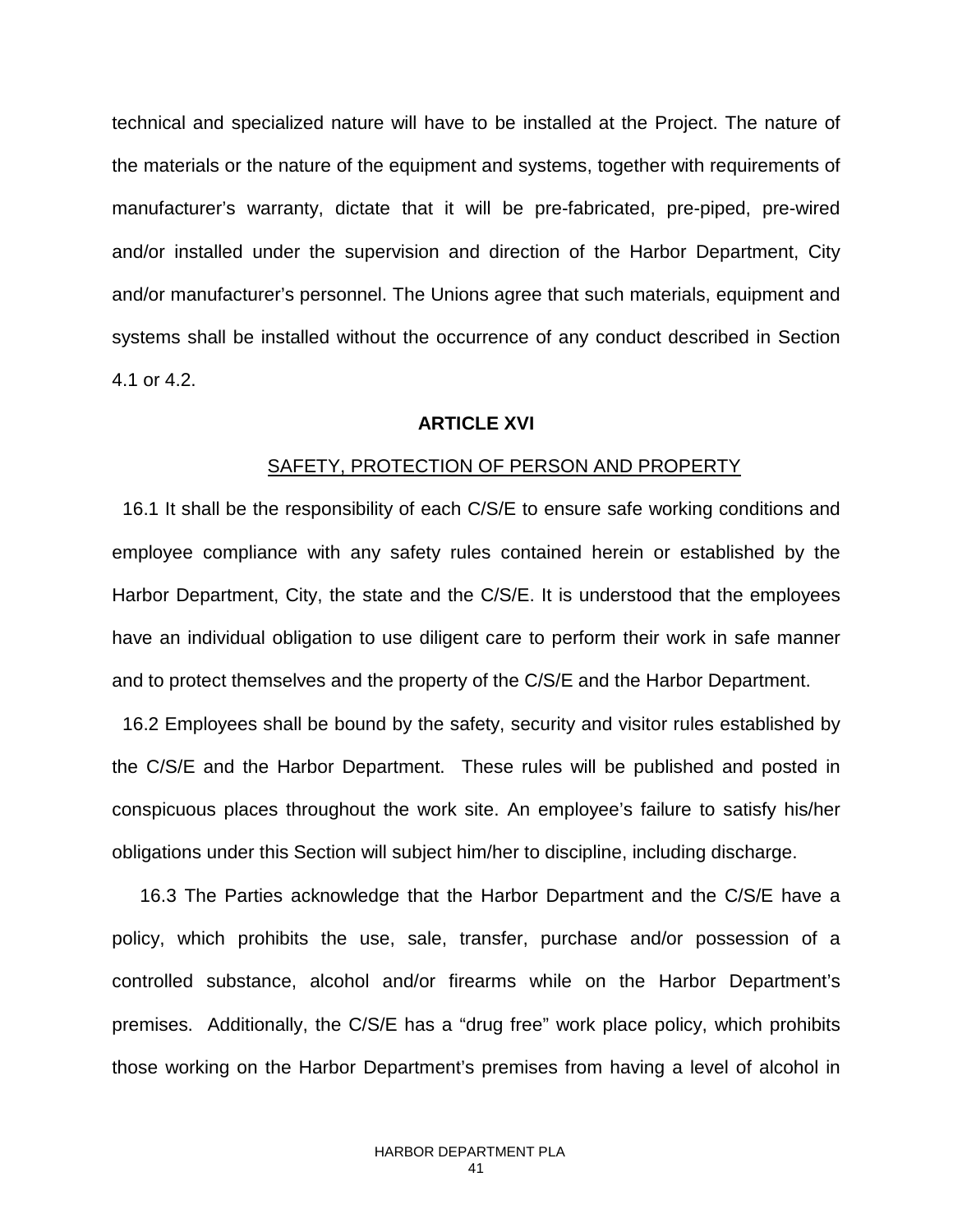their system, which could indicate impairment, and/or any level of controlled substances (i.e., illegal drugs) in their system.

16.4 To that end, the Parties agree that the Labor/Management Memorandum of Understanding (MOU) on Drug Abuse Prevention and Detection negotiated with the various General Contractor Associations and the Basic Trades' Unions shall be the policy and procedure utilized under this Agreement. The MOU is appended to this Agreement as Attachment B.

### **ARTICLE XVII**

### SAVINGS CLAUSE

17.1 The Parties agree that in the event any article, provision, clause, sentence or work of the Agreement is determined to be illegal or void as being in contravention of any applicable law, by a court of competent jurisdiction, the remainder of the Agreement shall remain in full force and effect. The Parties further agree that if any article, provision, clause, sentence or word of the Agreement is determined to be illegal or void, by a court of competent jurisdiction, the Parties shall substitute, by mutual agreement, in its place and stead, an article, provision, sentence or word which will meet the objections to its validity and which will be in accordance with the intent and purpose of the article, provision, clause, sentence or word in question.

17.2 The Parties also agree that in the event that a decision of a court of competent jurisdiction materially alters the terms of the Agreement such that the intent of the Parties is defeated, then the entire Agreement shall be null and void.

17.3 If a court of competent jurisdiction determines that all or part of the Agreement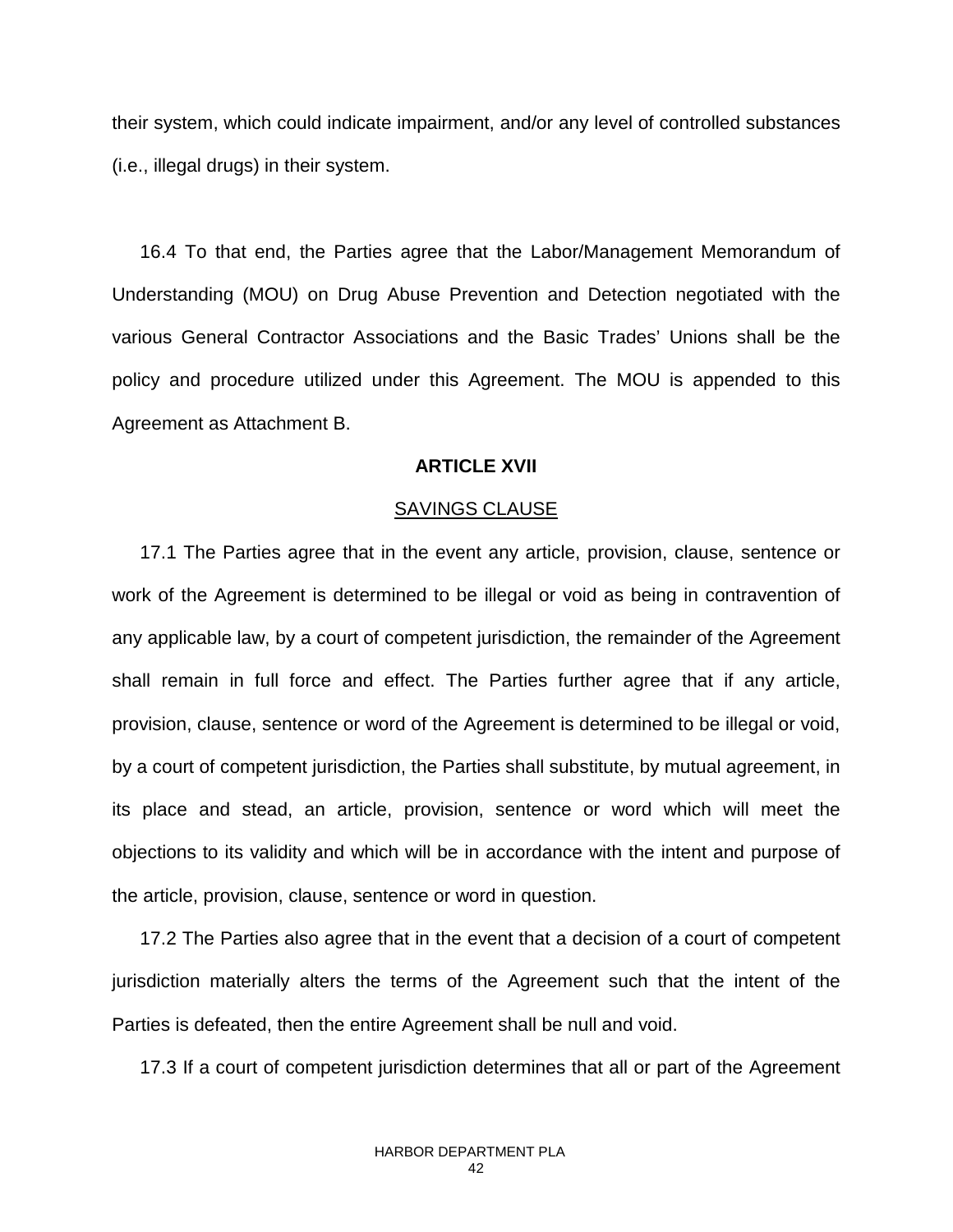is invalid and/or enjoins the City or the Harbor Department from complying with all or part of its provisions and the Board accordingly determines that the Agreement will not be required as part of an award to a C/S/E, the Unions will no longer be bound by the provisions of Article IV to the extent that such C/S/E is no longer bound. The Unions and their members shall remain bound to Article IV with respect to all other C/S/Es who remain bound to this Agreement, and no action taken by the Unions or their members shall disrupt the work of such C/S/Es.

17.4 The provisions of this Agreement shall not be applicable where prohibited by Presidential Executive Order, Federal or State law, or where the application would be inconsistent with terms and conditions of a grant or a contract with the agency of the United States, State of California, or the instruction of an authorized representative of any of these agencies with respect to any grant or contract.

### **ARTICLE XVIII**

### STEWARD

18.1 Each Union shall have the right to designate a working craft employee as steward for each C/S/E employing such craft on the Project. Such designated steward shall be a qualified workman assigned to a crew and shall perform the work of the craft. The steward shall not perform supervisory duties. Under no circumstances shall there be nonworking stewards. Stewards shall be permitted a reasonable amount of time during working hours to perform applicable Union duties related to the work being performed by the craft employees of his/her C/S/E and not to the work being performed by other C/S/Es or their employees.

18.2 Authorized representatives of the Union(s) shall have access to the Covered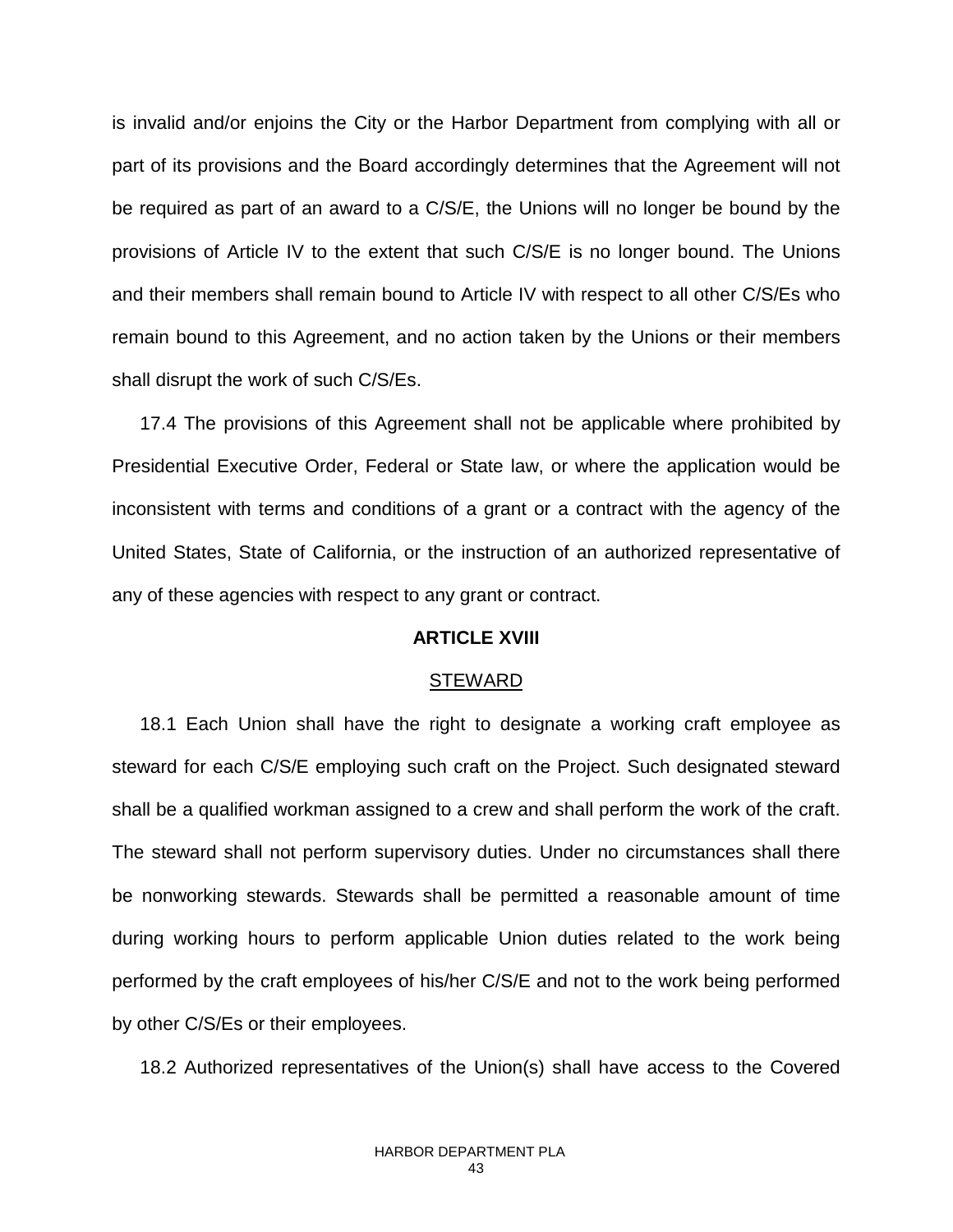Project, provided that such representatives fully comply with posted visitor, security, and safety rules and the environmental compliance requirements of the Covered Project, provided that they do not unnecessarily interfere with the employees or cause them to neglect their work. The Contractor recognizes the right of access set forth in this Section and such access will not be unreasonably withheld from an authorized representative of the Union.

### **ARTICLE XIX**

### TERM

 19.1 This Agreement shall commence upon execution by all Parties (the City of Los Angeles Harbor Department and the Los Angeles/Orange Counties Building and Construction Trades Council and the Craft Unions signatory to this Agreement) and shall continue in full force and effect from the date of execution by all Parties for a period of five (5) years. During the term of this Agreement, upon request by either Party or by mutual consent, the Parties will meet to discuss the application of and their experience with this Agreement. As a result of any such meeting, the Parties may, but shall not be obligated to, mutually agree to amendments or modification of this Agreement.

 19.2 The Agreement shall continue in full force and effect for each covered Project until project acceptance by the Board. Either party desiring to renew, extend or to negotiate changes to this Agreement upon expiration, shall make such intention known to the other party by written notice thereof not less than six (6) months prior to the expiration of this Agreement.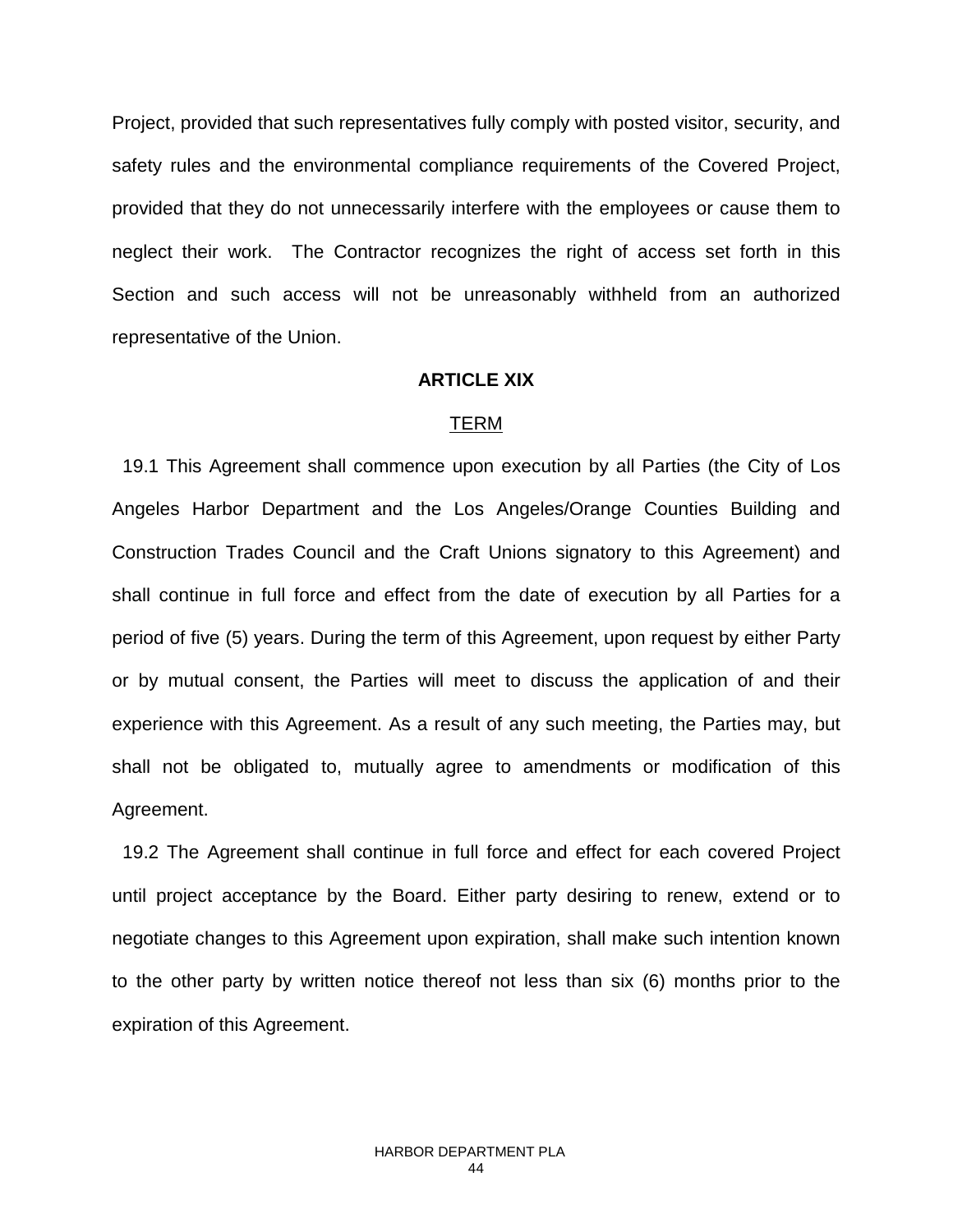19.3 Any covered Project awarded during the term of this Agreement shall continue to be covered hereunder, until completion of the Project, notwithstanding the expiration date of this Agreement.

IN WITNESS WHEREOF, the Parties hereto have executed this Agreement on the day and year written below.

THE UNION OFFICIALS signing this Agreement warrant and represent that they are authorized to collectively bargain on behalf of the organizations whom they represent and the members of such organizations.

### **APPROVED AS TO FORM:**

Carmen A. Trutanich, City Attorney

By: \_\_\_\_\_\_\_\_\_\_\_\_\_\_\_\_\_\_\_\_\_\_\_\_\_ Date: \_\_\_\_\_\_\_\_\_\_\_\_\_\_\_\_\_\_\_

Hugo S. Rossitter Deputy City Attorney

### **THE CITY OF LOS ANGELES HARBOR DEPARTMENT**

| By:                                                 | Date: |  |
|-----------------------------------------------------|-------|--|
| <b>Geraldine Knatz</b><br><b>Executive Director</b> |       |  |
| By:                                                 | Date: |  |

 Rose Dworshak Commission Secretary

| Dale. |  |
|-------|--|
|       |  |
|       |  |

## **LOS ANGELES/ORANGE COUNTY BUILDING AND CONSTRUCTION TRADES COUNCIL**

| By: | <u> 1980 - Andrea Andrew Maria (h. 1980).</u>                                                                                        |                              |                             |
|-----|--------------------------------------------------------------------------------------------------------------------------------------|------------------------------|-----------------------------|
|     | <b>Richard Slawson</b><br><b>Executive Secretary</b><br>Los Angeles/Orange County Building<br><b>And Construction Trades Council</b> |                              |                             |
| By: | President                                                                                                                            |                              | Date: <u>______________</u> |
|     |                                                                                                                                      | <b>HARBOR DEPARTMENT PLA</b> |                             |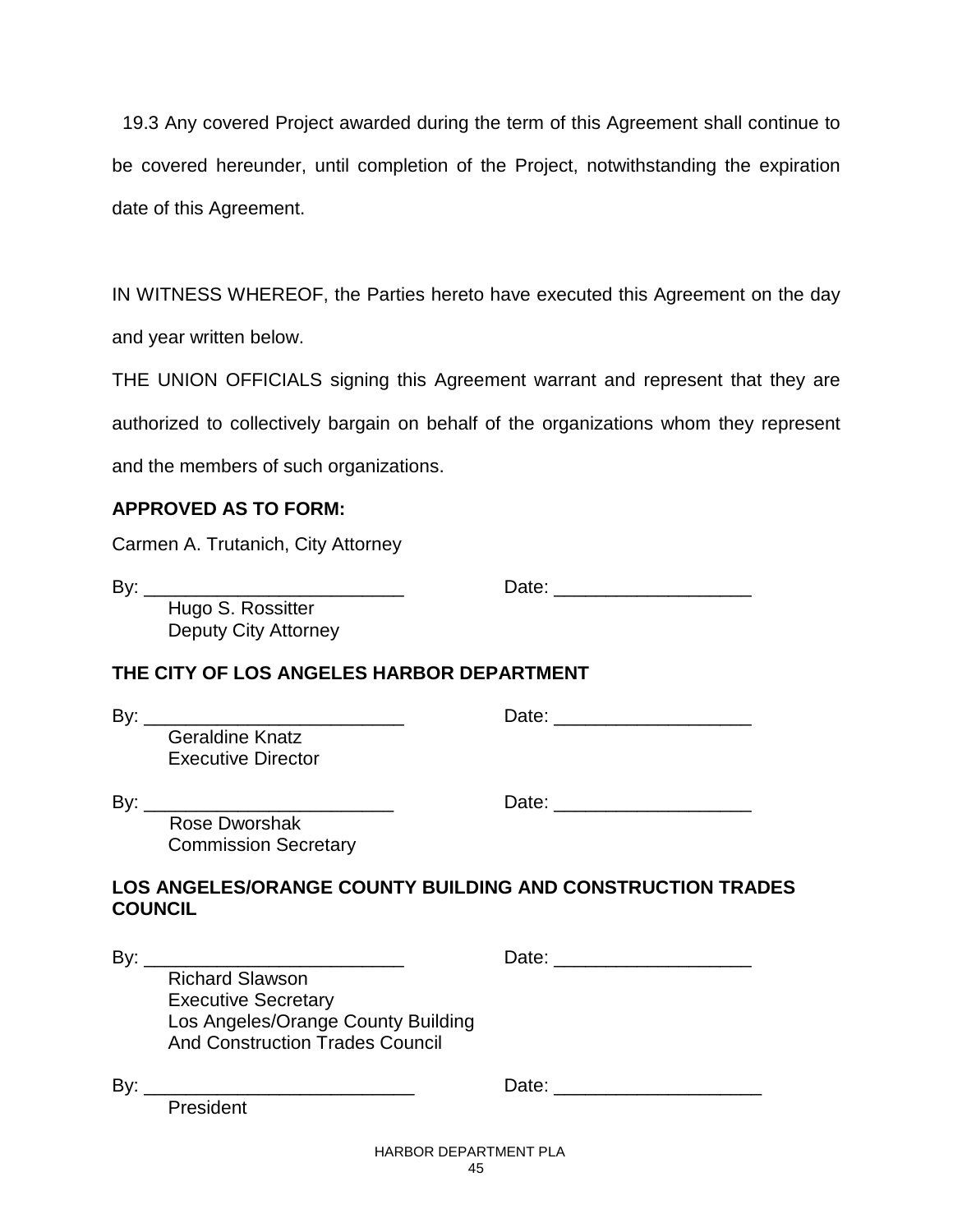Building and Construction Trades Department, AFL-CIO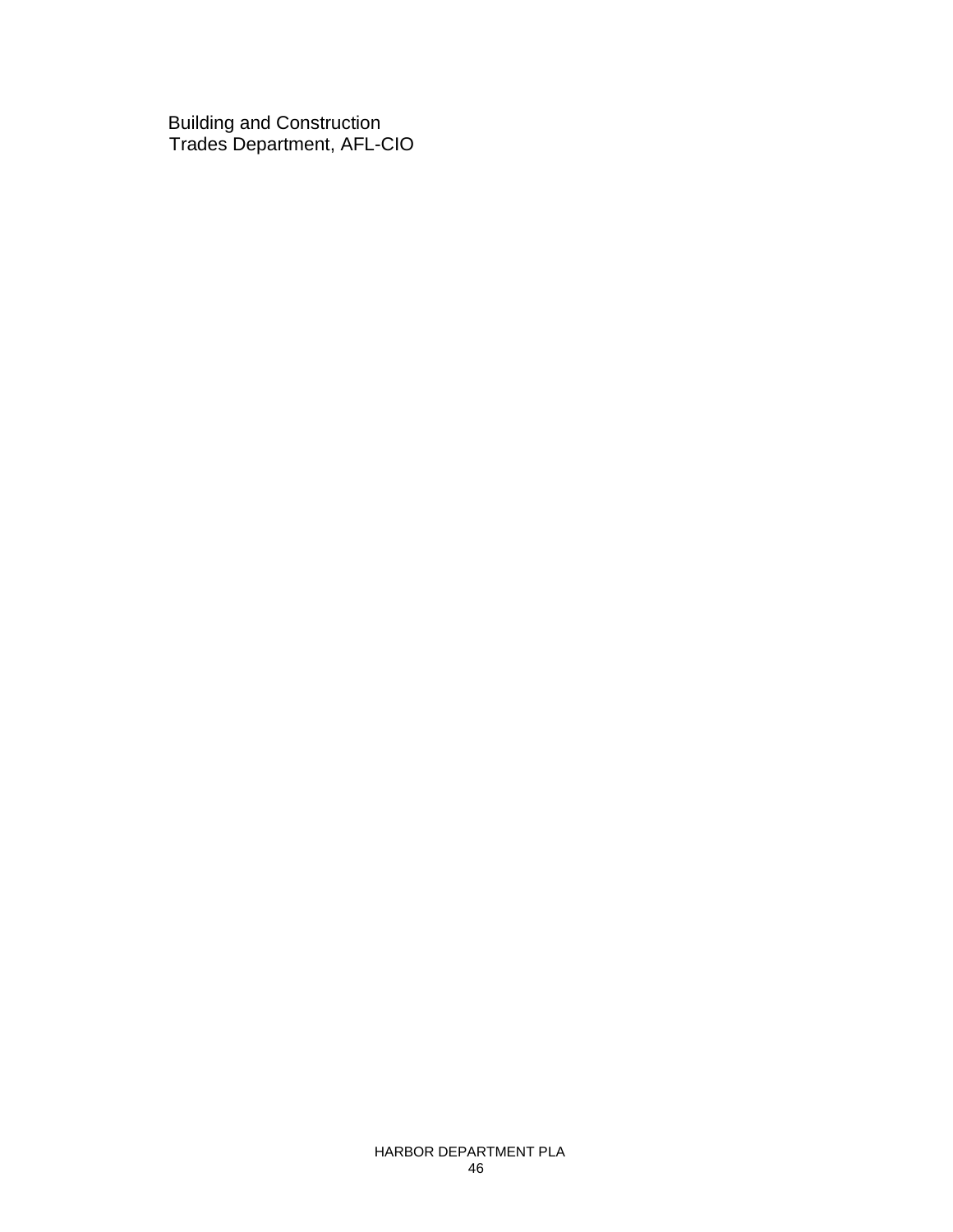# **Union Signatory Page**

Asbestos Heat & Frost Insulators (Local 5) Boilermakers (Local 92) Bricklayers & Allied Craftworkers (Local 4) Cement Masons (Local 500) Electricians (Local 11) Elevator Constructors (Local 18) Glaziers (Local 636) Gunite Workers (Local 345) Iron Workers (Reinforced – Local 416) Iron Workers (Structural – Local 433) Laborers (Local 802) Operating Engineers (Local 12)

Painters & Allied Trades DC 36 Pipe Trades (Local 250) Pipe Trades (Local 345) Pipe Trades (Sprinkler Fitters Local 709) Plasterers (Local 200) Plumbers (Local 78) Resilient Floor & Dec. Cov. (Local 1247) Roofers & Waterproofers (Local 36) Sheet Metal Workers (Local 105) Teamsters (Local 986) \_\_\_\_\_\_\_\_\_\_\_\_\_\_\_\_\_\_\_\_\_\_\_\_\_ Tile, Marble & Terrazo Layers (Local 18)

 $\frac{1}{2}$  , and the contract of the contract of the contract of the contract of the contract of the contract of the contract of the contract of the contract of the contract of the contract of the contract of the contract

\_\_\_\_\_\_\_\_\_\_\_\_\_\_\_\_\_\_\_\_\_\_\_\_\_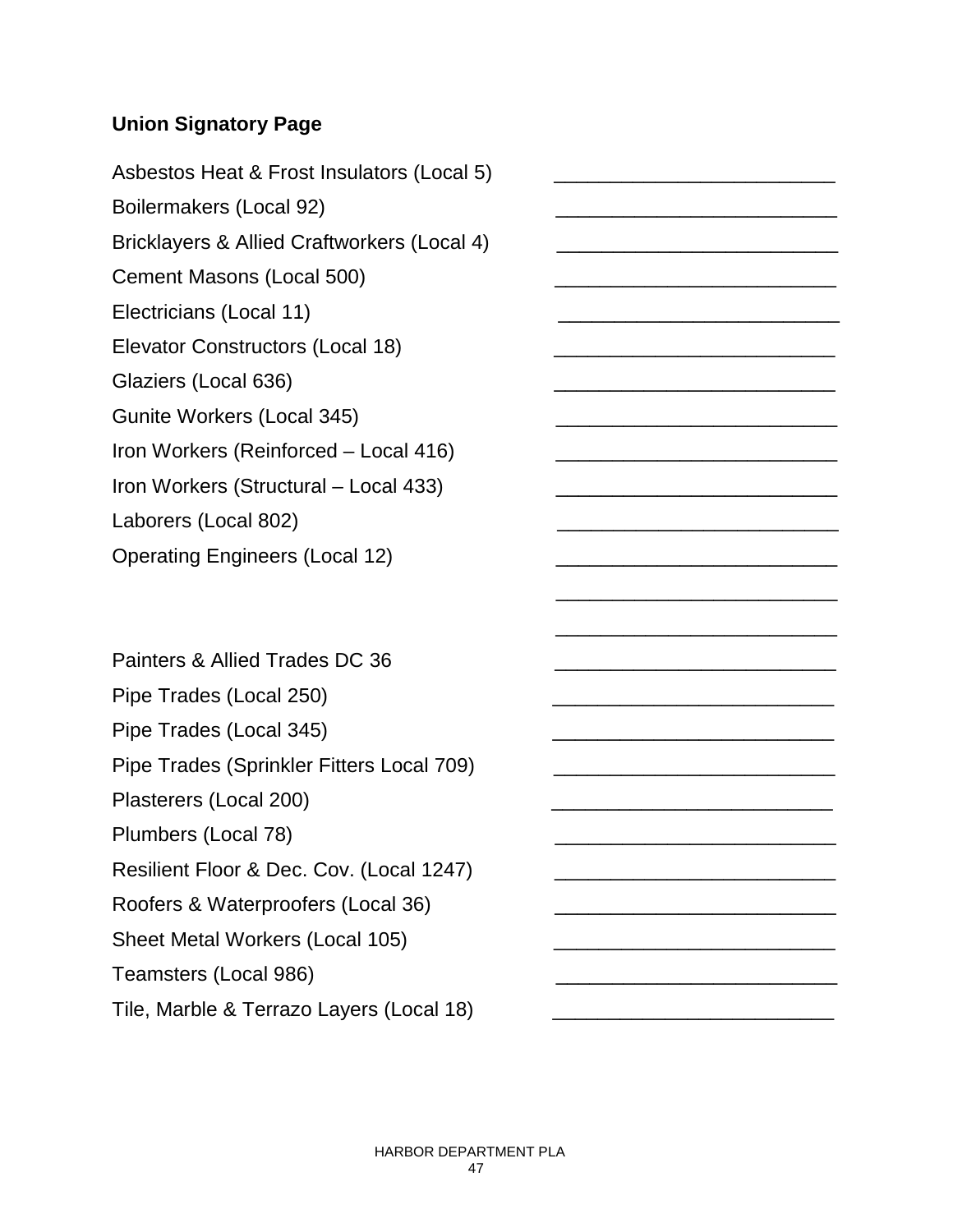### *ATTACHMENT "A"*

### COMPANY LETTERHEAD

Date:

Mr. Shaun Shahrestani Chief Harbor Engineer Construction Division Port of Los Angeles 425 S. Palos Verdes Street San Pedro, CA. 90731

SUBJECT: LETTER OF ASSENT

Dear Mr. Shahrestani:

This is to certify that the undersigned Contractor/Employer has examined a copy of the subject Project Labor Agreement entered into by and between the City of Los Angeles Harbor Department and signatory Building and Construction Trades Councils and Unions dated \_\_\_\_\_\_\_\_\_\_. The undersigned Contractor/Employer hereby agrees to comply with all of the terms and conditions of the aforementioned Project Labor Agreement as such labor Agreement may, from time to time, be amended by the parties or interpreted pursuant to its terms.

It is understood that the signing of the letter of Assent shall be as binding on the undersigned Contractor/Employer as though the Contractor/Employer had signed the above referred Agreement and shall require all its subcontractors, of whatever tier, to become similarly bound for all work within the scope of this Agreement.

This Letter of Assent shall become effective and binding upon the undersigned Contractor/Employer the \_\_\_\_\_\_\_\_\_\_\_\_\_ day of \_\_\_\_\_\_\_\_\_\_\_\_\_, \_\_\_\_\_\_\_, and shall remain in full force and effect until the completion of the above stated project.

Sincerely,

(Name of Construction Company)

By:\_\_\_\_\_\_\_\_\_\_\_\_\_\_\_\_\_\_\_\_\_\_\_\_\_\_\_\_\_\_\_\_\_\_\_\_\_\_

(Name and Title of Authorized Executive)

cc: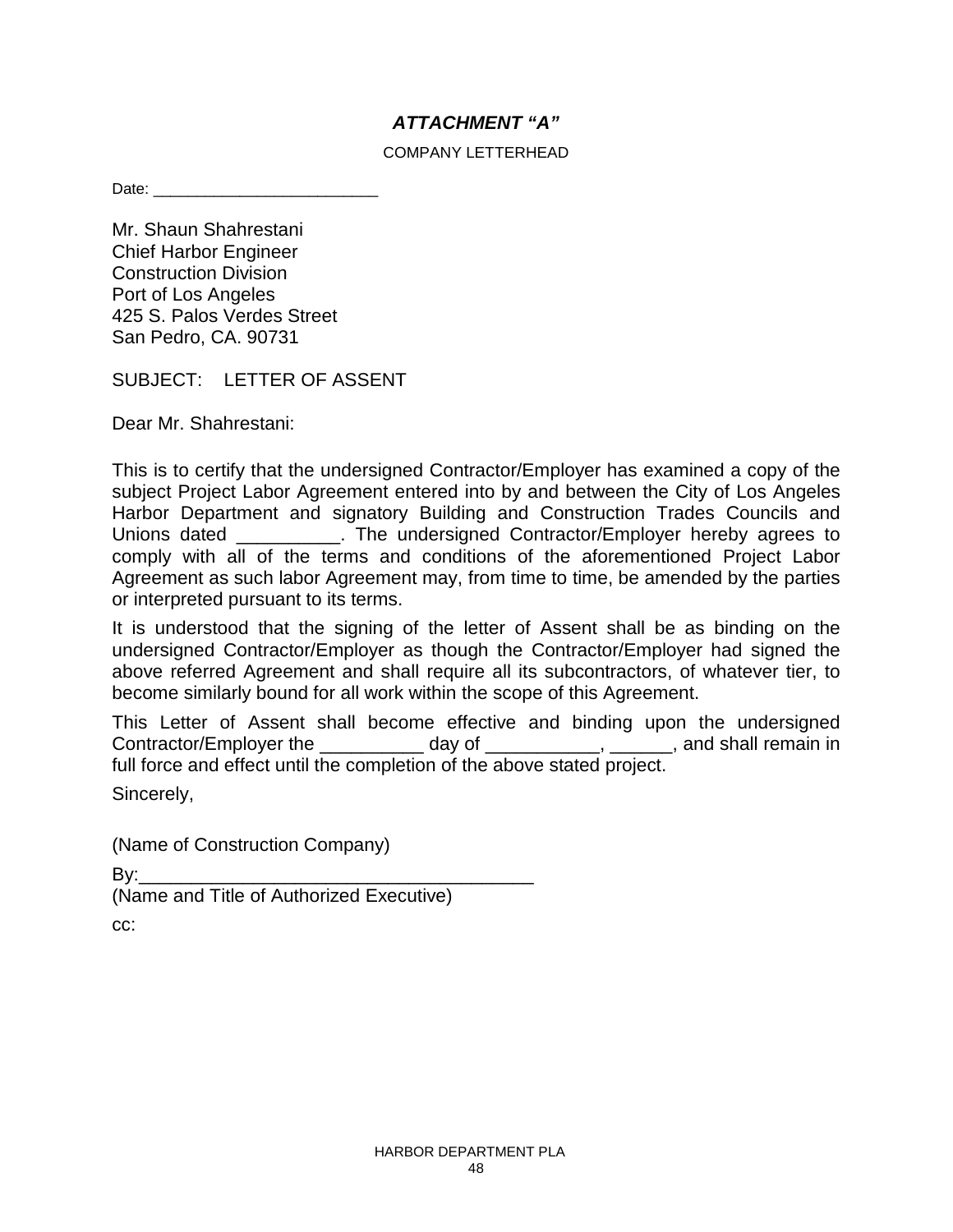# **MEMORANDUM OF UNDERSTANDING**



# **TESTING POLICY FOR** DRUG ABUSE

Revised June 2009

# **International** Union of **Operating Engineers Local Union No. 12**

 $\frac{1}{2}$   $\frac{1}{2}$   $\frac{1}{2}$   $\frac{1}{2}$   $\frac{1}{2}$   $\frac{1}{2}$   $\frac{1}{2}$   $\frac{1}{2}$   $\frac{1}{2}$   $\frac{1}{2}$   $\frac{1}{2}$   $\frac{1}{2}$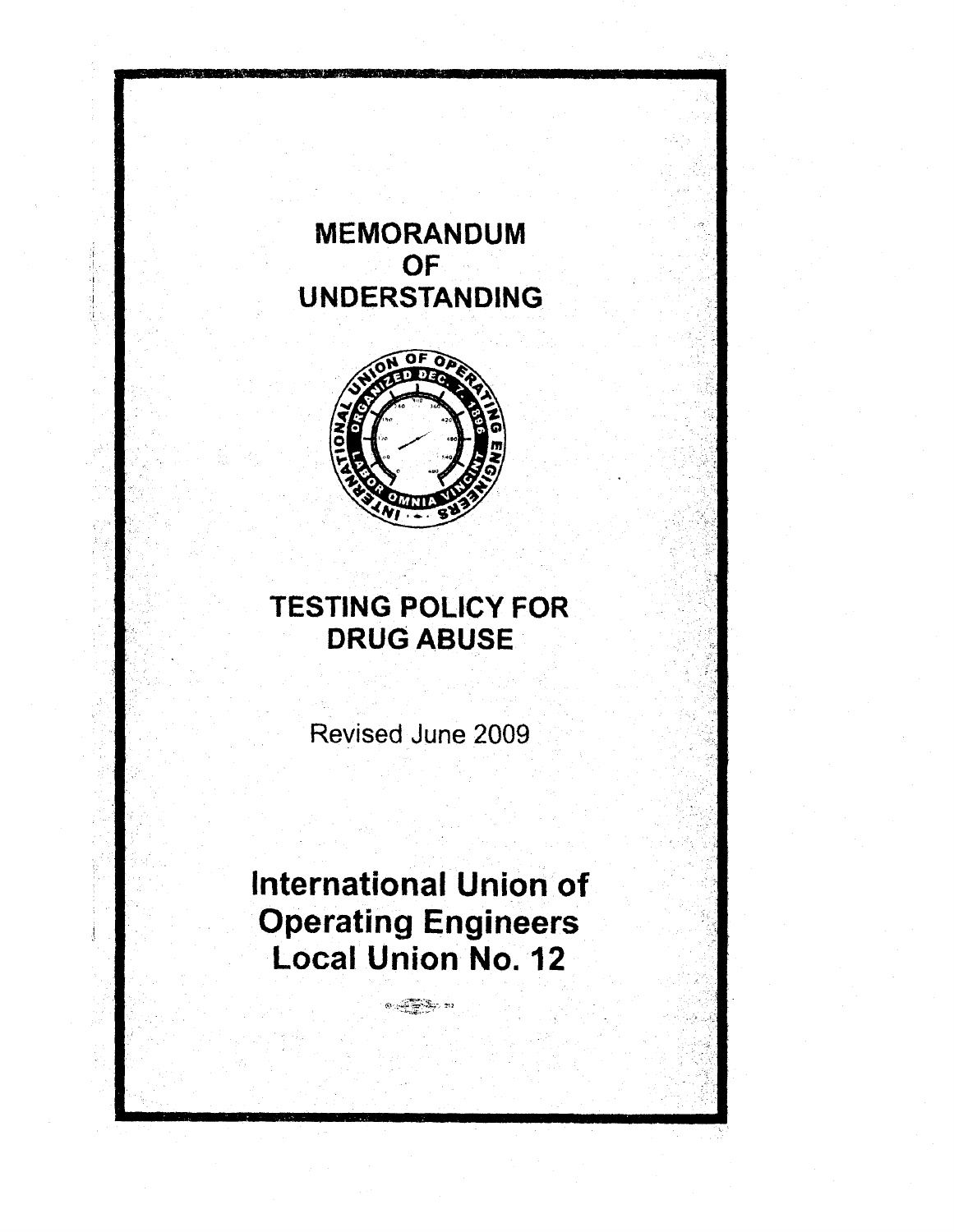At the June 1991 General Membership Meeting, the members in attendance acknowledged the need of some form of drug testing that would keep the jobsite safe while at the same time protect each member's individual rights under the constitution.

When signatory contractors were not being allowed to bid on projects because they had no official drug testing policy, it became obvious that we were going to have to develop a test to remedy that problem. We feel that within the confines of this addendum the best and fairest for all has been accomplished.

This Memorandum of Understanding is actually an addendum to Local 12's Master Labor Agreement. All the provisions in this shall be adhered to and enforced by l.ocal 12. No member shall be subjected to any provision outside of this memorandum. If any employer asks a member to test for substance abuse and asks for any procedures outside of what is outlined here or in the Side Letter of Understanding on page 11 - that employer is in violation of the Master Labor Agreement and you are not required to comply.

Substance abuse has become a national problem. While jobsite safety has always been a priority in Local 12, it is not the intent of this policy to subject any member to a test that all members on a project are not subjected to.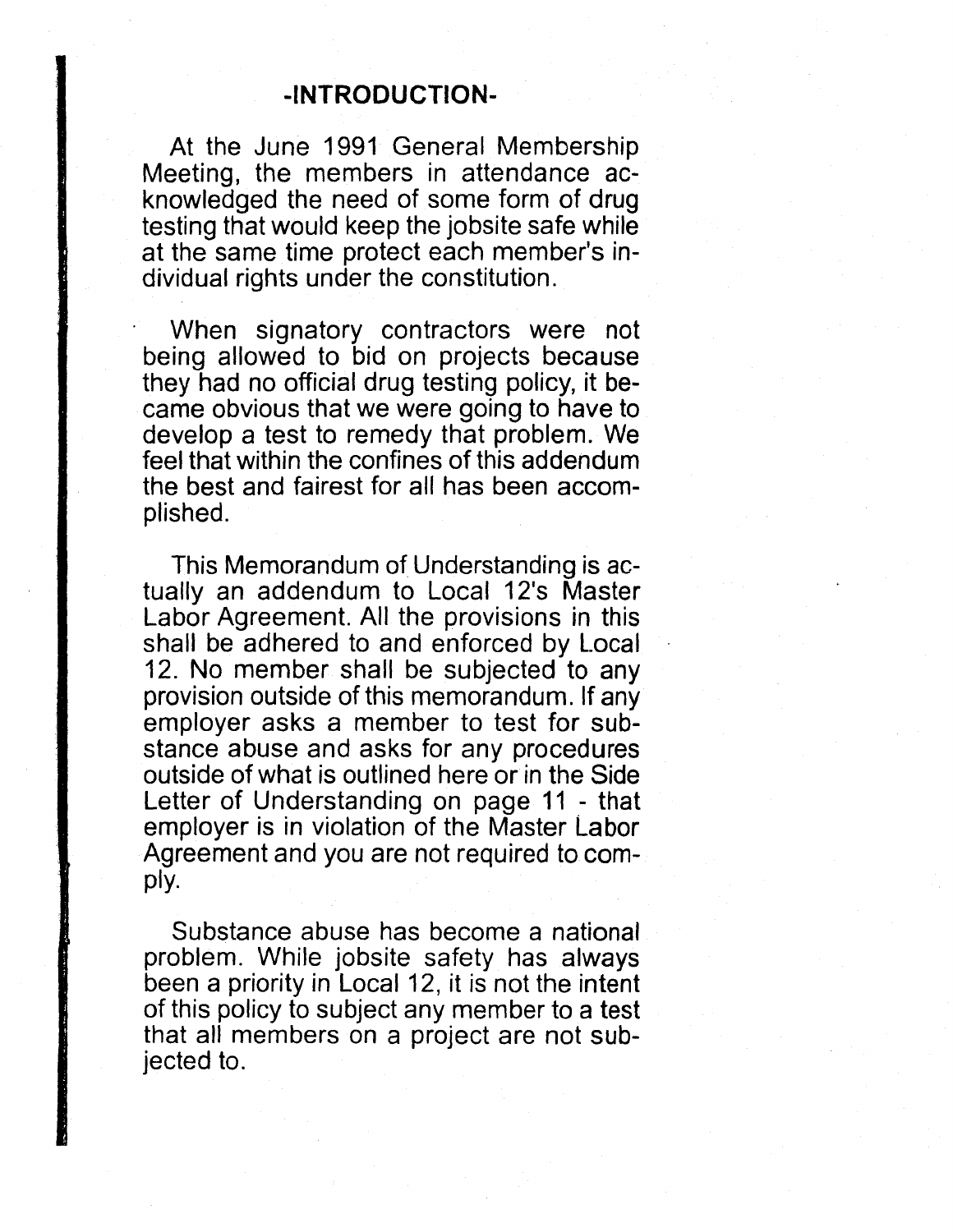You, as a member working under these conditions have rights as well as obligations. If you have any questions please contact this office or your business representative.

Sincerely,

Wm. C. Waggoner, Business Manager & General Vice President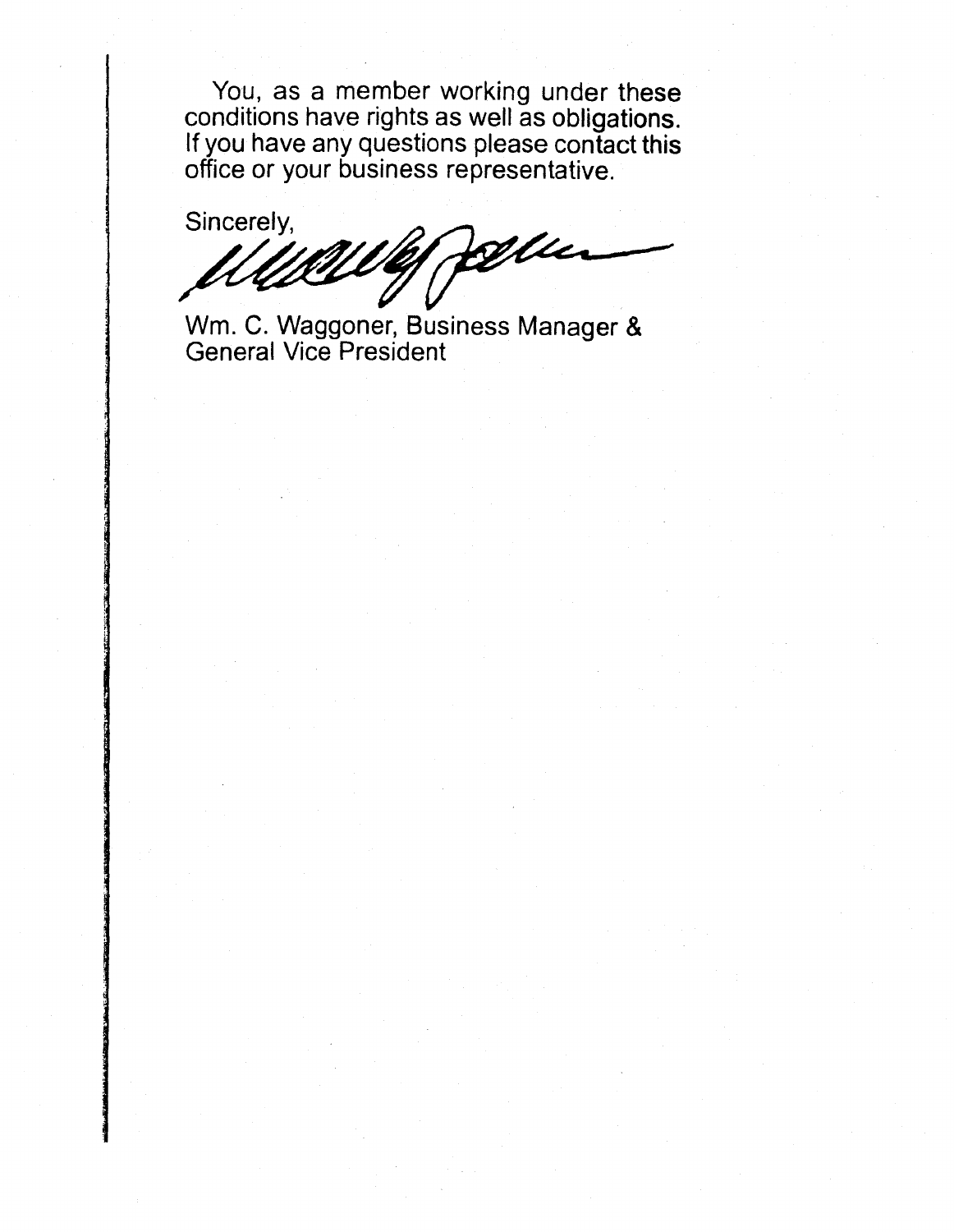This Memorandum of Understanding shal' be considered as an addendum to the Master Labor Agreement currently in effect between the parties. It shall be effective as of the date it is signed and shall thereafter run concurrently with the Master Labor Agreement.

The parties recognize the problems which drug abuse has created in the construction industry and the need to develop drug abuse prevention programs. Accordingly, the parties agree that in order to enhance the safety of the workplace and to maintain a drug free work environment, individual Employers may require applicants or employees to undergo drug testing. The parties agree that if a testing program is implemented by an individual Employer, the following items have been agreed upon by the Labor and Management and will apply.

1. It is understood that the use, possession, transfer or sale of illegal drugs, narcotics, or other unlawful substances is absolutely prohibited while employees are on the Employer's job premises or while working on any jobsite in connection with work performed under the Master Labor Agreement.

2. No Employer may implement a drug testing program which does not conform in all respects to the provisions of this Agreement.

3. No Employer may implement drug testing at any jobsite unless written notice is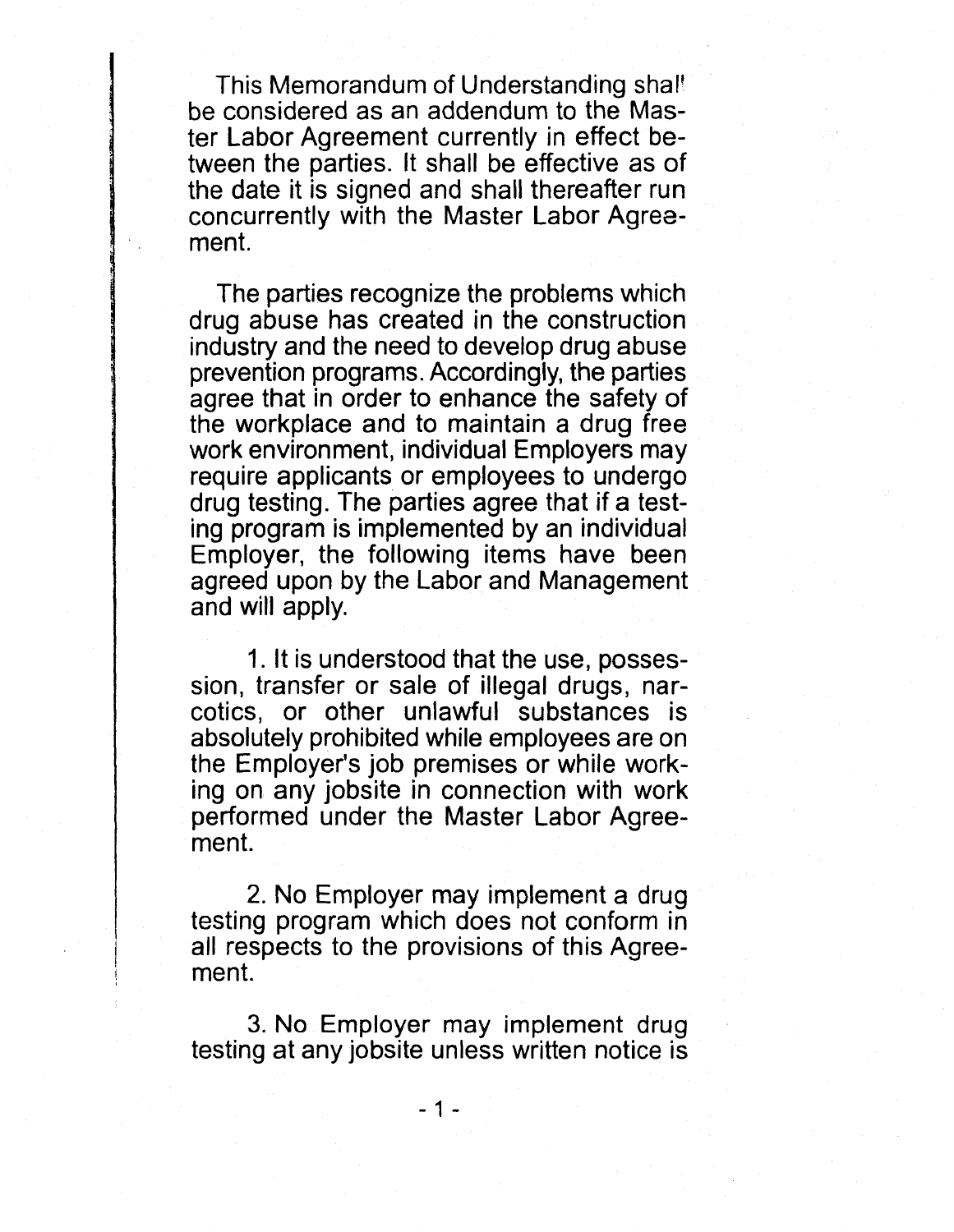given to the Union setting forth the location of the jobsite, a description of the project under construction, and the name and telephone number of the.Project Supervisor. Said notice shall be addressed to the International Union of Operating Engineers, 150 East Corson Street, Pasadena, California 91103. Said notice shall be delivered in person or by registered mail before the implementation of drug testing. Failure to give such notice shall make any drug testing engaged in by the Employer a violation of the Master Labor Agreement, and the Employer may not implement any form of drug testing at such jobsite for the following six months.

4. An Employer who elects to implement drug testing pursuant to this Agreement shall require all employees on the project to be tested. With respect to individuals who become employed on the project subsequent to the proper implementation of a valid drug testing program, such test shall be administered upon the commencement of employment on the project, whether by referral from a Union Dispatch Office, transfer from another project, or another method. Individuals who were employed on the project prior to the proper implementation of a valid drug testing program may only be subjected to testing for the reasons set forth in paragraph  $\bar{5}$ (f)(1) through  $5$ (f)(3) of this Agreement. Refusal to undergo such testing shall be considered sufficient grounds to deny employment on the project.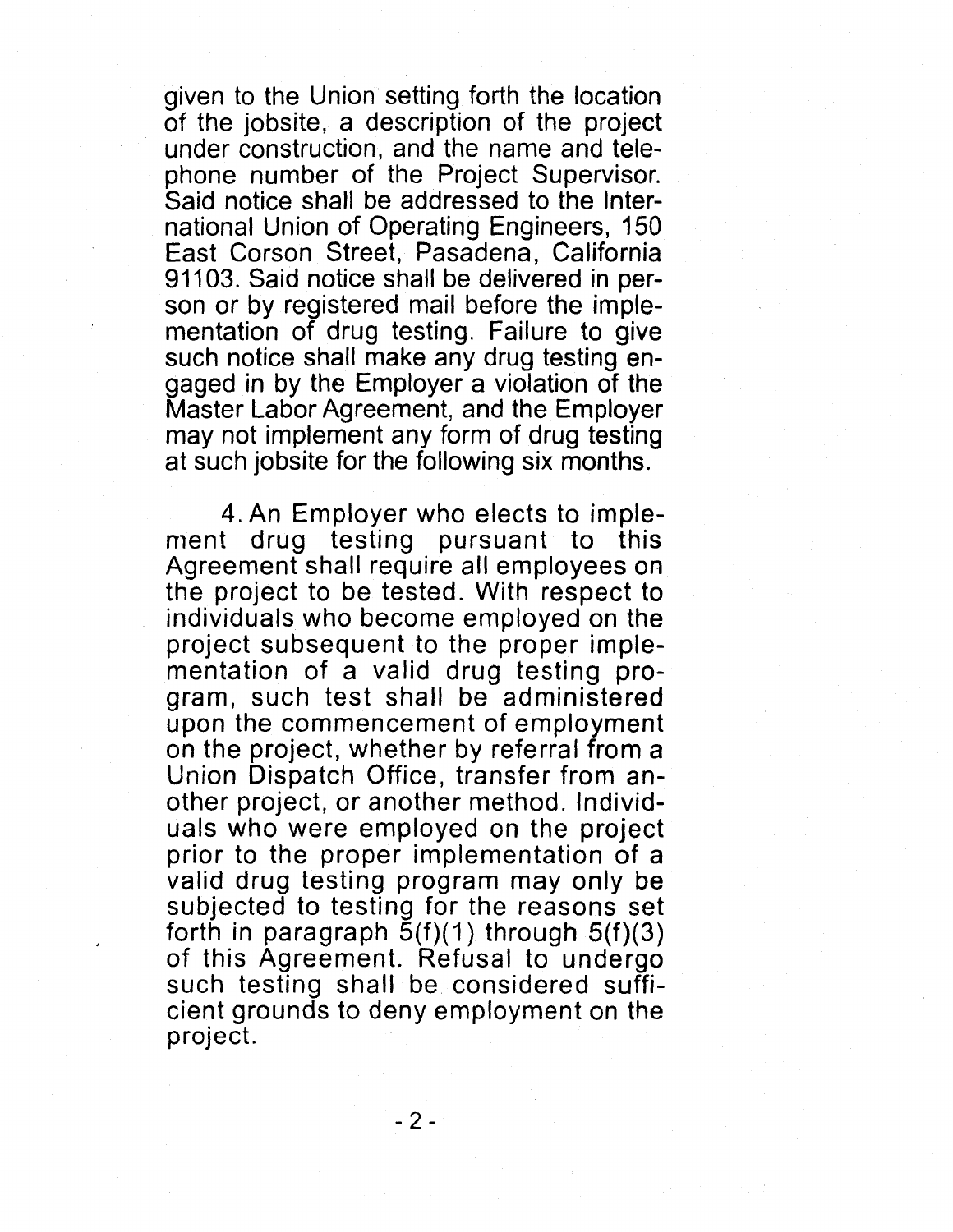5. The foilowing procedure shall apply to all drug testing:

a. The Employer may request urine samples only. The applicant or employee shall not be observed when the urine specimen is given. An applicant or employee, at his or her sole option, shall, upon request, receive a blood test in lieu of a urine test. No employee of the Employer shall draw blood from a bargaining unit employee, touch or handle urine specimens, or in any way become involved in the chain of custody of urine or blood specimens. A Union Business Representative, subject to the approval of the individual applicant or employee, shall be permitted to accompany the applicant or employee to the collection facility to observe the collection, bottling, and sealing of the specimen.

b. The testing shall be done by a laboratory approved by the Substance Abuse & Mental Health Services Administration (SAMHSA), which is chosen by the Employer and the Union.

c. An initial test shall be performed using the Enzyme Multiplies Immunoassay Technique (EMIT). In the event a question or positive result arises from the initial test, a confirmation test must be utilized before action can be taken against the applicant or employee. The confirmation test will be by Gas Chromatography/Mass Spectrometry (GC/MS). Cutoff levels for both the initial test and confirmation test will be those established by the SAMHSA. Should these

- 3 -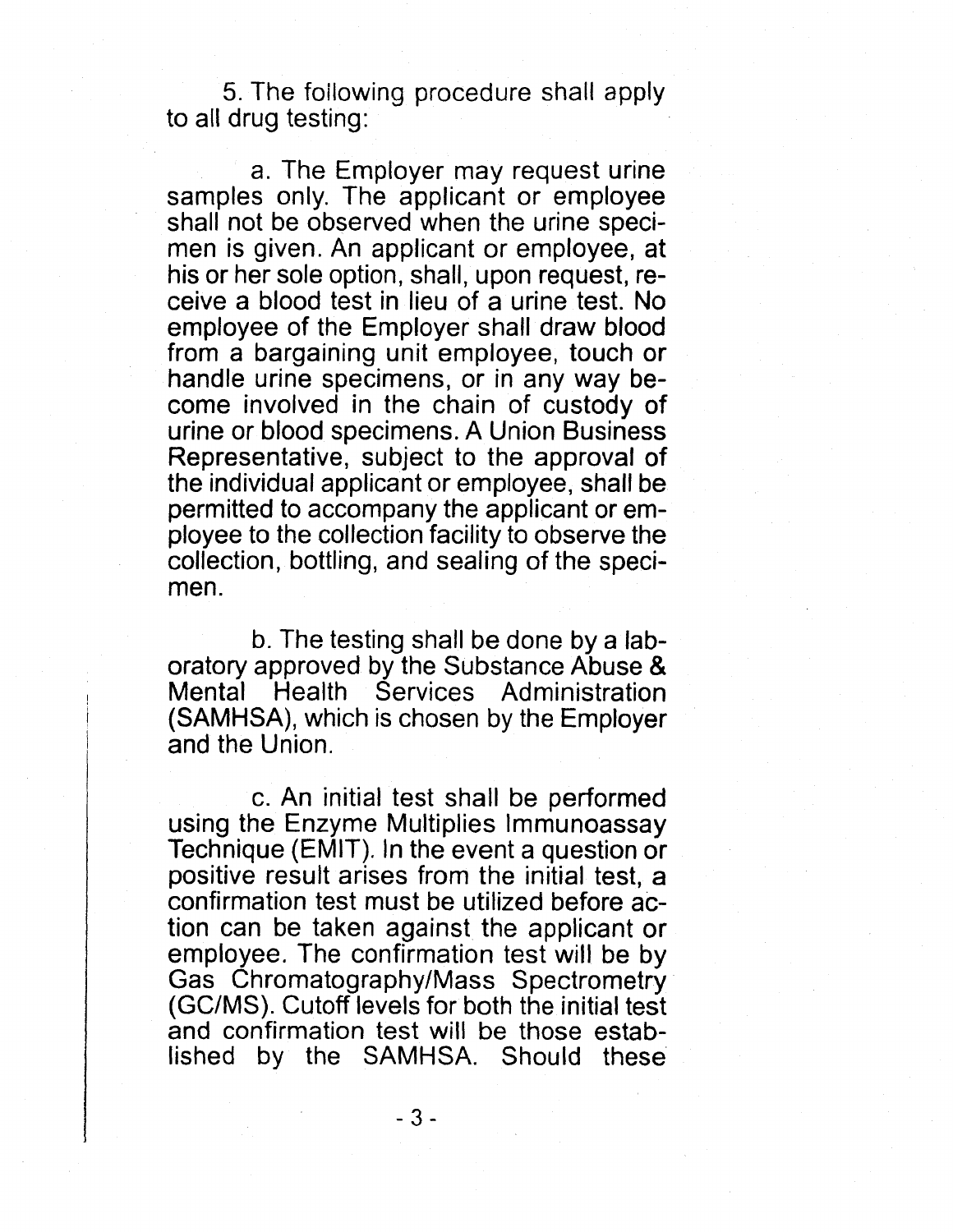SAMHSA levels be changed during the course of this agreement or new testing procedures are approved, then these new regulations will be deemed as part of this existing agreement. Confirmed positive samples will be retained by the testing laboratory in secured long-term frozen storage for a minimum of one year. Handling and transportation of each sample must be documented through strict chain of custody procedures.

d. In the event of a confirmed positive test result the applicant or employee may request, within forty-eight (48) hours, a sample of his/her specimen from the testing laboratory for purposes of a second test to be performed at a second laboratory, designated by the Union and approved by SAMHSA. The retest must be performed within ten (10) days of the request. Chain of custody for this sample shall be maintained by the Employer between the original testing laboratory and the Union's designated laboratory. Retesting shall be performed at the applicant's or employee's expense. In the event of conflicting' test results the Employer may require a third test.

e. If, as a result of the above testing procedure, it is determined that an applicant or employee has tested positive, this shall be considered sufficient grounds to deny the applicant or employee his/her employment on the project.

f. No individual who tests negative for drugs pursuant to the above procedure and becomes employed on the project shall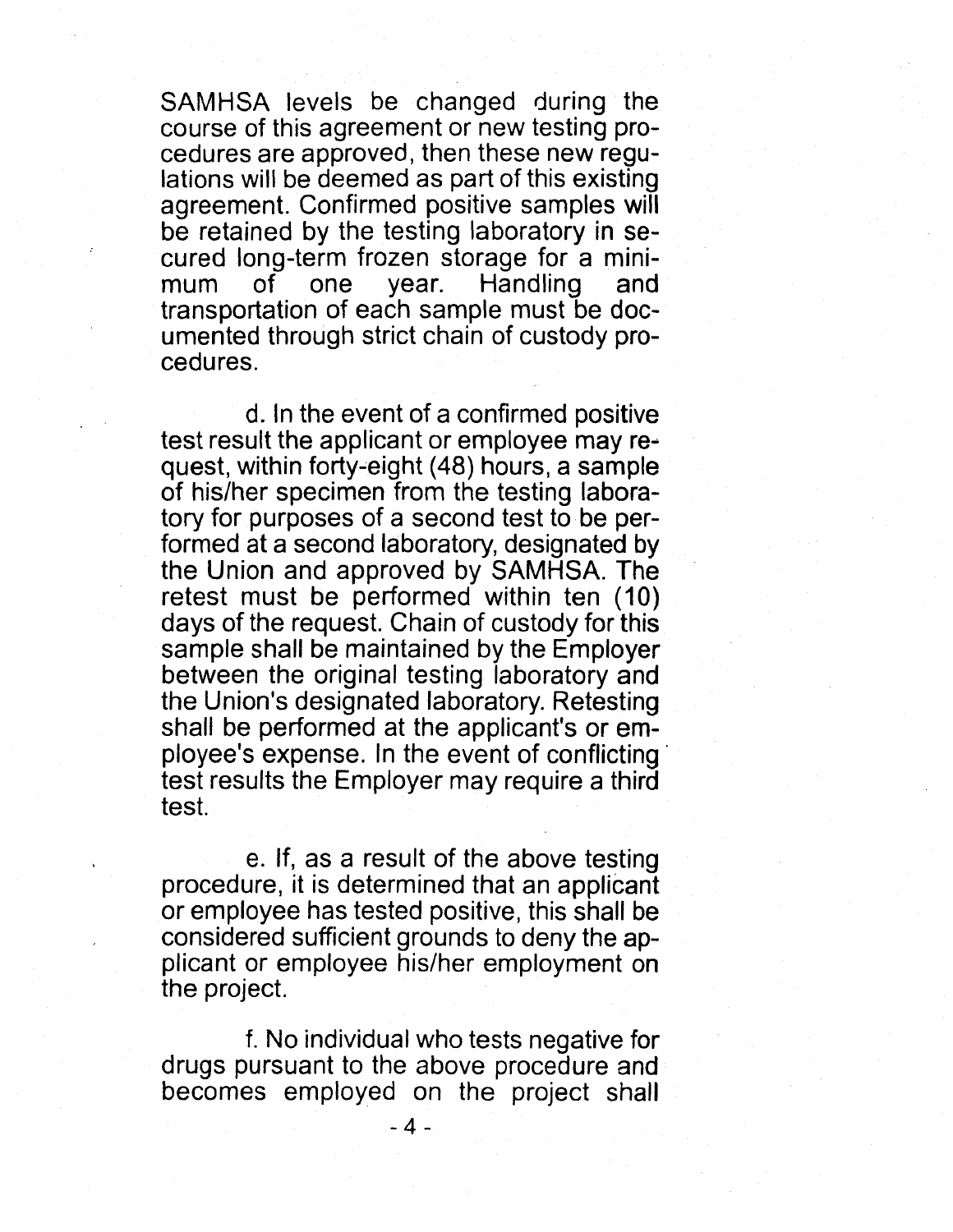again be subjected to drug testing with the following exceptions:

1. Employees who are involved in industrial accidents resulting in damage to plant, property or equipment or injury to him/herself or others may be tested pursuant to the procedures stated hereinabove.

2. The Employer may test employees following thirty (30) days advance written notice to the employee(s) to be tested and to the Union. Notice to the Union shall be as set forth in Paragraph 3 above and such testing shall be pursuant to the procedures stated hereinabove.

3. The Employer may test an employee where the Employer has reasonable cause to believe that the employee is impaired from performing his/her job. Reasonable cause shall be defined as being aberrant or unusual behavior, the type of which is a recognized and accepted symptom of impairment (i.e., slurred speech, unusual lack of muscular coordination, etc.). Such behavior must be actually observed by at least two persons, one of whom shall be a supervisor who has been trained to recognize the symptoms of drug abuse or impairment and the other of whom shall be the job steward. If the job steward is unavailable or there is no job steward on the project the other person shall be a member of the Operating Engineers bargaining unit. Testing shall be pursuant to the procedures stated hereinabove. Employees who are tested pursuant to the exceptions set forth in this paragraph and who test positive will be

- 5 -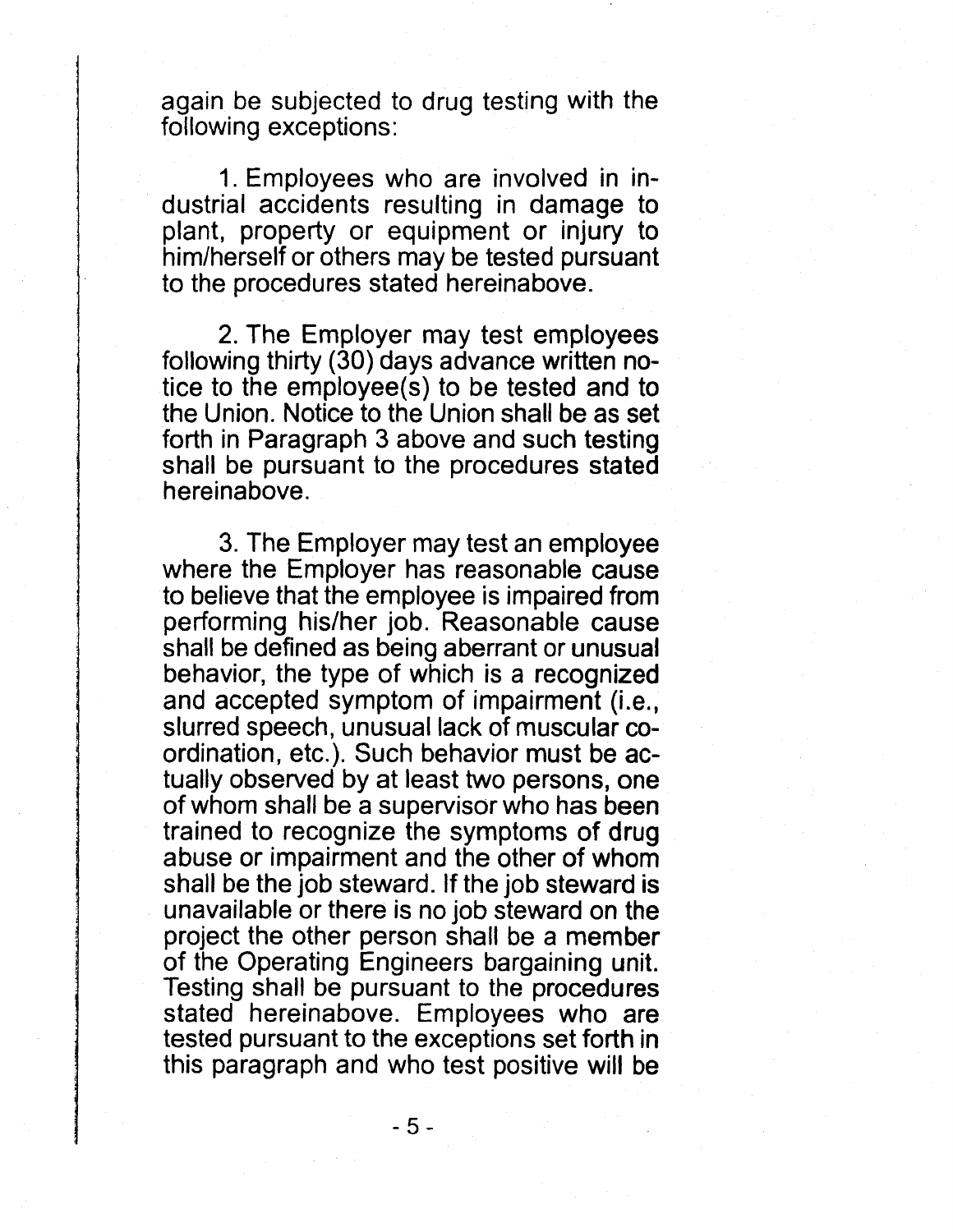# removed from the Employer's payroll.

a. Applicants or employees who do not test positive shall be paid for all time lost while undergoing drug testing. Payment shall be at the applicable wage and benefit rates set forth in the Master Labor Agreement. Applicants who have been dispatched from the Union and who are not put to work pending the results of a test will be paid waiting time until such time as they are put to work. It is understood that an applicant must pass the test as a condition of employment. Applicants who are put to work pending the results of a test will be considered probationary employees.

6. The Employers will be allowed to conduct periodic jobsite drug testing on construction projects under the following conditions:

a. The entire jobsite must be tested, including any employee or subcontractor's employee who worked on that project three (3) working days before or after the date of the test;

b. Jobsite testing cannot commence sooner than thirty (30) days after start of the work on the project;

c. Prior to start of periodic testing, a Business Representative will be allowed to conduct an educational period on company time to explain periodic jobsite testing program to affected employees;

- 6 -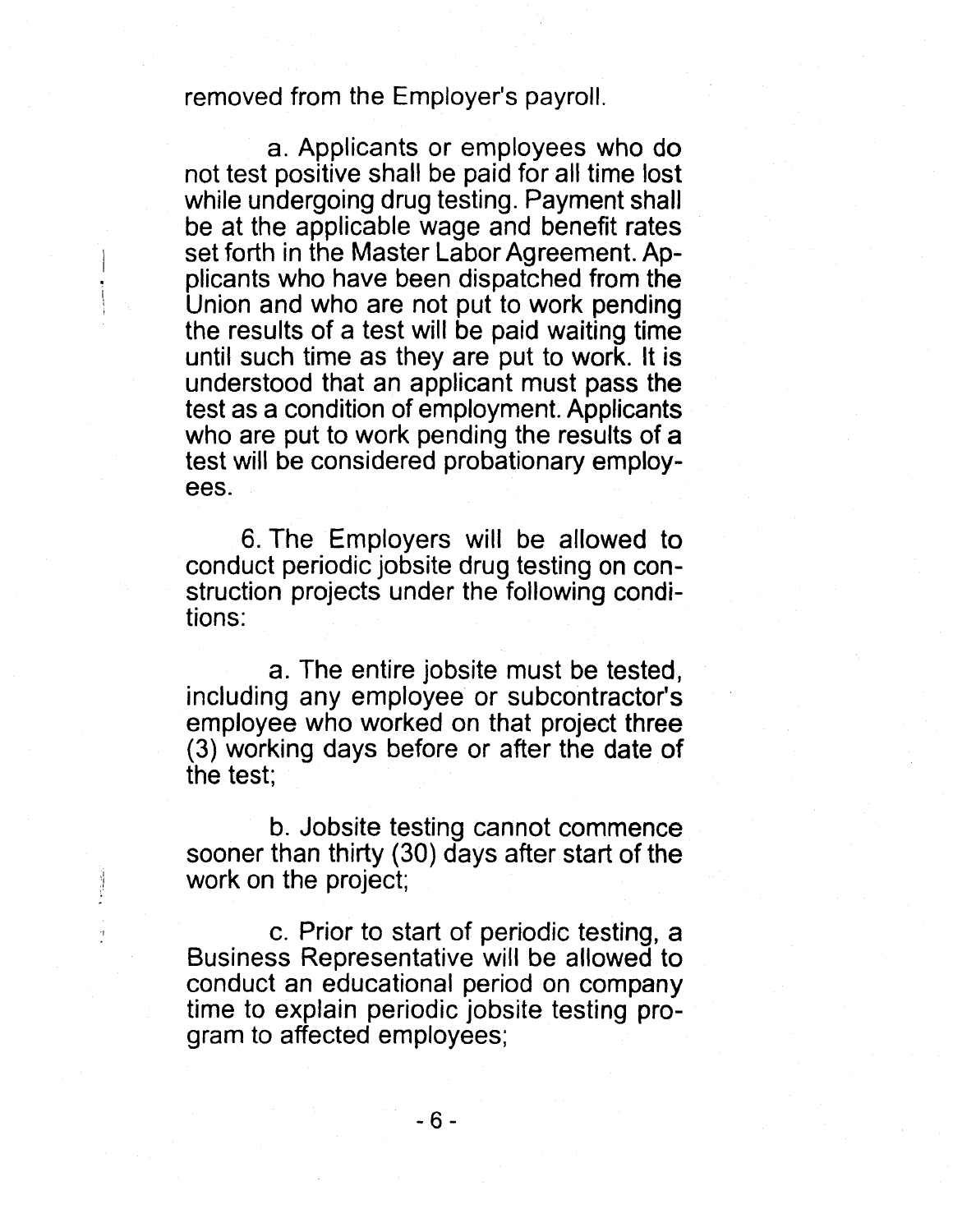d. Testing shall be conducted by a SAMHSA certified laboratory, pursuant to the provisions set forth in Paragraph 5 hereinabove.

e. Only two periodic tests may be performed in a twelve month period.

7. It is understood that the unsafe use of prescribed medication, or where the use of prescribed medication impairs the employee's ability to perform work, is a basis for the Employer to remove the employee from the jobsite.

8. Any grievance or dispute which may arise out of the application of this Agreement shall be subject to the grievance and arbitration procedures set forth in the applicable Master Labor Agreement.

9. The establishment or operation of this Agreement shall not curtail any right of any employee found in any law, rule or regulation. Should any part of this Agreement be found unlawful by a court of competent jurisdiction of a public agency having jurisdiction over the parties, the remaining portions of. the Agreement shall be unaffected and the parties shall enter negotiations to replace the affected provision.

10. Present employees, if tested positive, shall have the prerogative for rehabilitation program at the employee's expense. When such program has been successfully completed the Employer shall not discriminate in any way against the employee. If

- 7 -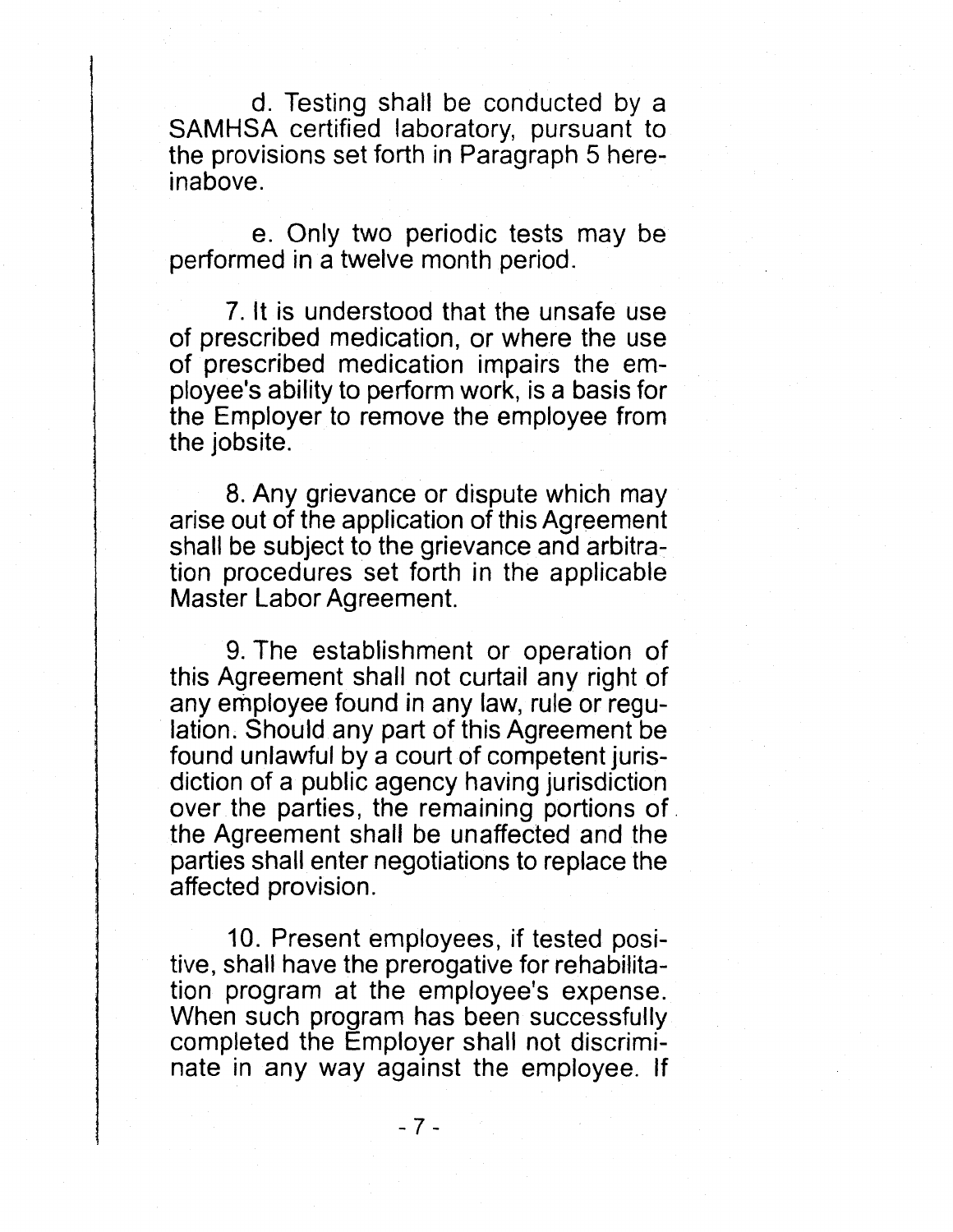work for which the employee is qualified exists he/she shall be reinstated.

11. The Employer agrees that results of urine and blood tests performed hereunder will be considered medical records held confidential to the extent permitted or required by law. Such records shall not be released to any persons or entities other than designated Employer representatives and the Union. Such release to the Union shall only be allowed upon the signing of a written release and the information contained therein shall not be used to discourage the employment of the individual applicant or employee on any subsequent occasion.

12. The Employer shall indemnify and hold the Union harmless against any and all claims, demands, suits, or liabilities that may arise out of the application of this Agreement and/or any program permitted hereunder.

13. Employees who seek voluntary assistance for substance abuse may not be disciplined for seeking such assistance. Requests from employees for such assistance shall remain confidential and shall not be revealed to other employees or management personnel without the employee's consent. Employees enrolled in substance abuse programs will be subject to all Employer rules, regulations and job performance standards with the understanding that an employee enrolled in such a program is receiving treatment for an illness.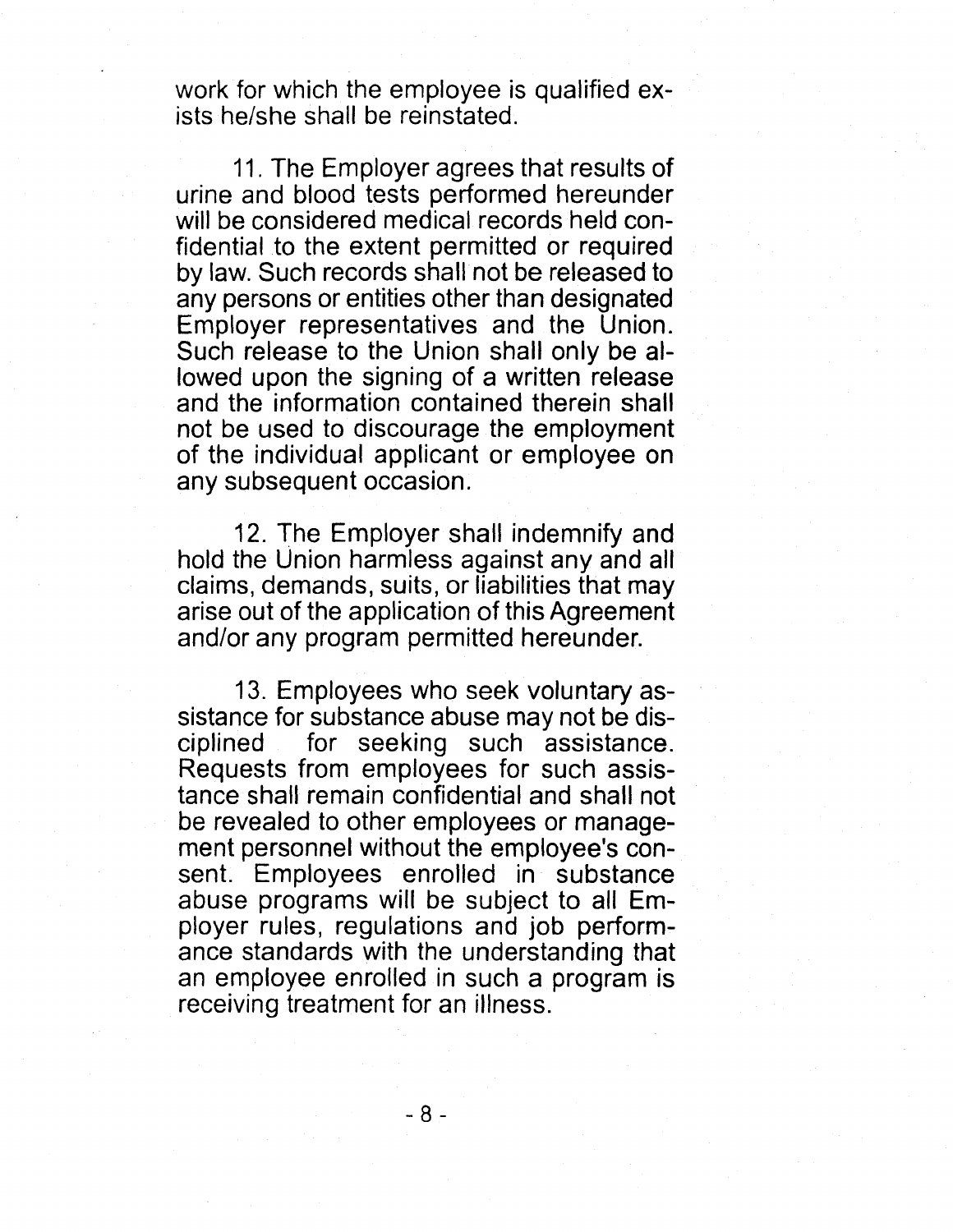14. The parties agree to develop and implement a drug abuse prevention and testing program for all apprentices entering the industry.

15. This Memorandum of Understanding shall constitute the only Agreement in effect between the parties concerning drug abuse, prevention and testing. Any modifications thereto must be accomplished pursuant to collective bargaining negotiations between the parties.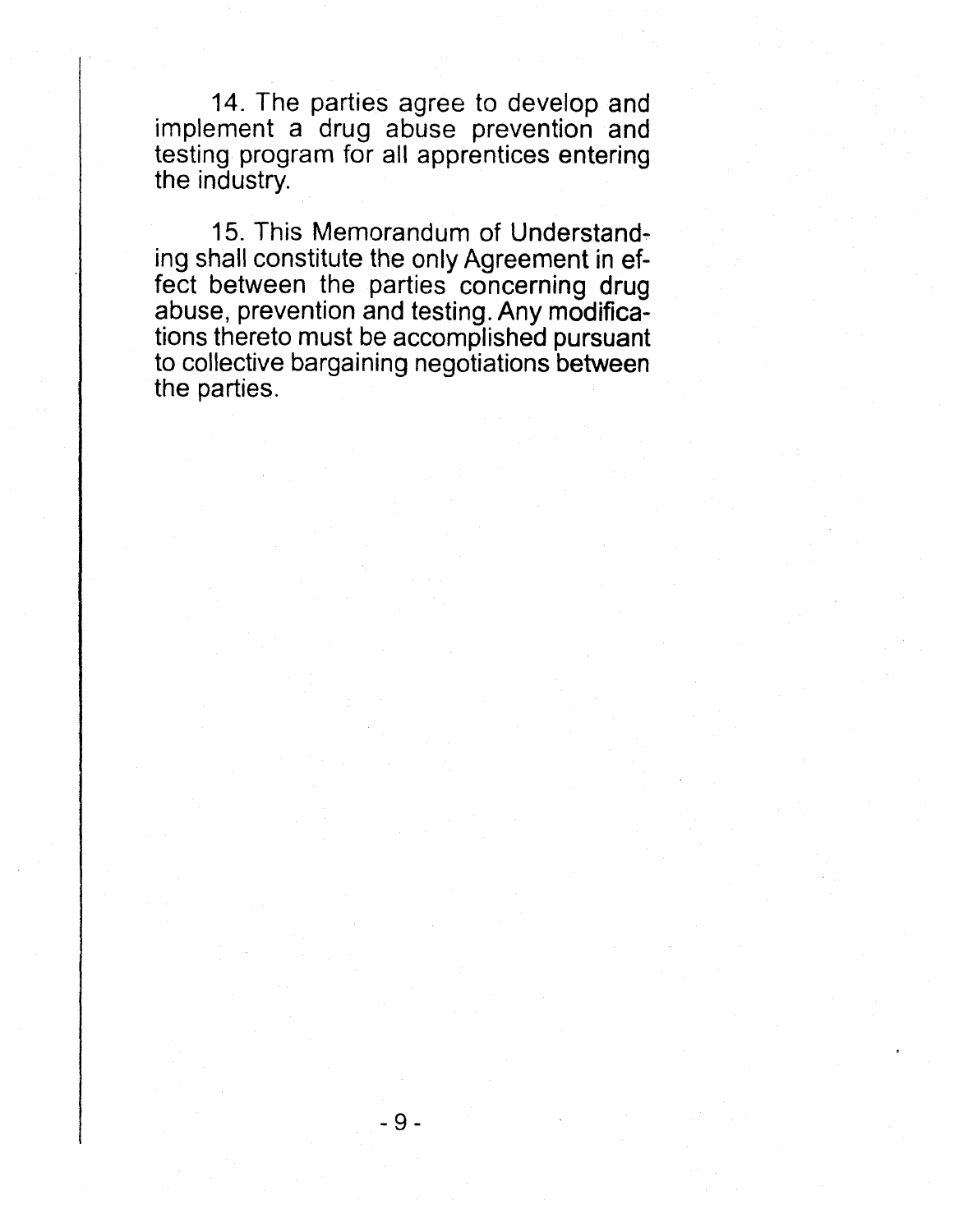## **DRUG ABUSE PREVENTION AND DETECTION APPENDIX A - CUTOFF LEVELS**

| <b>DRUG</b>            | <b>SCREENING</b><br><b>METHOD</b> | <b>SCREENING</b><br>LEVEL**  | <b>CONFIRMATION</b><br><b>METHOD</b> | <b>CONFIRMATION</b><br><b>LEVEL</b> |
|------------------------|-----------------------------------|------------------------------|--------------------------------------|-------------------------------------|
| Amphetamines           | <b>EMIT</b>                       | 1000 ng/ml*                  | <b>GC/MS</b>                         | 500 ng/m $\mathsf{I}^{\star}$       |
| <b>Barbiturates</b>    | <b>EMIT</b>                       | $300$ ng/ml                  | GC/MS                                | $200$ ng/ml                         |
| <b>Benzodiazepines</b> | <b>EMIT</b>                       | $300$ ng/ml                  | <b>GC/MS</b>                         | $300$ ng/ml                         |
| Cocaine                | <b>EMIT</b>                       | 300 ng/ml*                   | GC/MS                                | 150 ng/m $\sim$                     |
| Methadone              | <b>EMIT</b>                       | $300$ ng/ml                  | GC/MS                                | $100$ ng/ml                         |
| Methaqualone           | <b>EMIT</b>                       | $300$ ng/ml                  | GC/MS                                | $300$ ng/ml                         |
| <b>Opiates</b>         | <b>EMIT</b>                       | 2000 ng/ml*                  | GC/MS                                | 2000 ng/ml*                         |
| PCP (Phencyclidine)    | <b>EMIT</b>                       | $25$ ng/m $\text{I}^{\star}$ | GC/MS                                | $25$ ng/m $\text{m}^{\star}$        |
| THC (Marijuana)        | <b>EMIT</b>                       | 50 ng/ml*                    | <b>GC/MS</b>                         | 15 ng/m $\mathsf{I}^{\star}$        |
| Propoxyphene           | <b>EMIT</b>                       | $300$ ng/ml                  | GC/MS                                | $100$ ng/ml                         |
|                        |                                   |                              |                                      |                                     |

SAMHSA specified threshold

 $\mathbf{I}$  $\vec{o}$ 

> \*\* A sample reported positive contains the indicated drug at or above the cutoff level for that drug. A negative sample either contains no drug or contains a drug below the cutoff level.

EMIT - Enzyme Immunoassay

GC/MS - Gas Chromatography/Mass Spectrometry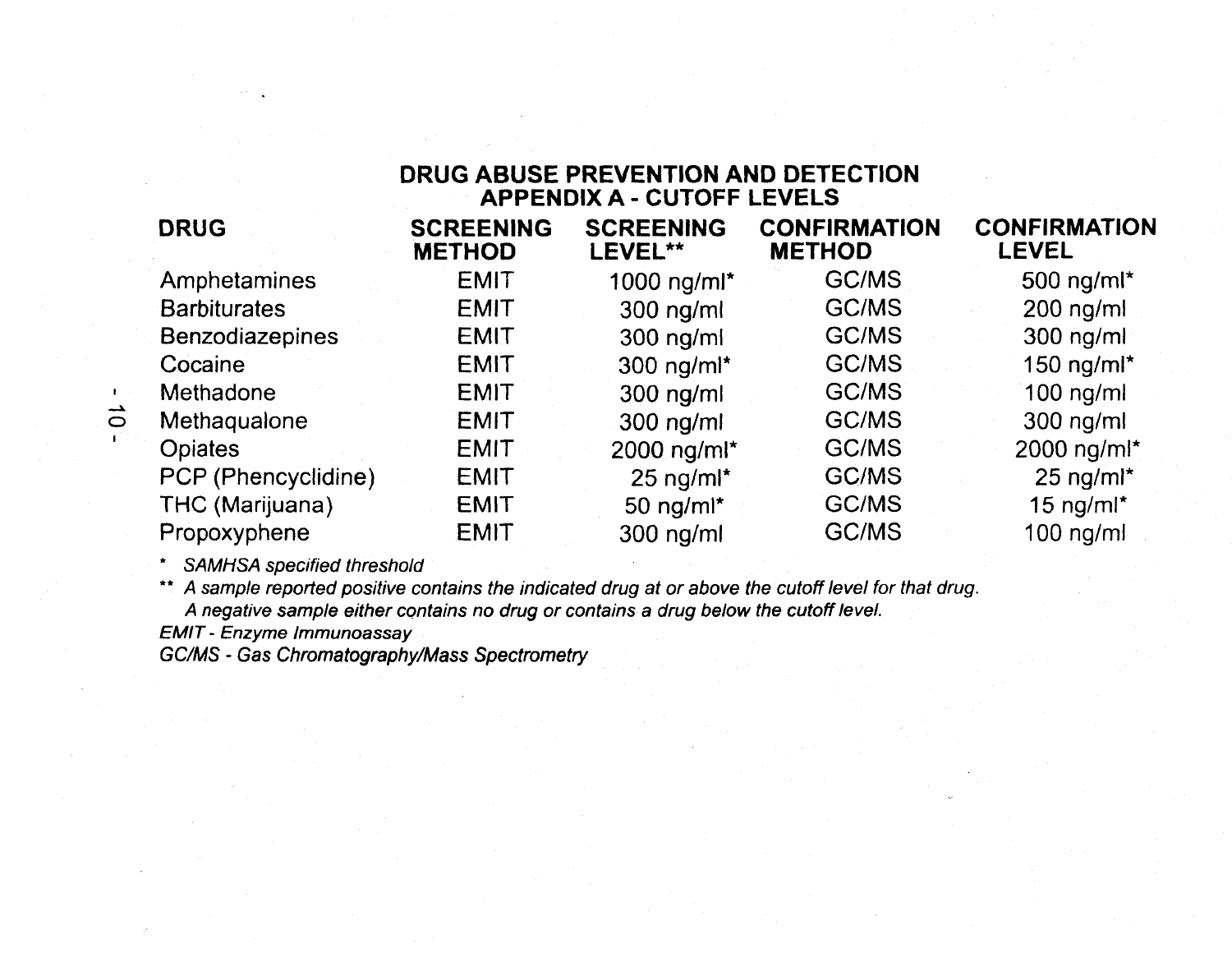# **SIDE LETTER**

# **OF**

# **UNDERSTANDING**

In regard to the Memorandum of Understanding on Drug Abuse Prevention and Detection agreed to by the parties, it is agreed that if, as a condition of contract award or due to Federal, State or Governmental Agency requirements, an individual Employer is required to abide by or implement more stringent requirements than set forth in the Memorandum of Understanding, the individual Employer will notify the Union in writing of those requirements. The Union reserves the right, upon receiving notification, to require the individual Employer to meet to negotiate any changes.

Agreed to this 18th day of June, 1991.

# **ASSOCIATED GENERAL CONTRACTORS OF CALIFORNIA, INC.**

# **INTERNATIONAL UNION OF OPERATING ENGINEERS, LOCAL UNION NO. 12**

Wm. C. ·Waggoner Business Manager

Mickey J. Adams President

Ronald J. Sikorski Vice President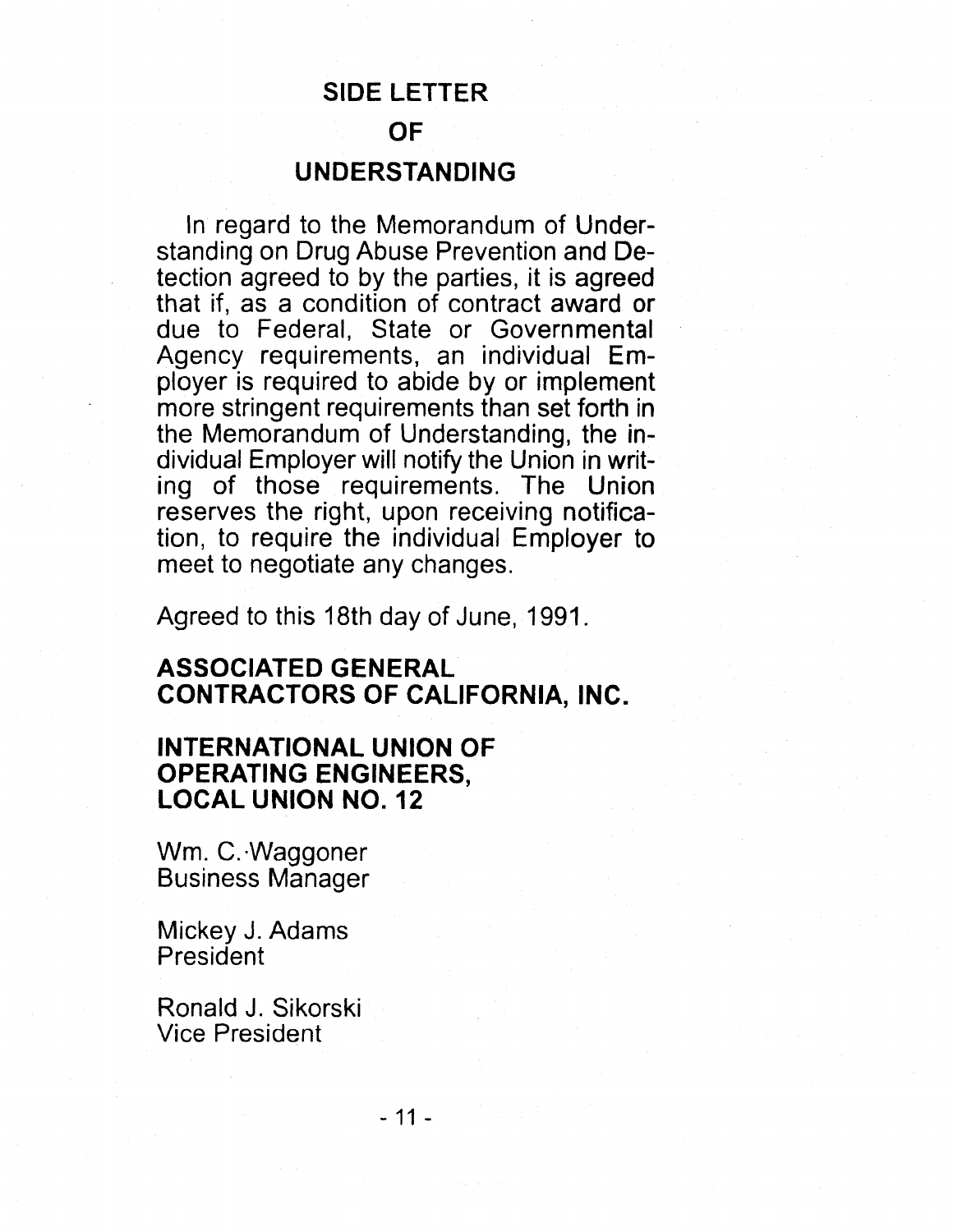# **SIDE LETTER OF AGREEMENT TESTING POLICY FOR DRUG ABUSE**

It is hereby agreed between the parties hereto that an Employer who has otherwise properly implemented drug testing, as set forth in the Testing Policy for Drug Abuse, shall have the right to offer an applicant or employee a "quick" drug screening test. This "quick" screen test shall consist either of the "ICUP" urine screen or similar test or an oral screen test. The applicant or employee shall have the absolute right to select either of the two "quick" screen tests, or to reject both and request a full drug test.

An applicant or employee who selects one of the "quick" screen tests, and who passes the test, shall be put to work immediately. An applicant or employee who fails the "quick" screen test, or who rejects the "quick" screen tests, shall be tested pursuant to the procedures set forth in the Testing Policy for Drug Abuse. The sample used for the "quick" screen test shall be discarded immediately upon conclusion of the test. An applicant or employee shall not be deprived of any rights granted to them by the Testing Policy for Drug Abuse as a result of any occurrence related to the "quick" screen test.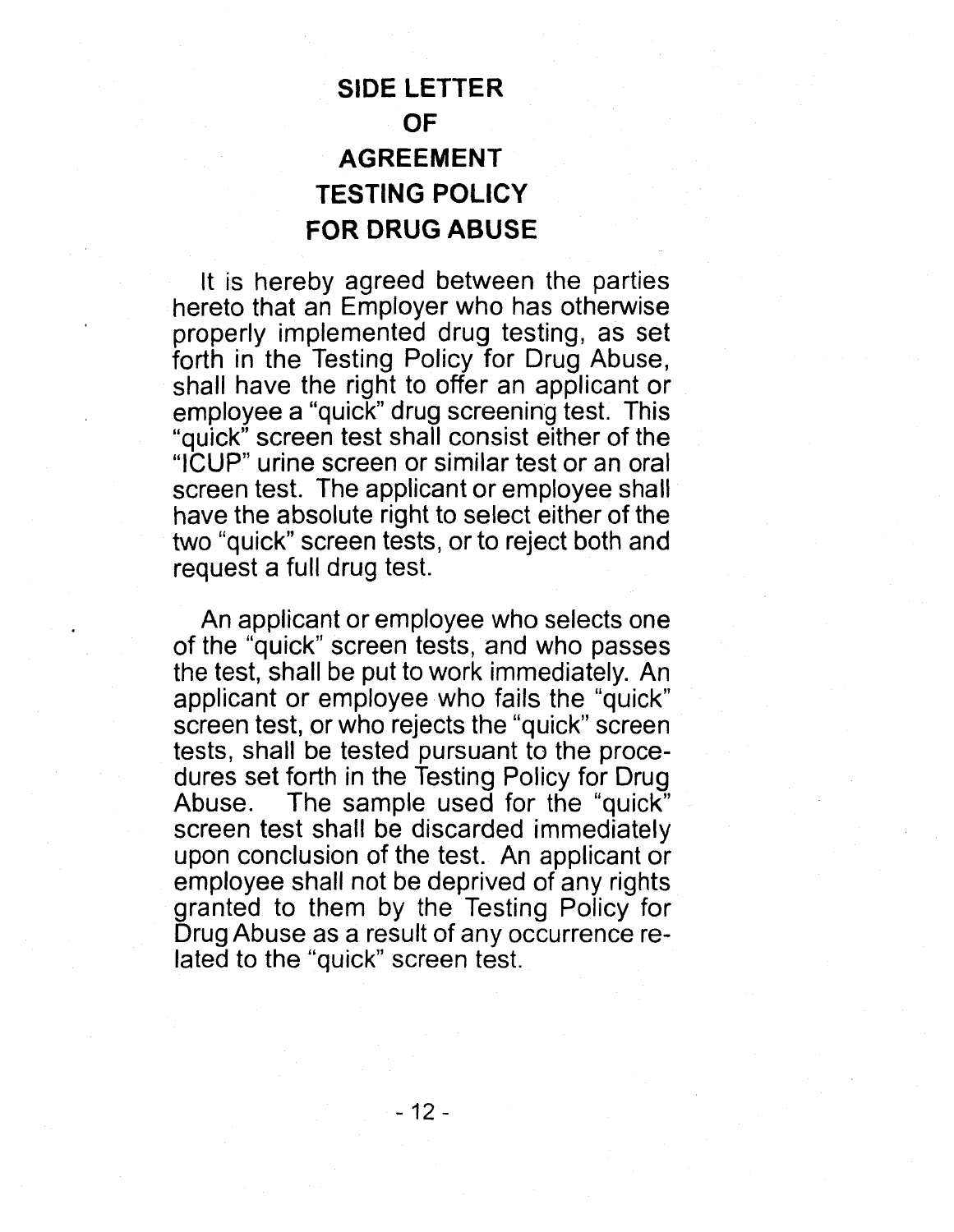Agreed to this 5th day of November, 2004.

# **ASSOCIATED GENERAL CONTRACTORS OF CALIFORNIA, INC.**

# **INTERNATIONAL UNION OF OPERATING ENGINEERS, LOCAL UNION NO. 12**

Wm. C. Waggoner Business Manager

Mickey J. Adams President

Ronald J. Sikorski Vice President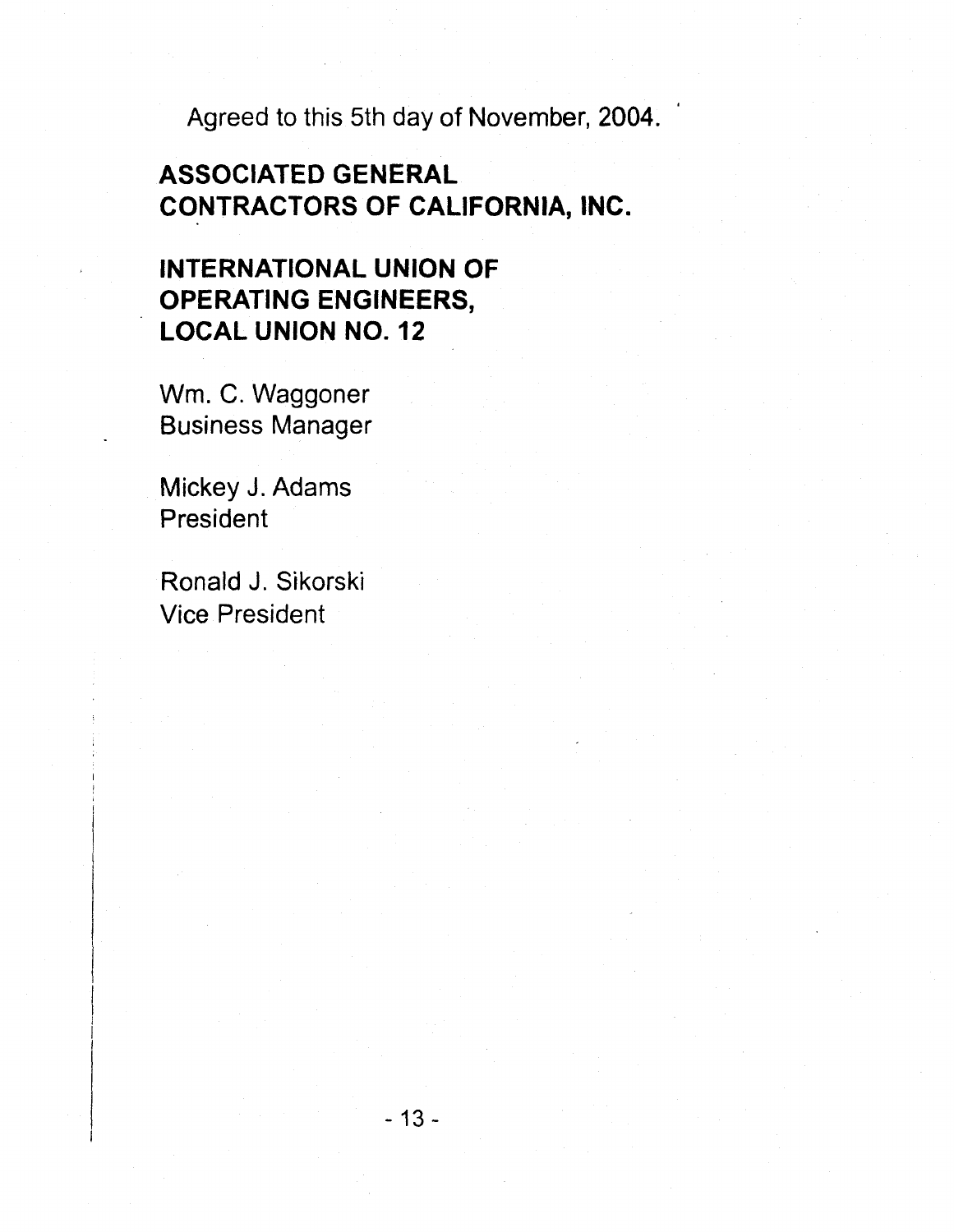#### **Attachment C CITY OF LOS ANGELES HARBOR DEPARTMENT REQUEST/VERIFICATION FOR CRAFT EMPLOYEES (***INSERT NAME OF PROJECT***)**

### **INSTRUCTIONS**

### **To the Contractor**:

Please complete and fax this form to the applicable union to request craft workers that fulfill all hiring requirements for the Harbor Department project. After faxing your request, call the Local to verify receipt and substantiate their capacity to furnish local, at-risk or general dispatch as requested. Contact information for Locals is listed on back of form. Please print your Fax Transmission Verification Report and keep a copy of this request for your records. **To the Union** :

Please complete the **"Union Use Only"** section and fax form back to the requesting contractor. Retain form for your records.

| To:                 | ∟ocal | Fax#           | Date: |
|---------------------|-------|----------------|-------|
|                     |       |                |       |
| From – Company Name |       |                |       |
| Person Sending:     |       | Contact Phone: |       |
|                     |       |                |       |

Please provide me with union craft workers per the Harbor Department PLA that fulfills the requirements for this project as defined below:

<u>30% Local Requirement</u> (Union craft employees, including apprentices, who reside in the local metropolitan area zip **SEE ATTACHED TIER 1 AND TIER 2 ZIP CODES** codes listed below. If unavailable, can be dispatched from any one of the zip codes listed in Attachment).

10% "Disadvantaged Worker" Requirement (Union craft employees, including apprentices, who live in one of the zip codes listed in the Attachment, and are certified to fulfill the "disadvantaged worker" hiring requirement). General Dispatch (Union craft employees dispatched per normal dispatch procedures, not including the 30% Local or 10%at-risk requirements)

| <b>1070aCHORTCQUILCHIOLGI</b> |         |          |  |  |  |  |
|-------------------------------|---------|----------|--|--|--|--|
| <b>Employee Name</b>          | Address | Zip Code |  |  |  |  |
|                               |         |          |  |  |  |  |
|                               |         |          |  |  |  |  |
|                               |         |          |  |  |  |  |
|                               |         |          |  |  |  |  |

| <b>Craft Employees Requested</b> |                                         |                     |                |                     |        |        |
|----------------------------------|-----------------------------------------|---------------------|----------------|---------------------|--------|--------|
|                                  | Journeyman /<br>Apprenticeship<br>Level | Number(s) Requested |                |                     | Report | Report |
| Job/Craft Description            |                                         | 30%<br>Local        | 10%<br>At-risk | General<br>Dispatch | Date   | Time   |
|                                  |                                         |                     |                |                     |        |        |
|                                  |                                         |                     |                |                     |        |        |
|                                  |                                         |                     |                |                     |        |        |

#### Total Workers Requested\_\_\_\_\_\_\_\_\_\_\_\_\_

Please have worker(s) report to the following address indicated below:

Report to (On-Site Contact):

\_\_\_\_\_\_\_\_\_\_\_\_\_\_\_\_\_\_\_\_\_\_\_\_\_\_\_\_\_\_\_\_\_ On-Site Tel.#: ()

Site Address:

Fax: ( ) \_\_\_\_\_\_\_\_\_\_\_\_\_\_\_\_\_\_\_\_\_\_\_\_\_\_\_\_\_\_\_\_\_\_\_\_\_

#### \_\_\_\_\_\_\_\_\_\_\_\_\_\_\_\_\_\_\_\_\_\_\_\_\_ Comments or special requirements:

|                           | <b>Union Use Only</b>                       |                                     |
|---------------------------|---------------------------------------------|-------------------------------------|
|                           | (Fax the Completed Form Back to Contractor) |                                     |
| Reception Date:           | Dispatch Date:_____________________         | Received By: ______________________ |
| <b>Requested Dispatch</b> | Available for Dispatch                      | Unavailable for Dispatch            |
| 30% Local                 |                                             |                                     |
| 10% At-Risk               |                                             |                                     |
| <b>General Dispatch</b>   |                                             |                                     |
| Comments:                 |                                             |                                     |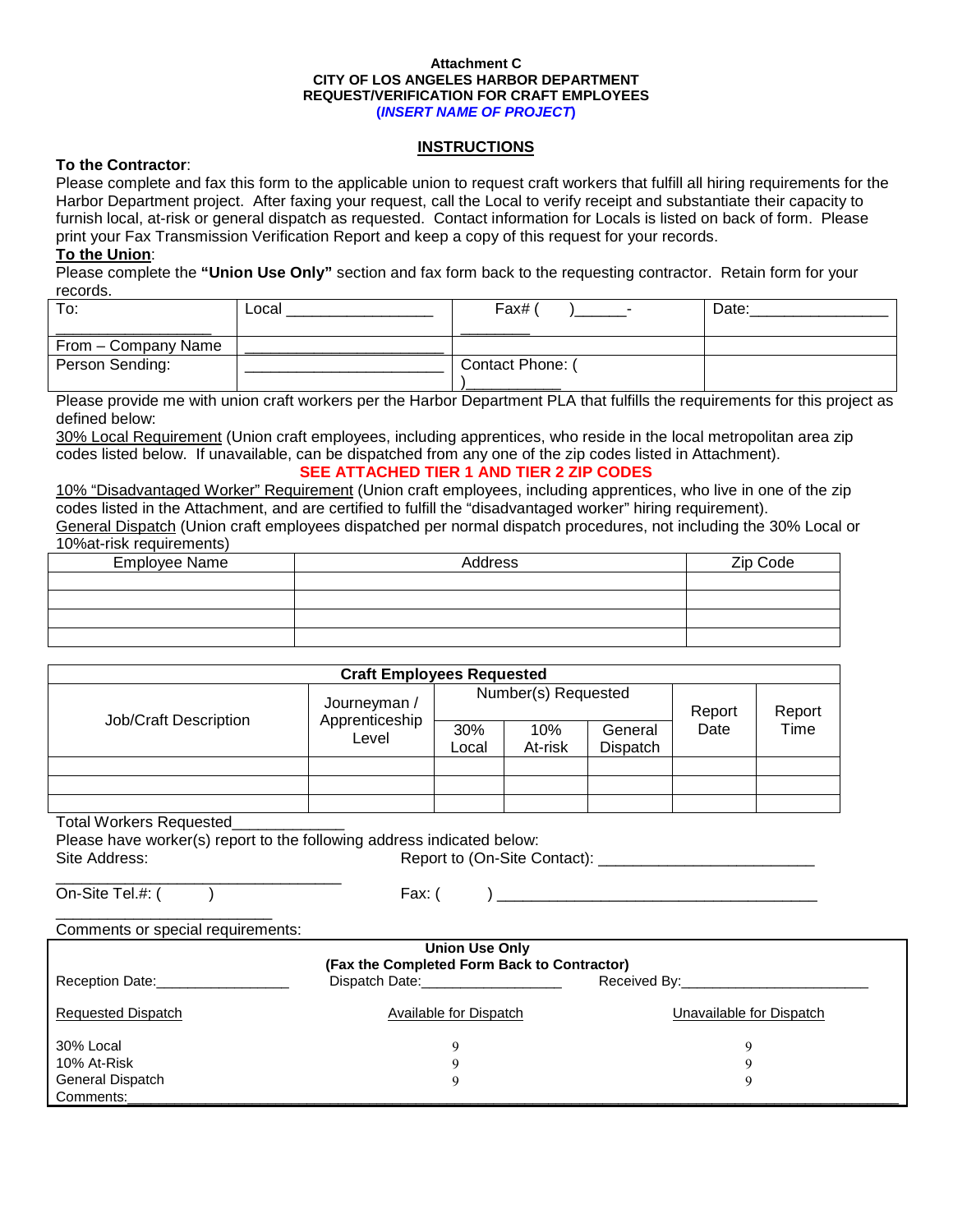# **Harbor Department PLA Construction Trade Unions Contact Numbers**

# **Asbestos Heat & Frost Insulators (Local 5)**

670 E. Foothill Blvd. Azusa, CA 91702 Tel: (626) 815-9794 Fax: (626) 815-0165

# **Boilermakers (Local 92)**

2260 S. Riverside Avenue Bloomington, CA 92316 Tel: (909) 877-9382 Fax: (909) 877-8318

## **Bricklayers & Allied Craftworkers (Loc. 4)**

12921 Ramona Blvd., Suite F Irwindale, CA 91706 Tel: (626) 573-0032 Fax: (626) 573-5607

# **Tile, Marble & Terrazo Layers (Local 18)**

9732 E. Garvey Ave., Suite 200 So. El Monte, CA 91733 Tel: (626) 329-0369 Fax: (626) 329-0374

## **Electricians (Local 11)**

297 N. Marengo Avenue Pasadena, CA 91101 Tel: (626) 243-9700 Fax: (626) 793-9743

# **Elevator Constructors (Local 18)**

100 S. Mentor Avenue Pasadena, CA 91106 Tel: (626) 449-1869 Fax: (626) 577-1055

# **Operating Engineers (Local 12)**

150 E. Corson Pasadena, CA 91103 Tel: (626) 792-8900 Fax: (626) 792-9039

## **Glaziers (Local 636)**

2333 No. Lake Avenue, Unit F Altadena, CA 91001 Tel: (626) 448-1565 Fax: (626) 797-8395

## **Gunite Workers (Local 345)**

P.O. Box 3345 Burbank, CA 91508 Tel: (818) 846-1303 Fax: (818) 846-1226

# **Iron Workers (Reinforced – Local 416)**

13830 San Antonio Dr. Norwalk, CA 90650 Tel: (562) 868-1251 Fax: (562) 868-1429

# **Iron Workers (Structural – Local 433)**

17495 Hurley St. East City of Industry, CA 91744 Tel: (626) 964-2500 Fax: (626) 964-1754

### **Laborers (San Pedro/Port of LA – Local 802)**

540 N. Marine Avenue, P.O. Box 518 Wilmington, CA 90748 Tel: (310) 834-5233 Fax: (310) 549-3121

## **Painters & Allied Trades DC 36**

2333 N. Lake Avenue, Unit H Altadena, CA 91001 Tel: (626) 584-9925 Fax: (626) 584-1949

## **Plumbers (Local 78)**

1111 West James Wood Boulevard Los Angeles, CA 90015 (213) 688-9000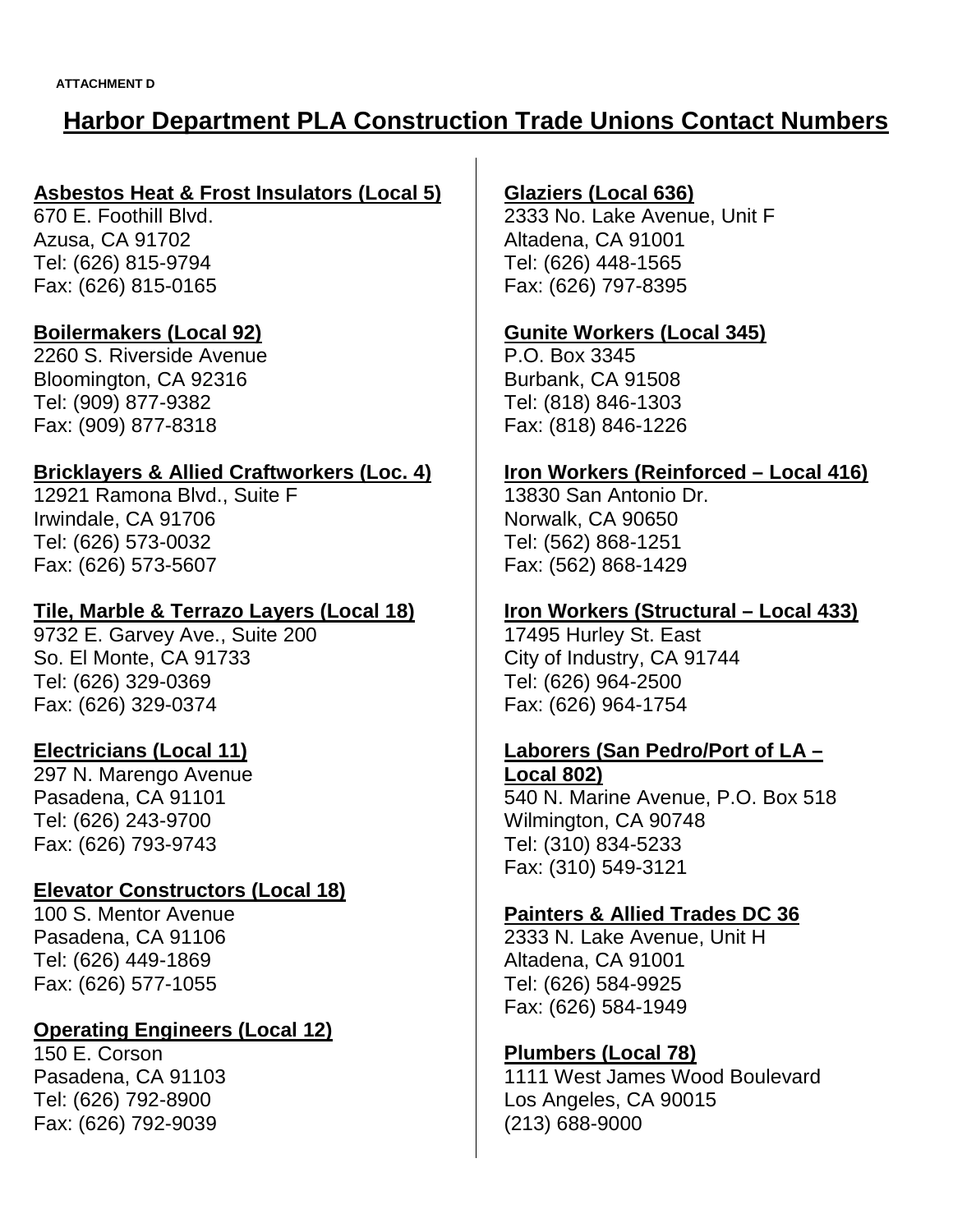# **Pipe Trades (Local 250)**

*Steamfitters/Air Conditioning/ Refrigeration / Industrial Pipefitters* 18355 S. Figueroa St. Gardena, CA 90248 *Steamfitters:* Tel: (310) 660-0035 Fax: (310) 329-2465 *AC/Refrig.* Tel: (310) 660-0045 FAX: (310) 329-2465

## **Pipe Trades (Local 345)**

*Landscape, Irrigation, Underground & Specialty Piping* 1430 Huntington Dr. Duarte, CA 91010 Tel: (626) 357-9345 Fax: (626) 359-0359

# **Pipe Trades (Sprinkler Fitters – Local 709)**

12140 Rivera Road Whittier, CA 90606 Tel: (562) 698-9909 Fax: (562) 698-7255

## **Plasterers (Local 200)**

*Plasterers* 1610 W. Holt Ave. Pomona, CA 91768 Tel: (909) 865-2240 Fax: (909) 865-9392

# **Cement Masons #500**

1605 N. Susan St. Santa Ana, CA 92703 (714) 554-0730

## **Resilient Floor & Dec. Cov. (Local 1247)**

8051 Pioneer Blvd. Whittier, CA 90606 Tel: (562) 695-7402 Fax: (562) 695-6337

## **Roofers & Waterproofers (Local 36)**

5380 Poplar Blvd. Los Angeles, CA 90032 Tel: (323) 222-0251 Fax: (323) 222-3585

### **Sheet Metal Workers (Local 105)**

2120 Auto Centre Dr., Suite 105 Glendora, CA 91740 Tel: (909) 305-2800 Fax: (909) 305-2822

## **Teamsters (Local 986)**

1198 Durfee Avenue So. El Monte, CA 91733 Tel: (626) 350-9860 Fax: (626) 448-0986